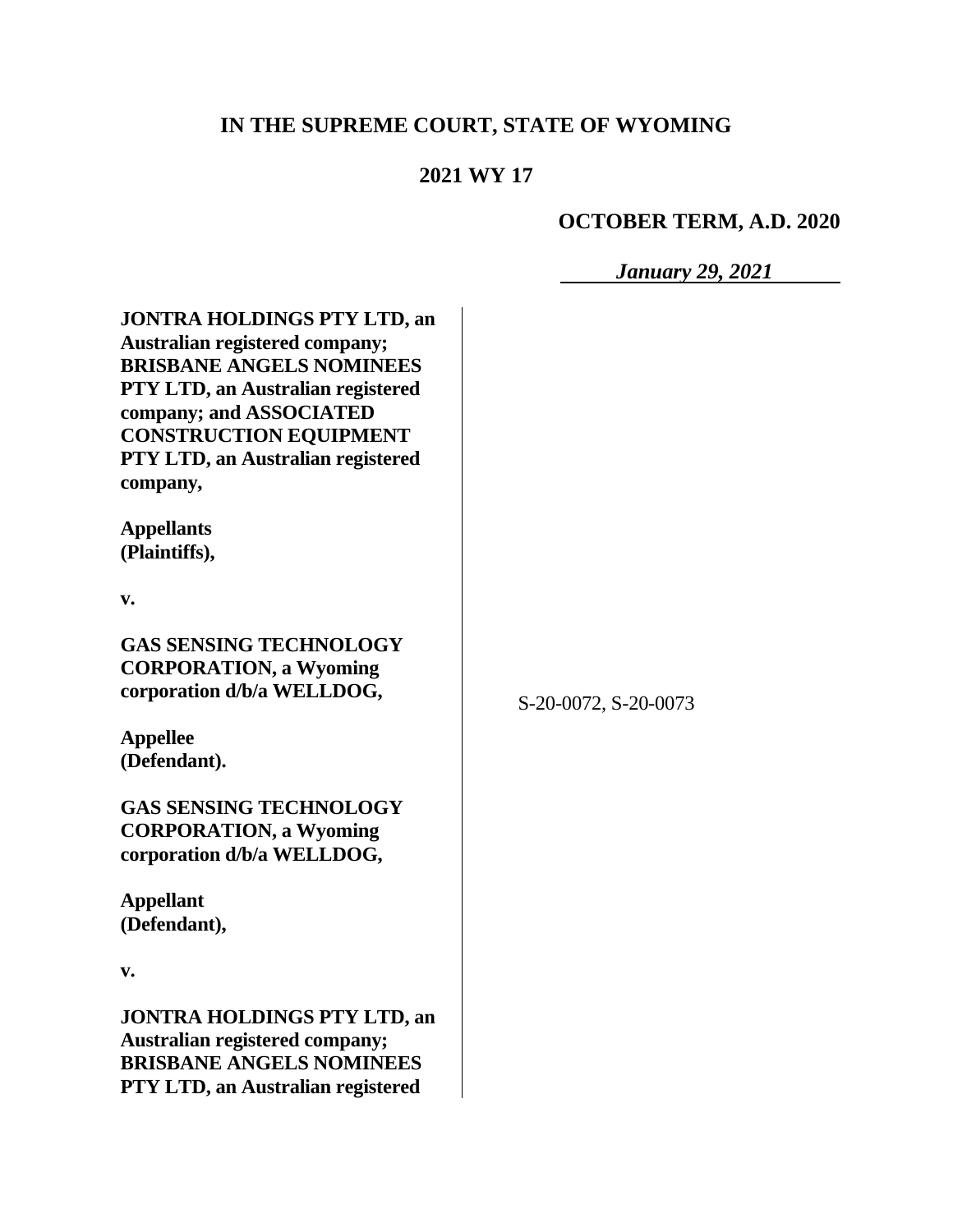**company; and ASSOCIATED CONSTRUCTION EQUIPMENT PTY LTD, an Australian registered company,**

**Appellees (Plaintiffs).**

## *Appeal from the District Court of Albany County The Honorable Tori R.A. Kricken, Judge*

#### *Representing Jontra Holdings Pty Ltd; Brisbane Angels Nominees Pty Ltd; and Associated Construction Equipment Pty Ltd:*

George E. Powers, Jr. and Noah S. Grovenstein of Sundahl, Powers, Kapp & Martin, LLC, Cheyenne, Wyoming; Robert D. Comer and Mike Cross of Norton Rose Fulbright US LLP, Denver, Colorado. Argument by Mr. Powers.

#### *Representing Gas Sensing Technology Corporation:*

Philip A. Nicholas of Nicholas & Tangeman, LLC, Laramie, Wyoming.

*Before DAVIS, C.J., and FOX, KAUTZ, BOOMGAARDEN, and GRAY, JJ.*

**NOTICE: This opinion is subject to formal revision before publication in Pacific Reporter Third. Readers are requested to notify the Clerk of the Supreme Court, Supreme Court Building, Cheyenne, Wyoming 82002, of any typographical or other formal errors so that correction may be made before final publication in the permanent volume.**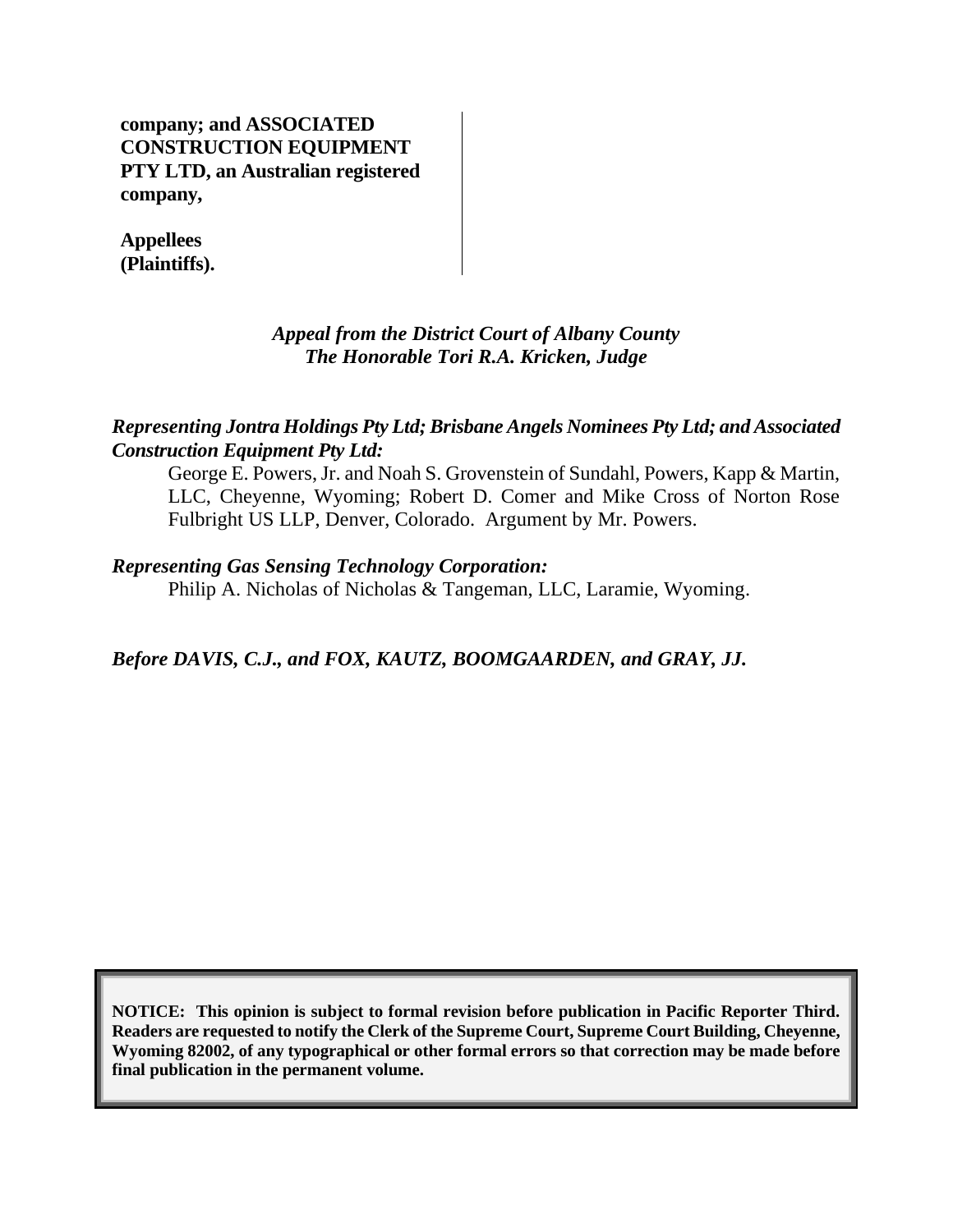#### **DAVIS, Chief Justice**.

[¶1] Plaintiffs Jontra Holdings Pty Ltd (Jontra), Brisbane Angels Nominees Pty Ltd (BAN), and Associated Construction Equipment Pty Ltd (ACE) are Australian investors. They sued Gas Sensing Technology Corporation (GSTC), a Wyoming-based oil and gas service company, for payment of loans they made to finance its operations in Australia. GSTC asserted numerous affirmative defenses and counterclaims, and the district court dismissed the counterclaims on grounds that they unduly complicated the action and were untimely filed. After trial, a jury found that Plaintiffs had breached the implied covenant of good faith and fair dealing and therefore awarded no damages on their breach of contract claims.

[¶2] Plaintiffs appealed the final judgments against them, and GSTC appealed the order dismissing its counterclaims and cross-appealed the final judgments. Plaintiffs claim that numerous errors in the admission of evidence and the jury instructions resulted in an unfair trial, and that the district court erred in denying their motion for a new trial. GSTC claims that the court erred in dismissing its counterclaims and in entering partial summary judgment against it. Because we conclude that the court erred in dismissing GSTC's counterclaims, we reverse and remand and provide guidance regarding the admissibility of certain evidence.

#### **ISSUES**

[¶3] Plaintiffs' notice of appeal was docketed in this Court as No. S-20-0072, and GSTC's notice of appeal was docketed as No. S-20-0073. In No. S-20-0072, Plaintiffs state the issues on appeal as follows:

> 1. Did the Trial Court commit reversible error when it allowed GSTC to present hearsay evidence of statements by a third party in a separate action, in which [Plaintiffs] were not parties and had no opportunity to examine or cross-examine witnesses?

> 2. Did the Trial Court commit reversible error by denying [Plaintiffs'] motion for a new trial despite GSTC failing to prove its purported defenses for breach of the implied covenant of good faith and fair dealing?

> 3. Did the Trial Court commit reversible error when it allowed GSTC to present testimony, evidence, and argument in violation of pretrial orders, including the international conspiracy claim that relied upon inadmissible evidence implicating third-parties who were not before the court?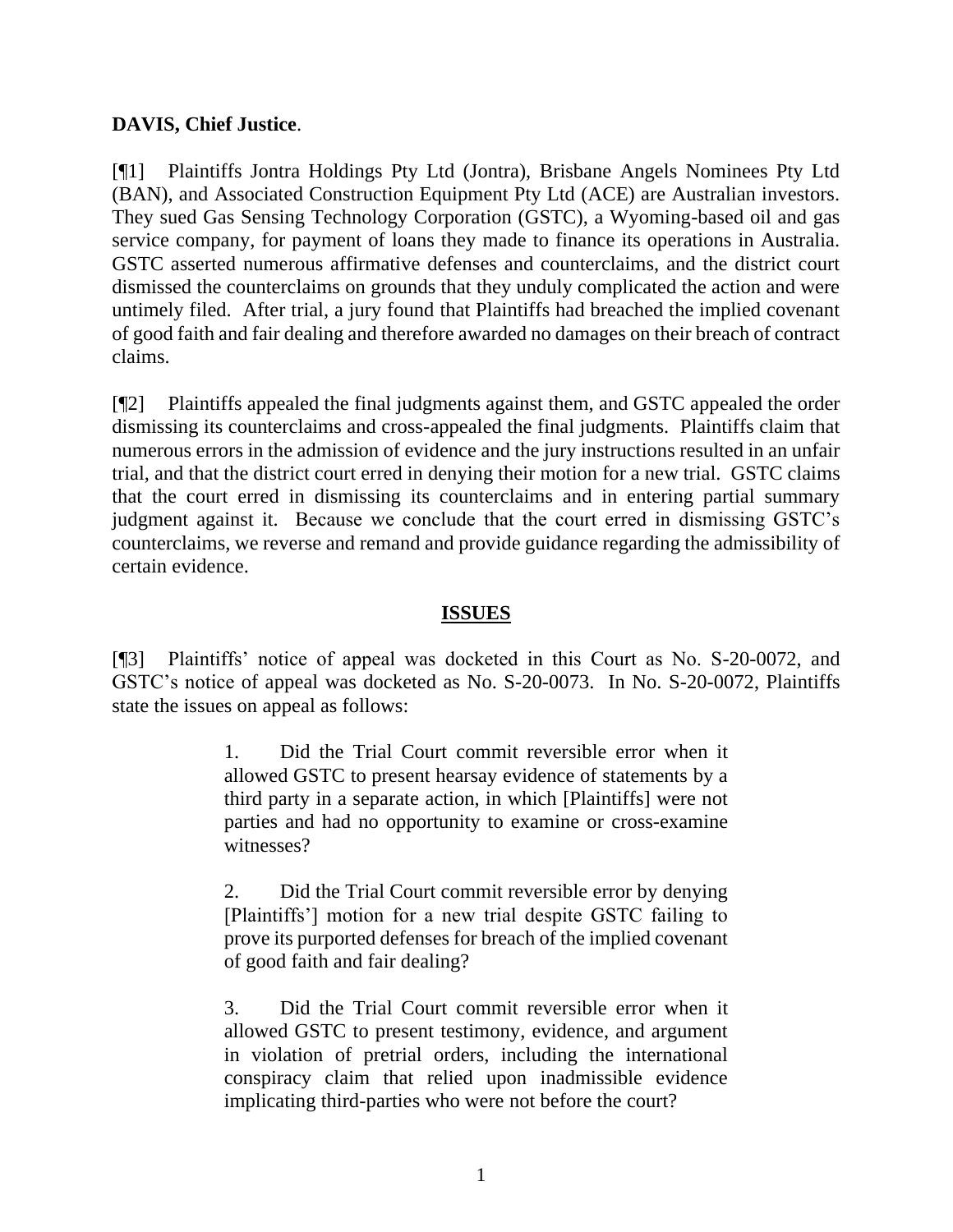4. Did the Trial Court fail to instruct the jury properly regarding issues on waiver, material breach and agency?

5. Did the cumulative, unfair prejudice caused by the Trial Court's errors deprive [Plaintiffs] of their right to due process and a fair trial, mandating a new trial?

[¶4] On cross-appeal in No. S-20-0072, GSTC presents two additional issues, which it states as follows:

> 1. Did the Trial Court commit error when it ruled on partial summary judgment that there was no mutual mistake relating to the terms of the Jontra and ACE Finance Notes #3 regarding the obligation to make payments of principal?

> 2. Did the Trial Court commit error in refusing to allow testimony of a conspiracy involving [Plaintiffs], John Mactaggart, Graeme Linklater and others?

[¶5] In No. S-20-0073, GSTC states the issues on appeal as follows:

1. Whether the District Court erred in dismissing all of [GSTC's] counterclaims?

2. Whether the Court committed error in its failing to allow [GSTC's] counterclaims timely filed in federal court and filed five days late in state court?

[¶6] Plaintiffs respond in No. S-20-0073 with the following additional issue:

1. Can [GSTC] maintain an appeal from an order dismissing permissive counterclaims without prejudice, or must this Court dismiss the appeal for lack of an appealable order?

## **FACTS**

## **I. GSTC and the Promissory Notes**

[¶7] We recently decided another case in which two other creditors alleged that GSTC defaulted on loans they made to it. *See Gas Sensing Tech. Corp. v. New Horizon Ventures*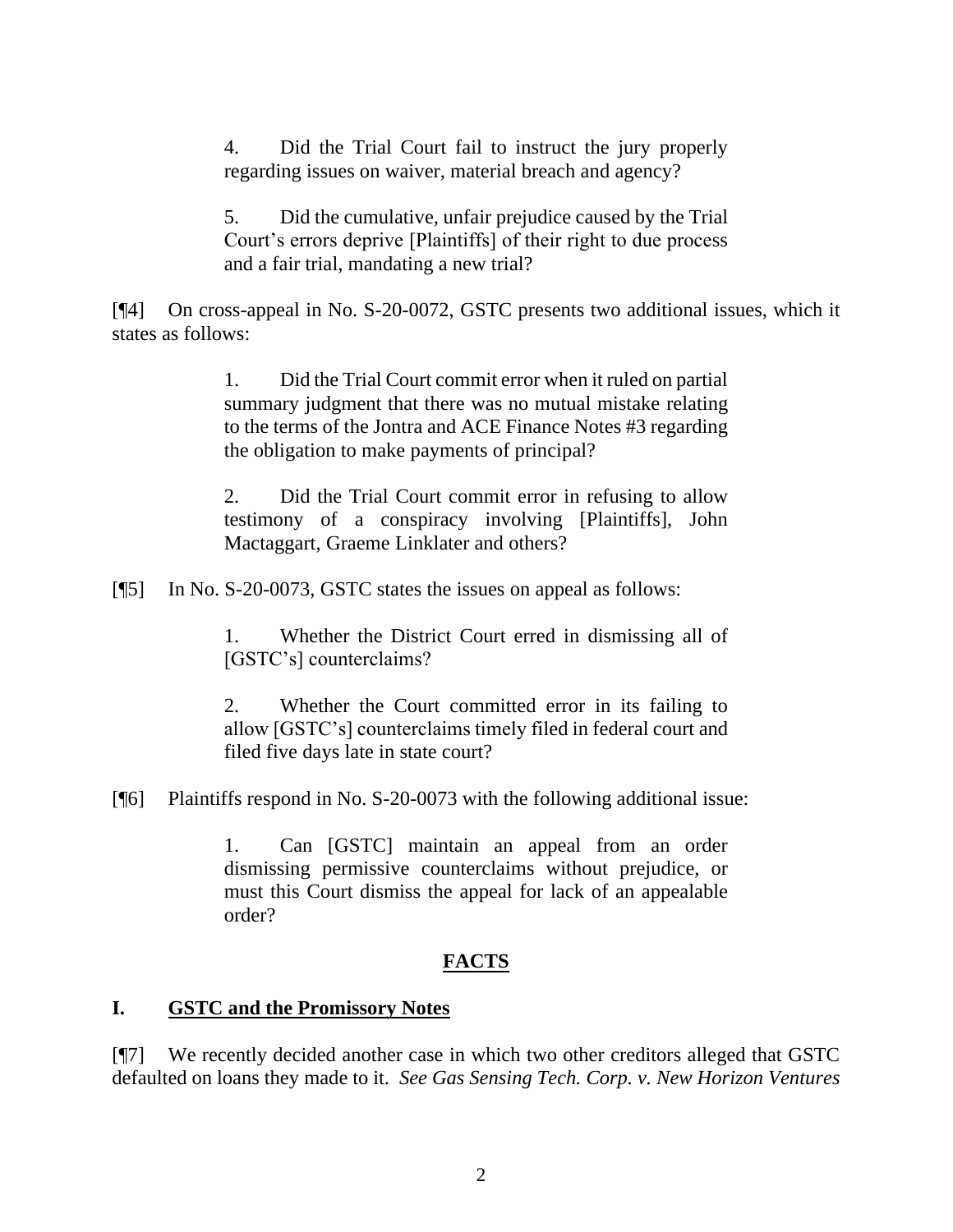*Pty Ltd, as Trustee of the Linklater Family Trust*, 2020 WY 114, 471 P.3d 294 (Wyo. 2020) (*GSTC I*). In that case, we described GSTC's business as follows:

> John Pope founded GSTC in 2007 through an entity known as Blue Sky Group, Inc. GSTC is an oil and gas technical service company based in Laramie, Wyoming. It developed patented chemical sensing systems to provide commercial reservoir analysis services for coal, gas, alternative and conventional resources. GSTC provided equipment and services related to this technology to customers who used it to measure methane and carbon dioxide underground to locate coal bed methane wells. Initially, GSTC operated in the United States and Canada, particularly the Powder River Basin in Wyoming. Around 2010, GSTC decided to enter the Australian market and formed an Australian subsidiary called WellDog Proprietary Limited (WellDog).

*GSTC I*, ¶ 5, 471 P.3d at 296.

[¶8] To raise capital for the Australian expansion, GSTC and WellDog secured venture equity and debt financing from investors in the United States and Australia. Shell Technology Ventures, a venture capital arm of Shell Oil and Gas Company, was a primary United States investor. The two primary groups of investors from Australia were Plaintiffs Jontra, ACE, and BAN, of which John Mactaggart is a director, and ProX Pty Ltd and Kinabalu Australia Pty Ltd, with which Simon Ashton is associated.

[¶9] In July 2012, ACE loaned WellDog 500,000 Australian dollars to finance inventory and operating expenses. In November 2012, Jontra loaned WellDog 250,000 Australian dollars to finance its continuing growth and need for additional equipment. Both loans were for one-year terms. Although the ACE and Jontra notes were originally issued for one-year terms, they were extended annually until 2015.

[¶10] On July 14, 2014, ProX made three loans to WellDog. Promissory Note 1 was for \$2,000,000 and had a maturity date of July 14, 2017. Promissory Note 2 was for \$1,000,000 and had a maturity date of July 14, 2016. Promissory Note 3 was also for \$1,000,000 and had a maturity date of July 14, 2015, which was at some point extended to July 14, 2016.

[¶11] In 2015, WellDog experienced substantial growth, and because it was a high-growth company, it required larger sums of cash on hand. GSTC therefore approached Mr. Mactaggart and asked that the ACE and Jontra notes be transferred to GSTC to allow WellDog access to other funding opportunities, and he agreed. On August 1, 2015, the outstanding balances on the ACE and Jontra notes were then transferred to GSTC, which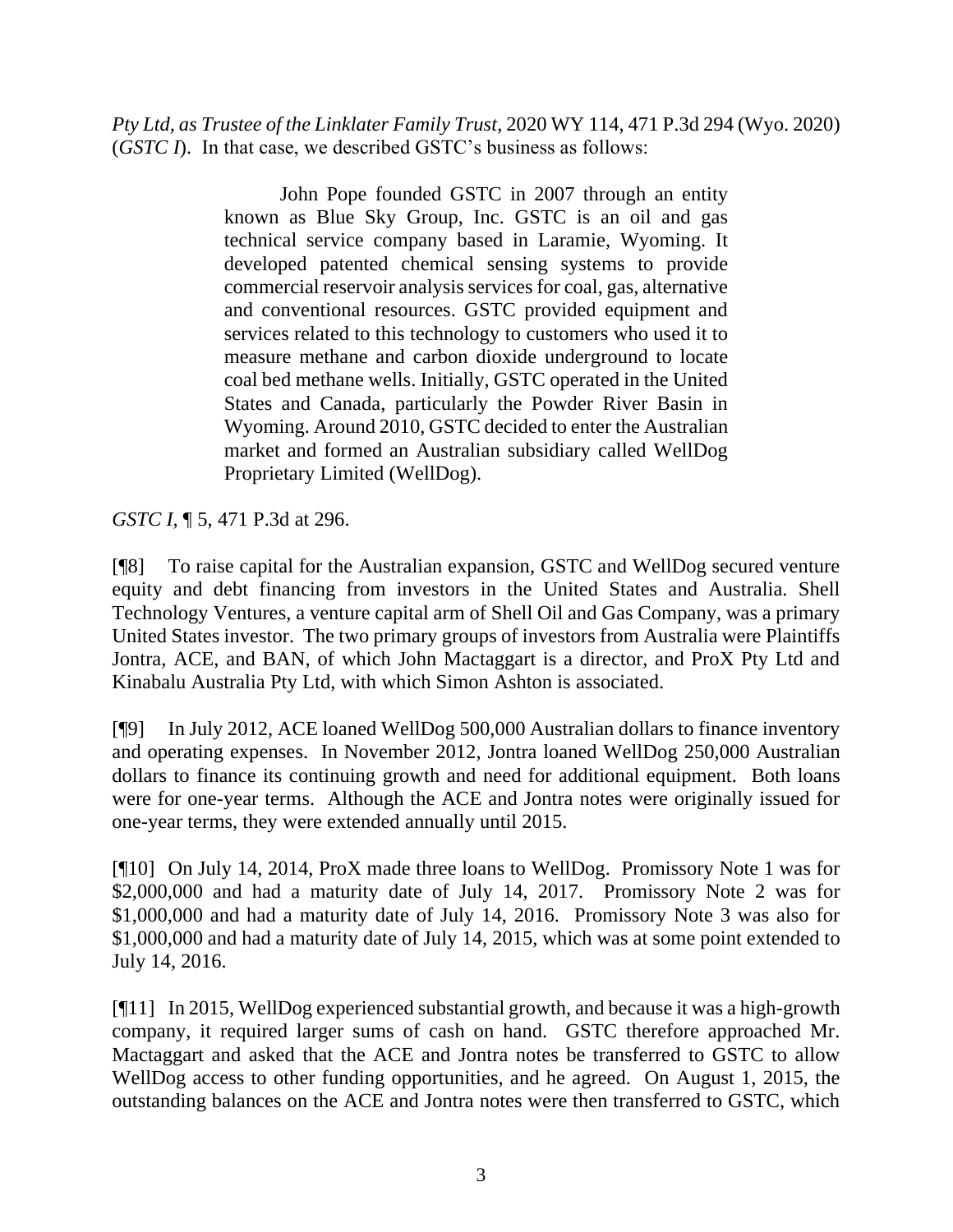issued new notes in the amounts of \$488,499.46 and \$244,249.73, respectively. The maturity date for both notes was July 31, 2016.

[¶12] Also in 2015, GSTC issued two promissory notes to Plaintiff BAN. On October 26, 2015, it issued a promissory note to BAN for \$47,500.00. The note commenced on November 12, 2015 and was to mature on November 11, 2016. On April 22, 2016, it issued a second promissory note to BAN, this one for \$59,924.00. The second note commenced on May 1, 2016 and was to mature on May 1, 2017.<sup>1</sup>

[¶13] In 2015 and into 2016, Mr. Pope worked to secure investors that would provide sufficient capital to allow GSTC to retire its own debt as well as WellDog's debt, including WellDog's debt to ProX. His initial efforts fell through, but in 2016, he remained confident that he could raise the required funds, and he therefore negotiated an extension of ProX Notes 2 and 3, which were due to mature in July 2016, to allow additional time for fundraising. ProX agreed to extend the maturity date of Notes 2 and 3 to October 31, 2016, in exchange for WellDog's agreement to execute a general security agreement that would give ProX a security interest in WellDog.

[¶14] On July 14, 2016, WellDog and ProX signed an agreement, termed a deed of variance, that extended the maturity dates for ProX Notes 2 and 3 to October 31, 2016, subject to execution of the agreed-upon general security agreement. On July 21, 2016, Plaintiffs issued default notices to GSTC for its failure to make interest payments on their notes, which were due on July 1, 2016. For each note, the default notice demanded immediate payment of the unpaid principal and all accrued interest. However, on July 27, 2016, Mr. Mactaggart agreed to extend the maturity date of Plaintiffs' notes to October 31, 2016.

[¶15] On August 1, 2016, WellDog and ProX executed and signed the general security agreement, which gave ProX its security interest in WellDog. On August 5, 2016, Mr. Mactaggart withdrew his agreement to extend the maturity dates on Plaintiffs' notes and informed GSTC that Plaintiffs were assessing their options and would be in contact.

[¶16] GSTC asserts that Mr. Mactaggarts' actions were not an effort to simply enforce Plaintiffs' rights under their respective notes, but that they were instead designed to force GSTC and WellDog into financial crisis. It claims that Mr. Mactaggart, Mr. Ashton (of ProX and Kinabalu), and others conspired to gain ownership of WellDog by: 1) directly interfering with GSTC's fundraising; 2) luring WellDog into entering into the general security agreement with ProX; and 3) timing Plaintiffs' default notices to further

<sup>1</sup> Although both BAN notes identify the lender as "Brisbane Angels," Mr. Mactaggart testified that both debts were to BAN (Brisbane Angels Nominees), and both were extensions of loans BAN originally made to GSTC in 2013 and 2014.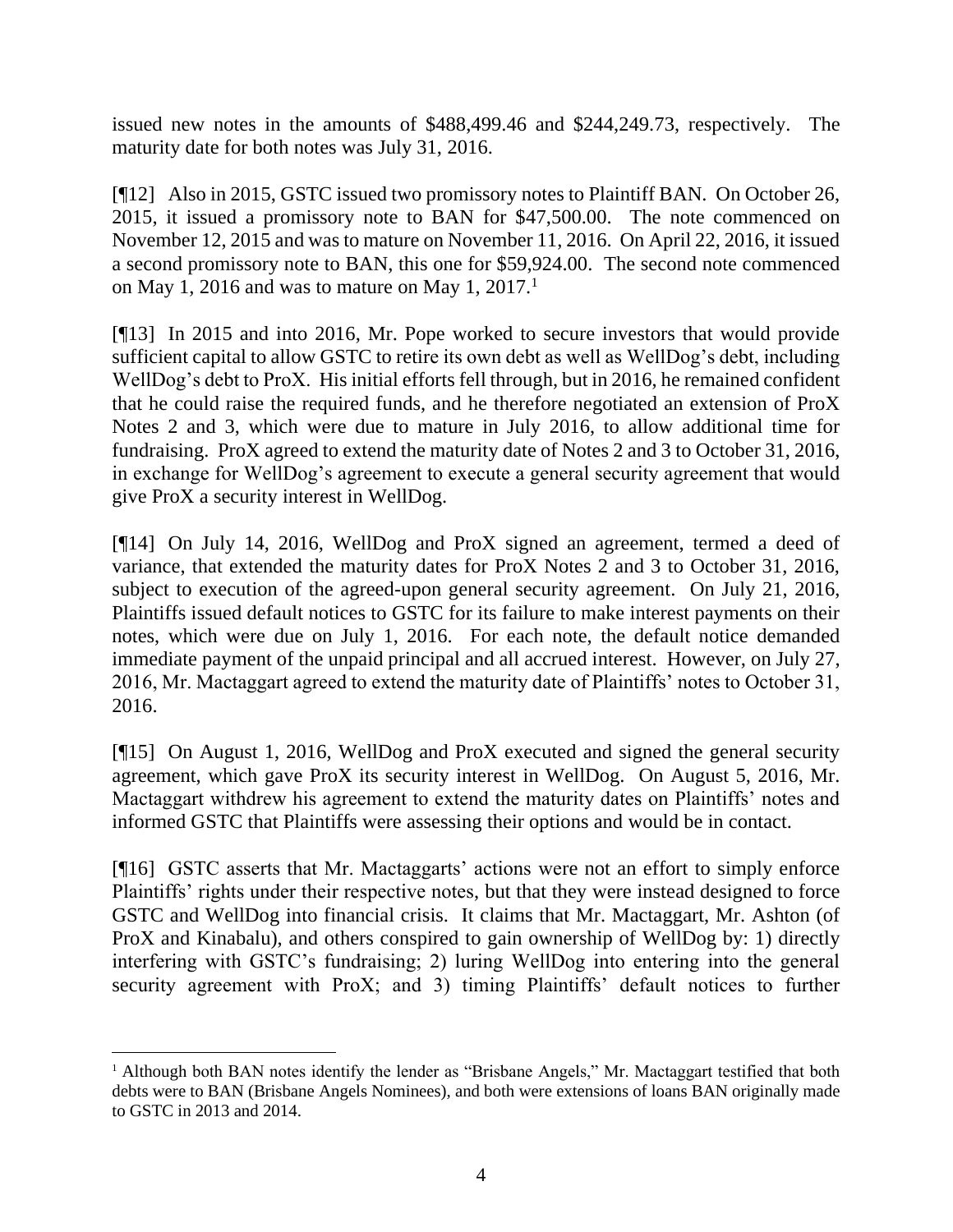undermine GSTC's ability to raise funds. In *GSTC I*, we summarized the allegations as follows:

> According to Mr. Pope, WellDog generated approximately \$22 million in revenue in 2016 making the company, by some accounts, worth \$80 to \$100 million. However, GSTC and WellDog were experiencing cash flow problems and needed to raise funds to pay their debts.

> GSTC claimed email communications between Mr. Mactaggart, Mr. Ashton, . . . and others showed a civil conspiracy to force GSTC and WellDog into financial crisis, leading to a "restructure" of the companies with the Australian investors gaining ownership of WellDog. GSTC claimed the co-conspirators interfered with its attempts to raise funds to solve its cash flow problems.

> One of the alleged steps in the Australian investors' plan involved derailing Shell Technology Ventures' investment in the company. By 2015, Shell had already invested \$2 million in GSTC and was negotiating to purchase an additional \$5 million in stock from the company. In the fall of 2015, Mr. Ashton, through Kinabalu, sold the same number of shares to Shell for \$1.8 million, causing GSTC to lose the large investment from Shell. GSTC claimed Mr. Ashton improperly used information he gained as a director of GSTC to divert Shell's investment in the company, worsening the company's cash position.

> The next step in the alleged conspiracy to take over WellDog was to force GSTC and WellDog to default on its debts. One of WellDog's notes to ProX came due in July 2016. In order to secure an extension of the loan to October 31, 2016, WellDog gave ProX a general security interest over its assets. . . .

> GSTC and WellDog defaulted on debts owed to ProX, . . . and the Mactaggart companies. Because it held the general security interest, ProX was able, under Australian law, to appoint a receiver for WellDog. . . .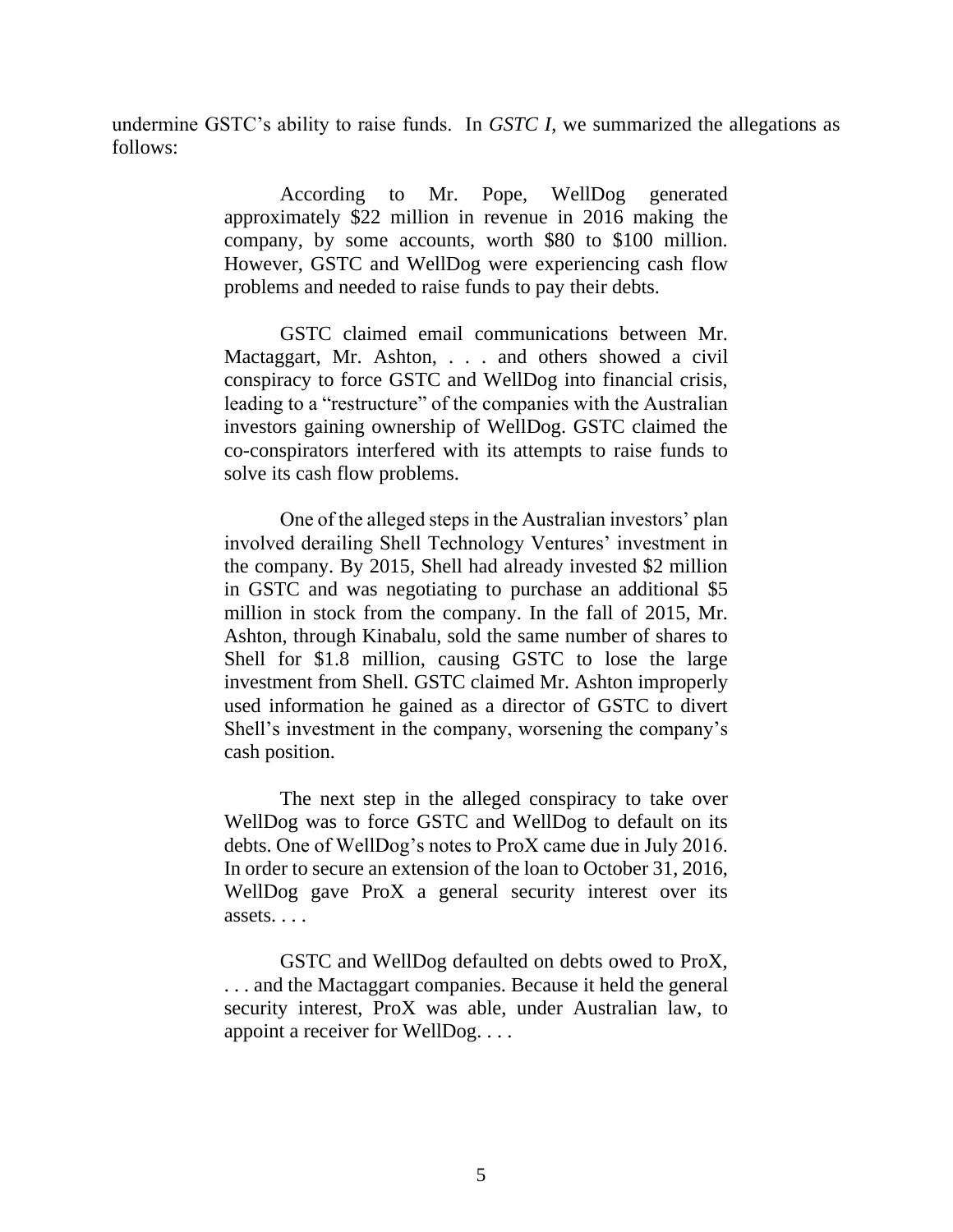WellDog's assets were eventually sold to eQnomics which operates as Qteq, another company controlled by Mr. Ashton.

*GSTC I*, **[11-16, 471 P.3d at 297-98.**<sup>2</sup>

#### **II. Suit on the Notes**

[¶17] On March 6, 2017, Plaintiffs filed a complaint seeking to recover on their loans against GSTC in state district court. GSTC moved for additional time to answer, and on March 24, 2017, the court issued an order allowing GSTC an extension of fifteen days to answer, up to and including April 11, 2017. On April 6, 2017, GSTC filed a notice of removal to the United States District Court for the District of Wyoming, and on that same

- August 6, 2016, from Mr. Ashton to Mr. Smith and Mr. Mactaggart, with a copy to Mr. Linklater: "This is all about pressure!! We need to build it gradually."
- August 7, 2016, from Mr. Smith to Mr. Mactaggart, with copies to Mr. Ashton and Mr. Linklater: "I think JP needs more time under pressure before Graeme or anyone offers him a solution. Hopefully he will get a cold reception at Tuesday's BA meeting and the GSTC Board will be getting nervous. He's only got \$550k committed which won't last long let alone cover your \$1m and ProX's \$4m. We need him and the Board back in intensive care needing a miracle."
- August 7, 2016, from Mr. Linklater to Mr. Mactaggart and Mr. Smith, with a copy to Mr. Ashton, recounting a conversation he had with Mr. Pope: "JP has no inkling that I'm connected. Still working with me to get a solution and asking advise [sic] on how he should handle the situation," followed by, "My stance hasn't changed, stating that JM is acting independently and without my involvement."
- August 8, 2016, from Mr. Smith to Mr. Mactaggart, with a copy to Mr. Linklater and Mr. Ashton: "It's all about moving him towards the concept of getting rid of the Australian business, getting rid of Simon, fixing the US balance sheet so he can raise the equity capital to conquer the world [smiley face]."
- August 8, 2016, from Mr. Smith to Mr. Mactaggart: "I love it when a plan comes together??"
- August 9, 2016, from Mr. Mactaggart to Mr. Smith: "The heat is on."

<sup>&</sup>lt;sup>2</sup> Among the others alleged to be involved in the alleged conspiracy were Campbell Smith, who is an associate of Simon Ashton, and Graeme Linklater. Mr. Linklater served in various capacities with GSTC and WellDog between 2012 and 2016. In support of the claimed conspiracy, GSTC points in part to a number of emails between Mr. Mactaggart, Mr. Ashton, Mr. Smith, and Mr. Linklater, including those containing the following excerpts:

<sup>•</sup> August 5, 2016, from Mr. Smith to Mr. Mactaggart, with copies to Mr. Ashton and Mr. Linklater: "You will definitely be sending an email to 'The Pope' tomorrow post our teleconference and it will be measured and strategically aligned with our goal."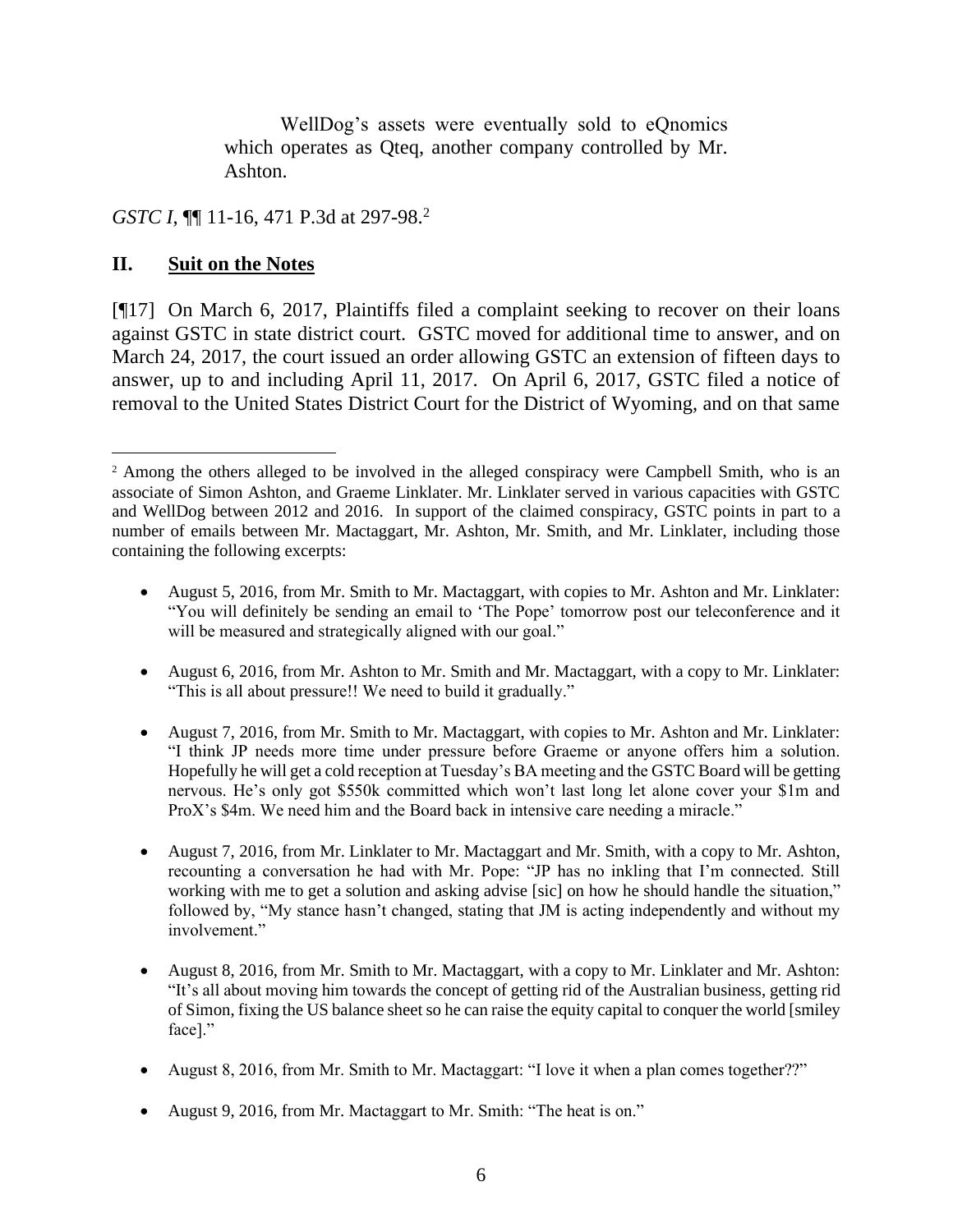date, it filed its answer and counterclaims in that court. On May 15, 2017, the federal court remanded the case back to state court.

[¶18] On May 26, 2017, Plaintiffs filed a notice of default and request for entry of default based on GSTC's failure to file an answer after the case was remanded back to state court. The clerk of district court issued an entry of default on that same date. On May 31, 2017, GSTC filed its answer, affirmative defenses, and counterclaims.<sup>3</sup> It asserted counterclaims for: 1) aiding and abetting wrongful acts of others; 2) insider transaction and conversion of corporate opportunity; 3) tortious interference with contract expectancy; 4) tortious interference with contract; 5) self-dealing and unjust enrichment; 6) civil conspiracies; 7) lender liability and breach of the covenant of good faith and fair dealing based in contract; 8) lender liability and breach of the covenant of good faith and fair dealing based in tort; 9) misappropriation of trade secrets, unfair business practices, and unfair competition; 10) negligent misrepresentation; 11) intentional/fraudulent misrepresentation; 12) declaratory relief; 13) wrongful acts injunction for calling notes unjustly; and 14) set off of damages against equity and debt.

[¶19] On May 31, 2017, GSTC filed a motion to allow its timely served answer and counterclaims and to set aside the default. Plaintiffs opposed GSTC's motion, and in the alternative moved to dismiss its counterclaims. They argued that GSTC's counterclaims were permissive, that the district court had discretion to refuse to allow them, and that the court should refuse to hear them because they would unnecessarily complicate the case.

[¶20] On July 14, 2017, the district court issued an order that set aside the entry of default, allowed GSTC to answer, and dismissed its counterclaims. The court found that GSTC's answer in federal court had no effect in the state proceedings, but that under W.R.C.P. 55(c), GSTC had shown good cause to set aside the default. As to the counterclaims, however, the court found that they were permissive and that they should be dismissed because they were not timely filed and would unduly complicate the case.

[¶21] On March 19, 2019, Plaintiffs moved for partial summary judgment, and on May 1, 2019, the district court granted the motion. In so ruling, the court found:

- the promissory notes were clear and unambiguous;
- parol evidence would not be admitted concerning the terms of the notes;
- the Jontra and ACE notes required monthly payments that were to include accrued interest and a \$5,000.00 principal installment;

<sup>3</sup> GSTC's filing stated, "This is the same answer and counterclaim served upon Plaintiffs on April 6, 2017, and filed as Document Number 3 in Civil Action 2:17-CV-68-NF, in the United States District Court for the State of Wyoming upon notice of Removal in this matter.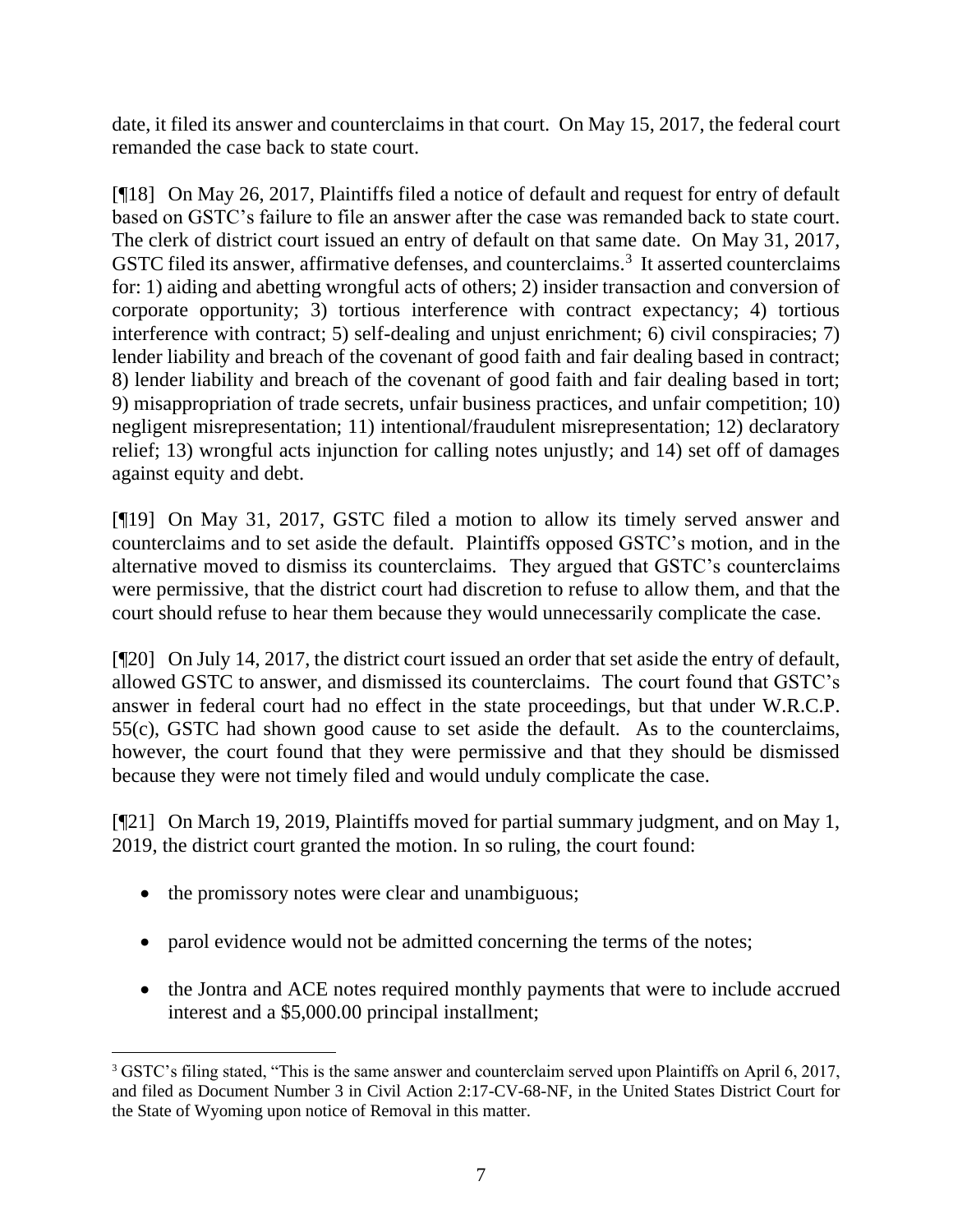- the inclusion of the \$5,000.00 principal installment in the Jontra and ACE notes was not a mutual mistake;
- the BAN notes required monthly payments of accrued interest but no principal installments;
- none of the notes gave GSTC a right to cure a default;
- the notes entitled the lender to recover attorney fees and costs associated with collection as provided in the notes;
- the notes each contained a nonwaiver clause under which the lender may delay or forgo enforcement without losing its right to enforce;
- the notes each contained a merger and integration clause making the note the entirety of the parties' agreement;
- GSTC received valid consideration for each of the notes; and
- GSTC defaulted on each of the notes by failing to comply with the terms and conditions thereof.

[¶22] Plaintiffs filed a separate motion for summary judgment on GSTC's affirmative defense of breach of the implied covenant of good faith and fair dealing, and on May 1, 2019, the district court denied that motion. The court found that "[t]here are genuine issues of material fact as to whether Plaintiffs, individually and through associations with others, breached the implied covenant of good faith and fair dealing, which resulted in an interference with GSTC's ability to satisfy the contractual terms and which injured the rights of GSTC to receive the benefit of its agreements." The court concluded:

> At the end of the day, this case amounts to a simple note case, with a twist. Plaintiffs and GSTC clearly entered into valid and enforceable contracts, the terms of which are clear and ambiguous. GSTC failed to meet its payment obligations, as required, resulting in Plaintiffs declaring a default. The only real issue is whether GSTC will be able to prove to the jury that Plaintiffs breached the implied covenant of good faith and fair dealing in their respective contracts prior to GSTC's breach of contract, thereby resulting in an invocation of the "first to breach" rule, which would result in the conclusion that Plaintiffs, not GSTC, had breached the various contracts.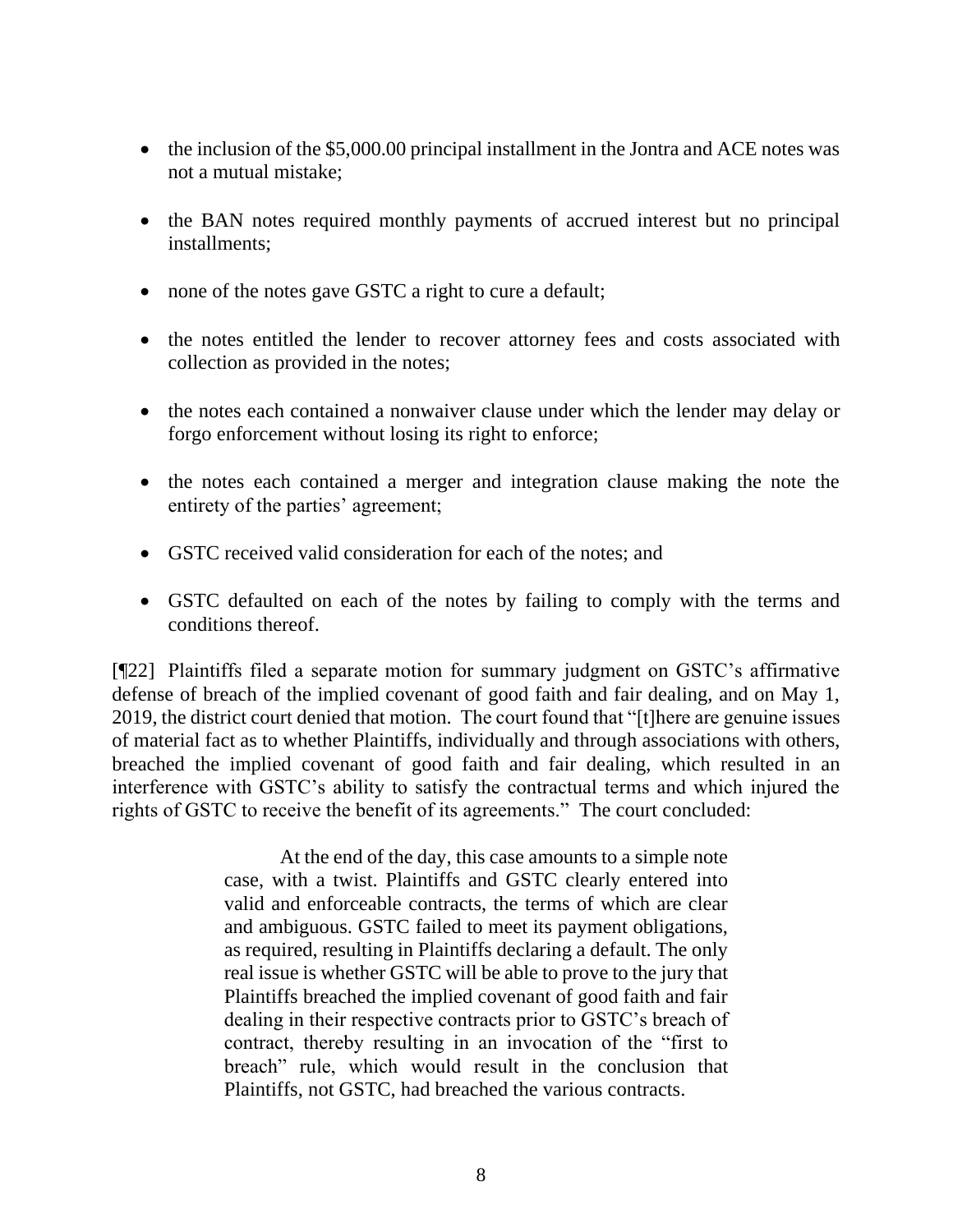[¶23] A ten-day jury trial was held from June 3 through June 14, 2019, on the questions of the damages owed to Plaintiffs and GSTC's affirmative defense of the breach of the implied covenant of good faith and fair dealing. The jury returned a verdict in favor of GSTC on its affirmative defense, and it awarded no damages to Plaintiffs. Plaintiffs filed a motion for a new trial pursuant to W.R.C.P. 59(a)(1), in which it argued that errors and irregularities during the trial unfairly and unduly prejudiced them and resulted in a verdict that was contrary to the evidence and the law. On October 22, 2019, the district court issued an order denying Plaintiff's motion for a new trial.

[¶24] Plaintiffs filed a timely notice of appeal to this Court. GSTC then filed a notice of appeal from the district court's order dismissing its counterclaims, and a cross-appeal from the court's judgments on the jury verdict as to each Plaintiff.

## **DISCUSSION**

[¶25] Because it affects other issues that the parties have raised on appeal, we will begin with GSTC's appeal from the order dismissing its counterclaims.<sup>4</sup>

## **I. Dismissal of GSTC's Counterclaims**

[¶26] The district court dismissed GSTC's counterclaims on two grounds: 1) that they unduly complicated the case; and 2) that they were not timely filed. Whether the district court had discretion to dismiss GSTC's counterclaims depends on the scope of [W.R.C.P.](http://www.westlaw.com/Link/Document/FullText?findType=L&pubNum=1008760&cite=WYRRCPR13&originatingDoc=I550ad7c0e8b511eab5eeeeed678e6b81&refType=LQ&originationContext=document&vr=3.0&rs=cblt1.0&transitionType=DocumentItem&contextData=(sc.UserEnteredCitation)) [13,](http://www.westlaw.com/Link/Document/FullText?findType=L&pubNum=1008760&cite=WYRRCPR13&originatingDoc=I550ad7c0e8b511eab5eeeeed678e6b81&refType=LQ&originationContext=document&vr=3.0&rs=cblt1.0&transitionType=DocumentItem&contextData=(sc.UserEnteredCitation)) which is a question of law that we review de novo. *GSTC I*, ¶ 25, 471 P.3d at 299 (citing *Matter of Estate of Meeker*[, 2017 WY 75, ¶ 8, 397 P.3d 183, 185 \(Wyo. 2017\)\)](http://www.westlaw.com/Link/Document/FullText?findType=Y&serNum=2041915172&pubNum=0004645&originatingDoc=I550ad7c0e8b511eab5eeeeed678e6b81&refType=RP&fi=co_pp_sp_4645_185&originationContext=document&vr=3.0&rs=cblt1.0&transitionType=DocumentItem&contextData=(sc.UserEnteredCitation)#co_pp_sp_4645_185). Whether the court erred in dismissing the counterclaims as untimely depends on the effect to be given GSTC's pleadings in federal court, which likewise presents a question of law that we review de novo. *See Ayres v. Wiswall*, 112 U.S. 187, 189-91, 5 S.Ct. 90, 92, 28 L.Ed. 693 (1884) (state law determines legal effect to be given pleadings filed in federal court after removed case is remanded back to state court).

[¶27] Before turning to our review of the district court's dismissal of GSTC's counterclaims, we will first address Plaintiffs' claim that this Court lacks jurisdiction to review the dismissal. We will then address each ground the district court relied on to support its dismissal, followed by the additional bases Plaintiffs urge as grounds to affirm the decision.

<sup>4</sup> GSTC has appealed only the dismissal of six of its original fourteen counterclaims: 1) aiding and abetting the wrongful acts of others; 2) tortious interference with contract expectancy; 3) tortious interference with contract; 4) lender liability and breach of the covenant of good faith and fair dealing based in contract; 5) lender liability and breach of the covenant of good faith and fair dealing based in tort; and 6) setoff of damages against equity and debt.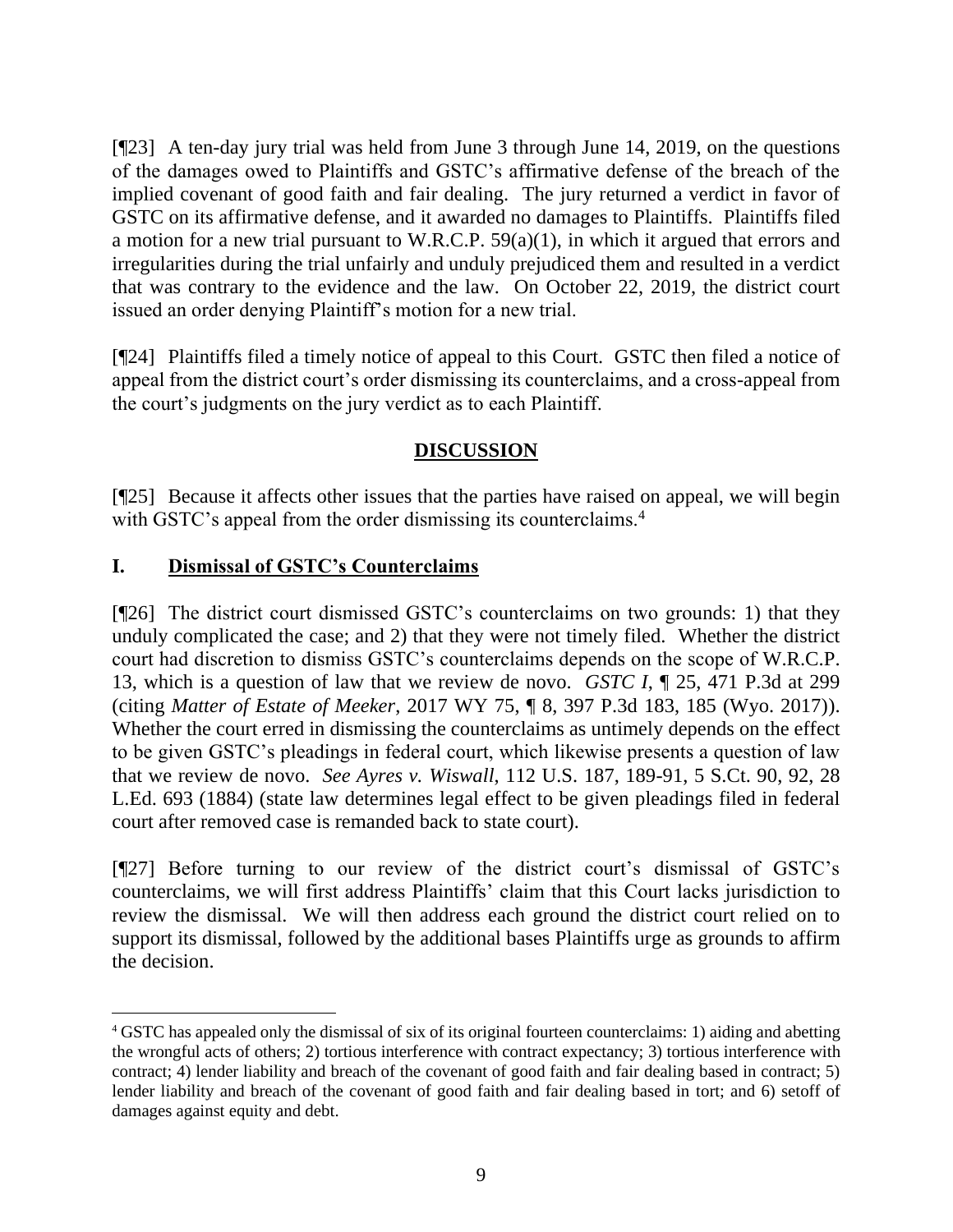## **A. Appealability of the Dismissal**

[¶28] Whether this Court has jurisdiction over an appeal is a question of law that we review de novo. *Martin v. Hart*, 2018 WY 123, ¶ 17, 429 P.3d 56, 62 (Wyo. 2018) (citing *Inman v. Williams*, 2008 WY 81, ¶ 10, 187 P.3d 868, 874 (Wyo. 2008)). Plaintiffs assert that because the counterclaims were dismissed without prejudice and can be refiled in a separate case, the dismissal was not a final appealable order under W.R.A.P. 1.05. We disagree.

[¶29] Rule 1.05 provides in relevant part that an appealable order is "[a]n order affecting a substantial right in an action, when such order, in effect, determines the action and prevents a judgment." W.R.A.P. 1.05(a). We have held that an appealable order under [Rule 1.05\(a\)](http://www.westlaw.com/Link/Document/FullText?findType=L&pubNum=1008793&cite=WYRRAPR1.05&originatingDoc=If3865c229ecd11e39ac8bab74931929c&refType=LQ&originationContext=document&vr=3.0&rs=cblt1.0&transitionType=DocumentItem&contextData=(sc.Search)) has "three necessary characteristics. . . . It must affect a substantial right, determine the merits of the controversy, and resolve all outstanding issues." *Estate of Dahlke ex rel. Jubie v. Dahlke*, 2014 WY 29, ¶ 31, 319 P.3d 116, 124 (Wyo. 2014) (quoting *In re E.R.C.K.*, 2013 WY 160,  $\parallel$  28, 314 P.3d 1170, 1176 (Wyo. 2013)). "The more rigorous requirement of [W.R.A.P. 1.05](http://www.westlaw.com/Link/Document/FullText?findType=L&pubNum=1008793&cite=WYRRAPR1.05&originatingDoc=Ib321b9e0f3ba11ea9eedb03424f7cd62&refType=LQ&originationContext=document&vr=3.0&rs=cblt1.0&transitionType=DocumentItem&contextData=(sc.Keycite)) . . . is that the order affects a 'substantial right.'" *Woods v. State*, 2020 WY 118, ¶ 6, 471 P.3d 997, 998 (Wyo. 2020) (quoting *[Uden v. State](http://www.westlaw.com/Link/Document/FullText?findType=Y&serNum=2051718707&pubNum=0004645&originatingDoc=Ib321b9e0f3ba11ea9eedb03424f7cd62&refType=RP&fi=co_pp_sp_4645_563&originationContext=document&vr=3.0&rs=cblt1.0&transitionType=DocumentItem&contextData=(sc.Keycite)#co_pp_sp_4645_563)*, [2020 WY 109, ¶ 14, 470 P.3d. 560, 563 \(Wyo. 2020\)\)](http://www.westlaw.com/Link/Document/FullText?findType=Y&serNum=2051718707&pubNum=0004645&originatingDoc=Ib321b9e0f3ba11ea9eedb03424f7cd62&refType=RP&fi=co_pp_sp_4645_563&originationContext=document&vr=3.0&rs=cblt1.0&transitionType=DocumentItem&contextData=(sc.Keycite)#co_pp_sp_4645_563).

[¶30] We have recognized that "[d]ismissals without prejudice often are considered nonfinal, and therefore non-appealable." *Uden*, ¶ 13, 470 P.3d at 562 (footnote omitted). We have also held, however, that when applying Rule 1.05, "we put substance (the effect the order has on the parties' rights) over form (without prejudice)." *Id.* ¶ 13, 470 P.3d at 562- 63 (citing *Stone v. Stone*[, 842 P.2d 545, 548 \(Wyo. 1992\)\)](http://www.westlaw.com/Link/Document/FullText?findType=Y&serNum=1992203421&pubNum=0000661&originatingDoc=I6e0cefa0e72111ea9f878cfb1d16aea4&refType=RP&fi=co_pp_sp_661_548&originationContext=document&vr=3.0&rs=cblt1.0&transitionType=DocumentItem&contextData=(sc.Keycite)#co_pp_sp_661_548).

[¶31] In *GSTC I*, as in this case, the district court dismissed GSTC's counterclaims without prejudice on the ground that they unduly complicated the case.<sup>5</sup> *GSTC I*,  $\P$  33-34, 471 P.3d at 301. In addressing the court's discretion to dismiss the counterclaims, we observed that ["Rule 13\(b\)](http://www.westlaw.com/Link/Document/FullText?findType=L&pubNum=1000600&cite=USFRCPR13&originatingDoc=I550ad7c0e8b511eab5eeeeed678e6b81&refType=LQ&originationContext=document&vr=3.0&rs=cblt1.0&transitionType=DocumentItem&contextData=(sc.UserEnteredCitation)) confers upon a litigant *the right* to have his permissive counterclaim heard and determined along with the claims of his adversary." *Id*. ¶ 36, 471 P.3d at 302 (quoting *[Montecatini Edison, S.P.A. v. Ziegler](http://www.westlaw.com/Link/Document/FullText?findType=Y&serNum=1973112130&pubNum=0000350&originatingDoc=I550ad7c0e8b511eab5eeeeed678e6b81&refType=RP&originationContext=document&vr=3.0&rs=cblt1.0&transitionType=DocumentItem&contextData=(sc.UserEnteredCitation))*, 486 F.2d 1279, 1282 (D.C. Cir. [1973\)\)](http://www.westlaw.com/Link/Document/FullText?findType=Y&serNum=1973112130&pubNum=0000350&originatingDoc=I550ad7c0e8b511eab5eeeeed678e6b81&refType=RP&originationContext=document&vr=3.0&rs=cblt1.0&transitionType=DocumentItem&contextData=(sc.UserEnteredCitation)) (emphasis added). We further stated:

> [Rule 13\(b\)](http://www.westlaw.com/Link/Document/FullText?findType=L&pubNum=1000600&cite=USFRCPR13&originatingDoc=I550ad7c0e8b511eab5eeeeed678e6b81&refType=LQ&originationContext=document&vr=3.0&rs=cblt1.0&transitionType=DocumentItem&contextData=(sc.UserEnteredCitation)) allows the parties to assert their independent and unrelated counterclaims against one another "in order to dispose of all points of controversy between the litigants in one action, thereby avoiding the cost of multiple suits." [6 Fed. Prac.](http://www.westlaw.com/Link/Document/FullText?findType=Y&serNum=0104507205&pubNum=0208577&originatingDoc=I550ad7c0e8b511eab5eeeeed678e6b81&refType=TS&originationContext=document&vr=3.0&rs=cblt1.0&transitionType=DocumentItem&contextData=(sc.UserEnteredCitation))  [& Proc. Civ. § 1420.](http://www.westlaw.com/Link/Document/FullText?findType=Y&serNum=0104507205&pubNum=0208577&originatingDoc=I550ad7c0e8b511eab5eeeeed678e6b81&refType=TS&originationContext=document&vr=3.0&rs=cblt1.0&transitionType=DocumentItem&contextData=(sc.UserEnteredCitation)) The rule is intended to allow the "broadest possible joinder of permissive counterclaims." *[Id](http://www.westlaw.com/Link/Document/FullText?findType=Y&serNum=1976010671&pubNum=0000999&originatingDoc=I550ad7c0e8b511eab5eeeeed678e6b81&refType=RP&originationContext=document&vr=3.0&rs=cblt1.0&transitionType=DocumentItem&contextData=(sc.UserEnteredCitation))*.

<sup>5</sup> The appealability of the order dismissing the counterclaims without prejudice was not raised in *GSTC I*.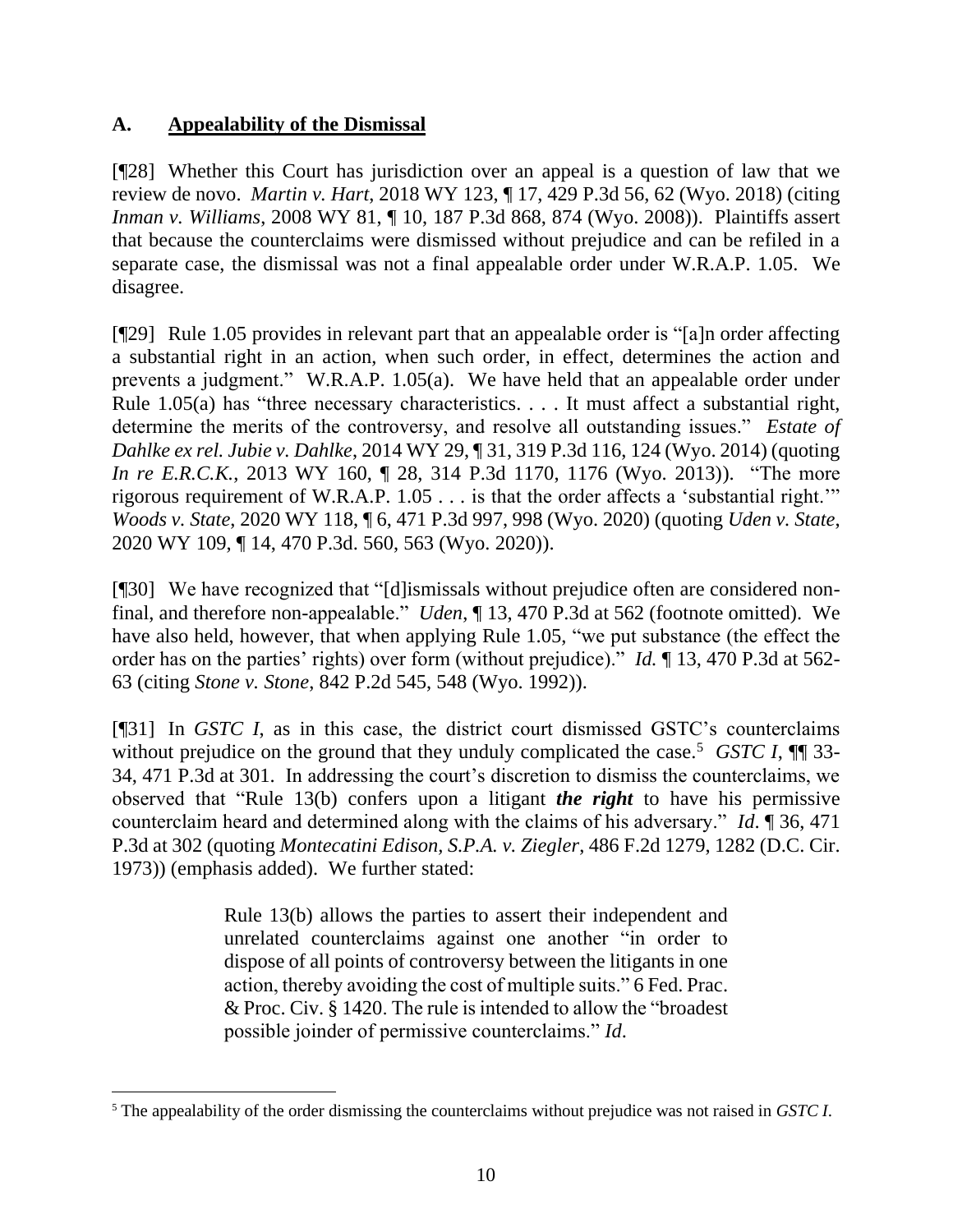*GSTC I*, ¶ 38, 471 P.3d at 302-03.

[¶32] The dismissal of GSTC's counterclaims in this case deprived it of a substantial right, the right to have its own claims heard and determined in the same proceeding as those of its adversaries. Given the nature of this right, the fact that the dismissal was without prejudice does not affect the order's finality. The dismissal effectively "determine[d] the action and prevent[ed] a judgment" on GSTC's counterclaims within the present proceeding. W.R.A.P. 1.05(a). As another court has explained:

> [Rules 13](http://www.westlaw.com/Link/Document/FullText?findType=L&pubNum=1004365&cite=USFRCPR13&originatingDoc=Iecb778d18e5d11d98e8fb00d6c6a02dd&refType=LQ&originationContext=document&vr=3.0&rs=cblt1.0&transitionType=DocumentItem&contextData=(sc.DocLink)) and [14](http://www.westlaw.com/Link/Document/FullText?findType=L&pubNum=1004365&cite=USFRCPR14&originatingDoc=Iecb778d18e5d11d98e8fb00d6c6a02dd&refType=LQ&originationContext=document&vr=3.0&rs=cblt1.0&transitionType=DocumentItem&contextData=(sc.DocLink)) are both intended to avoid circuity of action and to dispose of the entire subject matter arising from one set of facts in one action, thus administering complete and even handed justice expeditiously and economically. They are remedial and should be liberally construed. While both permit of some discretion on the part of the court, there must be sound reason for the exercise of such discretion to deny the relief made possible thereunder. *And when the effect of the abuse of that discretion is the denial of that relief, and the relegating of the applicant therefor to a new and separate action, we think it is final as to the proceeding in which the relief is sought and denied.* It follows that, under [Rule 54\(b\),](http://www.westlaw.com/Link/Document/FullText?findType=L&pubNum=1004365&cite=USFRCPR54&originatingDoc=Iecb778d18e5d11d98e8fb00d6c6a02dd&refType=LQ&originationContext=document&vr=3.0&rs=cblt1.0&transitionType=DocumentItem&contextData=(sc.DocLink)) with the requisite determination that there is no just reason for delay in the entry of judgment disposing of the cross-claim, the judgment has appealable finality. *So here, even though the judgment was not on the merits in that it purported to be without prejudice as to the ultimate rights as between the two defendants, it was final as far as this proceeding was concerned in that it deprived the Railroad of its right, recognized by [Rule 13\(g\),](http://www.westlaw.com/Link/Document/FullText?findType=L&pubNum=1004365&cite=USFRCPR13&originatingDoc=Iecb778d18e5d11d98e8fb00d6c6a02dd&refType=LQ&originationContext=document&vr=3.0&rs=cblt1.0&transitionType=DocumentItem&contextData=(sc.DocLink)) to have its cross-claim against the Drill Company adjudicated in the same proceeding*.

*Blair v. Cleveland Twist Drill Co.*, 197 F.2d 842, 845 (7th Cir. 1952) (emphasis added).

[¶33] In *Blair*, the trial court certified that there was no just reason for delay in the entry of judgment on the Rule 13 claim, and an immediate appeal was then taken. *Blair*, 197 F.2d at 844. In the absence of a Rule 54(b) certification, the dismissal of a counterclaim is properly appealed once a final judgment is entered. *Ruppenthal v. State*, 849 P.2d 1316, 1318-19 (Wyo. 1993); *see also Gauer v. Klemetson*, 333 N.W.2d 436, 438-39 (N.D. 1983) (holding that dismissal of counterclaims was not immediately appealable but could be raised on appeal from final judgment); 6 Wright & Miller, *Fed. Prac. & Proc. Civ*. § 1408 (3d ed. Oct. 2020 update) ("In general, the dismissal of either a compulsory or permissive counterclaim or a crossclaim, or the refusal to dismiss one of these claims is interlocutory and cannot be appealed in advance of the final judgment in the main action. Once the main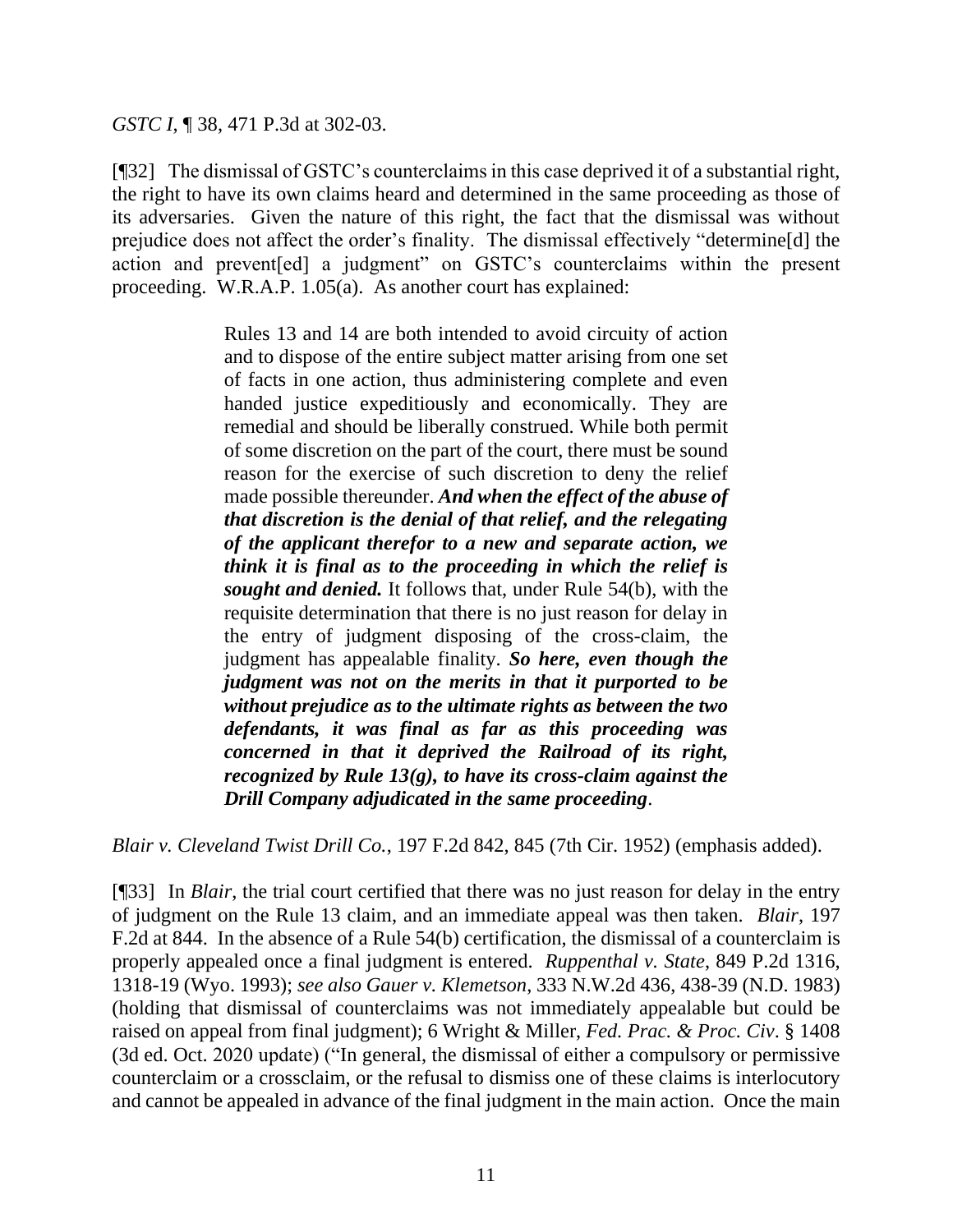claim has been adjudicated and a final judgment has been entered an appeal may be taken on the Rule 13 claim.") (footnote omitted).

[¶34] The district court entered final judgment on the jury verdicts for each Plaintiff, which fully determined the action. At that point, it was proper for GSTC to appeal the order dismissing its counterclaims, and this Court therefore has jurisdiction to review the dismissal.

## **B. Dismissal on Ground that Claims Unduly Complicated Case**

[¶35] As noted above, in *GSTC I*, the district court also dismissed GSTC's counterclaims on the ground that they unduly complicated the case. *GSTC I*, ¶ 1, 471 P.3d at 296. We held that the court erred in doing so. *Id.* ¶ 41, 471 P.3d at 303. We explained that "[b]y its plain terms, [Rule 13](http://www.westlaw.com/Link/Document/FullText?findType=L&pubNum=1000600&cite=USFRCPR13&originatingDoc=I550ad7c0e8b511eab5eeeeed678e6b81&refType=LQ&originationContext=document&vr=3.0&rs=cblt1.0&transitionType=DocumentItem&contextData=(sc.UserEnteredCitation)) does not provide for dismissal of counterclaims simply because they would complicate the litigation." *Id.* ¶ 38, 471 P.3d at 303. We further explained:

> Furthermore, discretionary dismissal of claims under [Rule 13](http://www.westlaw.com/Link/Document/FullText?findType=L&pubNum=1000600&cite=USFRCPR13&originatingDoc=I550ad7c0e8b511eab5eeeeed678e6b81&refType=LQ&originationContext=document&vr=3.0&rs=cblt1.0&transitionType=DocumentItem&contextData=(sc.UserEnteredCitation)) allows parties to make an end run around Rule 12. Rule 12(b) provides specific limited bases for dismissal of claims. Dismissal of claims as unduly complicated is not among them. Nothing in our rules of civil procedure allows a court to add unstated reasons for dismissal to Rule 12(b).

*GSTC I*, ¶ 40, 471 P.3d at 303.

[¶36] For these same reasons, the district court erred in dismissing GSTC's claims in this case on the ground that they unduly complicated the case.<sup>6</sup>

## **C. Dismissal of Claims As Untimely**

[¶37] In dismissing GSTC's counterclaims as untimely, the district court rejected GSTC's argument that the answer it timely filed in federal court should be given effect in the state proceeding. The court reasoned:

> 37. . . . The Wyoming Supreme Court has adopted the philosophy that the state's powers are tolled and suspended during the removal because removal to the federal court is automatic upon petition. *See Bland Drilling Co. v. Am. Indus., Inc.*, 435 P.2d 905, 909 (Wyo. 1968). Therefore, when the case returns to the state court on remand, "the state court [is] in the

<sup>6</sup> Because it does not affect resolution of this issue, we need not decide whether GSTC's counterclaims are compulsory or permissive.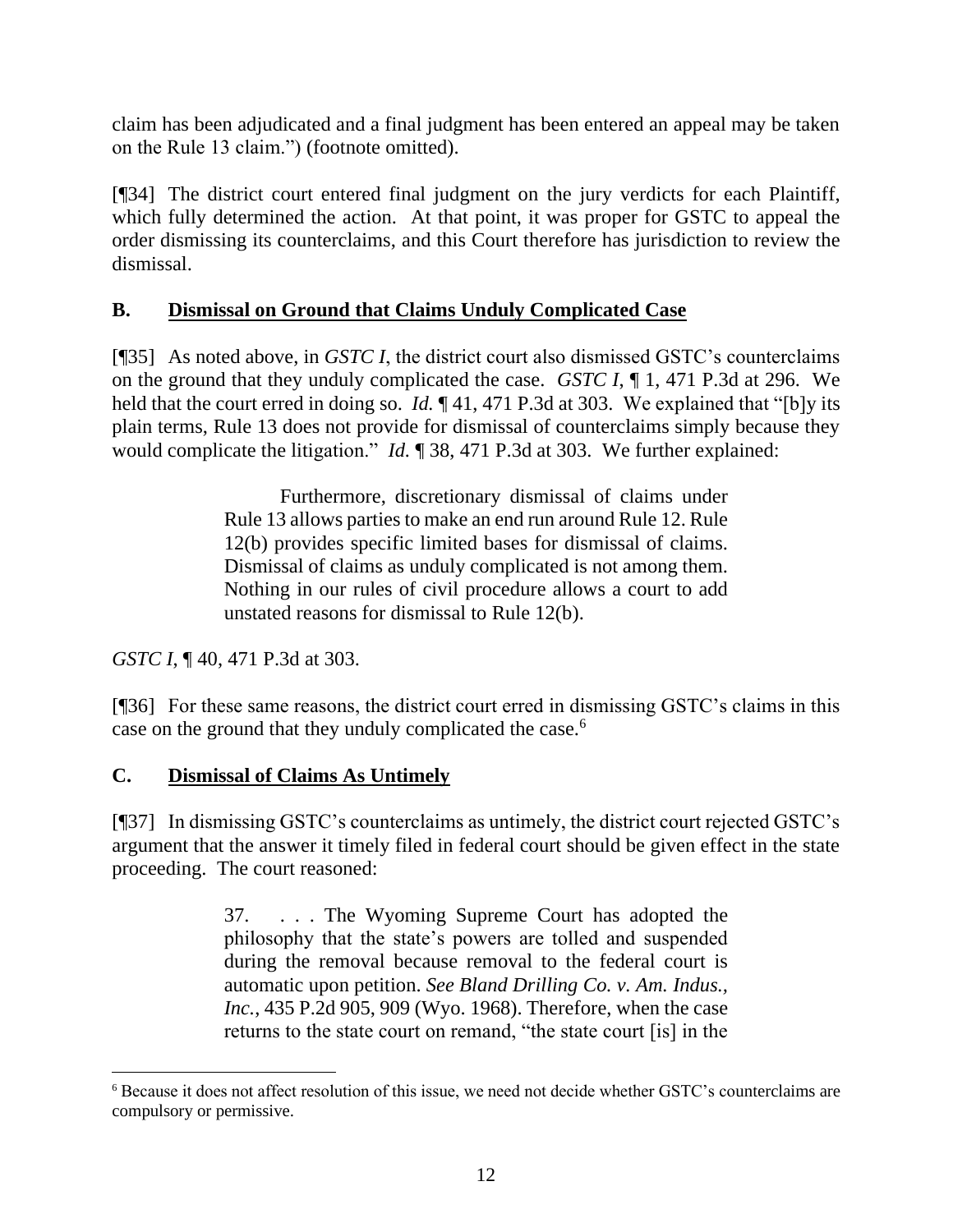same position as on the day of removal, and the motions of the parties in federal court are **not to be considered by the state court so as to relieve from default**." *Id*. (emphasis added).

38. In accordance with precedent, this Court cannot recognize GSTC's *Answer, Affirmative Defenses and Counterclaim*, filed in federal court on April 6, 2017, to be a responsive pleading in conformity with Wyoming Rule of Civil Procedure 12(a) for this matter. Even though GSTC filed its *Answer, Affirmative Defenses and Counterclaim* in federal court and Plaintiffs were properly served with the pleading, such does not relieve the Defendant from default. Entry of default was proper.

[¶38] We disagree that this Court has held that in the event of removal, pleadings filed in federal court are to be given no effect upon remand to state court. *Bland Drilling* involved an action brought against multiple defendants, which was then removed to federal court before two of the defendants filed responsive pleadings. *Bland Drilling Co. v. Am. Indus., Inc.*, 435 P.2d 905, 906-07 (Wyo. 1968). The case was remanded back to state court after they both filed Rule 12 motions to dismiss. *Id.* at 907. On remand, one of the defendants did not refile its Rule 12 motion in state court, and the plaintiff moved for entry of default against that defendant. *Id*. The district court denied the motion, and the plaintiff appealed. *Id.* On appeal, the plaintiff argued that the pleading in federal court should not have been given effect when the case was remanded to state court, and this Court rejected that as a basis to find an abuse of discretion.

> Plaintiff urges that under the 1948 Act, [Title 28,](http://www.westlaw.com/Link/Document/FullText?findType=L&pubNum=1000546&cite=28USCAS1446&originatingDoc=I0d9838fbf7c811d9b386b232635db992&refType=LQ&originationContext=document&vr=3.0&rs=cblt1.0&transitionType=DocumentItem&contextData=(sc.UserEnteredCitation))  [U.S.C.A. §](http://www.westlaw.com/Link/Document/FullText?findType=L&pubNum=1000546&cite=28USCAS1446&originatingDoc=I0d9838fbf7c811d9b386b232635db992&refType=LQ&originationContext=document&vr=3.0&rs=cblt1.0&transitionType=DocumentItem&contextData=(sc.UserEnteredCitation)) 1446, removal to the federal court is automatic upon petition therefor, that the state's powers are tolled and suspended during the removal, that immediately upon the remand a cause returns to the state court in the same position as on the day of removal, and that the motions of the parties in federal court are not to be considered by the state court so as to relieve from default.

> From our previous delineation of the filings herein, it will be apparent that should we adopt plaintiff's philosophy of the filing requirements in situations where there is removal and a subsequent remand and construe Rule 12, W.R.C.P., rigidly both American and the Dunham group would have been in technical default prior to the time that plaintiff attempted to take advantage of the situation. Nevertheless, the authorities cited by counsel do not go so far as to hold that under like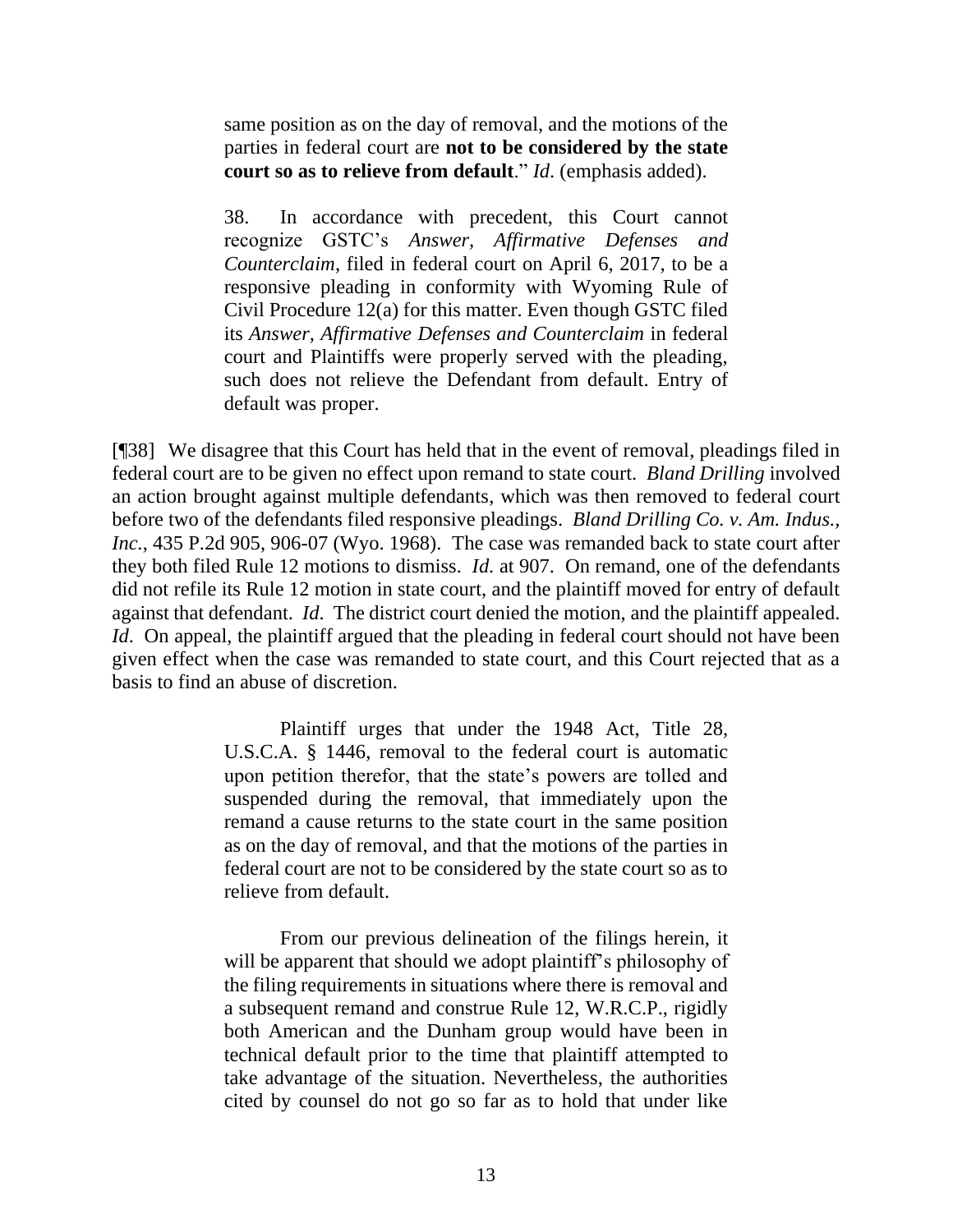circumstances the entering of a default is proper, let alone mandatory. Moreover, plaintiff overlooks the well established rule that the issuance of a default judgment is within the discretion of the trial court. In *[Westring v. Cheyenne National](http://www.westlaw.com/Link/Document/FullText?findType=Y&serNum=1964135824&pubNum=661&originatingDoc=I0d9838fbf7c811d9b386b232635db992&refType=RP&fi=co_pp_sp_661_122&originationContext=document&vr=3.0&rs=cblt1.0&transitionType=DocumentItem&contextData=(sc.UserEnteredCitation)#co_pp_sp_661_122)  Bank*[, Wyo., 393 P.2d 119, 122,](http://www.westlaw.com/Link/Document/FullText?findType=Y&serNum=1964135824&pubNum=661&originatingDoc=I0d9838fbf7c811d9b386b232635db992&refType=RP&fi=co_pp_sp_661_122&originationContext=document&vr=3.0&rs=cblt1.0&transitionType=DocumentItem&contextData=(sc.UserEnteredCitation)#co_pp_sp_661_122) we said that judgments by default are not favored, courts preferring that cases be tried upon the merits, and quoted with approval 1 Freeman on Judgments, p. 580 (5 ed.): It is generally recognized that the discretionary power of the court should be liberally exercised in furtherance of justice, to the end that cases may be disposed of upon their merits rather than upon technicalities or fortuitous circumstances. In the instant litigation, the trial court was well aware that the parties had been attempting in their various ways to present to the proper authority their legal problems, both American and the Dunham group having challenged jurisdiction because of another action allegedly involving the same issues in the Colorado federal district court. Accordingly, we find no basis here present to convince us that the trial court abused its discretion in overruling plaintiff's motion for default.

#### *Bland Drilling*, 435 P.2d at 909.

[¶39] The Court in *Bland Drilling* did not hold that federal pleadings may not be given effect after a case is remanded back to state court, and we have not otherwise previously addressed the question of what effect they should be given. *See Motzco Co. USA, LLC v. A & D Oilfield Dozers, Inc.*, 2014 WY 5, ¶ 14 n.2, 316 P.3d 1177, 1180 n.2 (Wyo. 2014) (noting conflicting authorities on question but declining to address it where appellant provided no cogent argument). Now that the question is before us, we hold that when a matter is removed to federal court and then remanded back to state court, pleadings timely filed in federal court are to be given effect in the state proceeding.

[¶40] The effect to be given pleadings filed in federal court after a removed case is remanded back to state court is a state court determination. *Ayres*, 112 U.S. at 190-91, 5 S.Ct. at 92. While a few state courts in early cases held that federal pleadings are not to be given effect in state proceedings, the more recent trend is to give them effect. *See Swarey v. Stephenson*, 112 A.3d 534, 549 (Md. Ct. Spec. App. 2015) ("Over the last half-century, other state courts presented with this issue have routinely chosen to give full effect to pleadings filed in federal court prior to a remand to state court."); *State v. Hess Corp.*, 982 A.2d 388, 393 (N.H. 2009) ("Although state courts historically have refused to give such pleadings effect, *see Tracy Loan & Trust Co.* [*v. Mut. Life Ins.*], 7 P.2d [279] at 282 [(Utah 1932)], '[m]ore recently, state courts have given effect to pleadings filed in federal court prior to remand to state court.'"); *Crawford v. Morris Transp., Inc.*, 990 So.2d 162, 173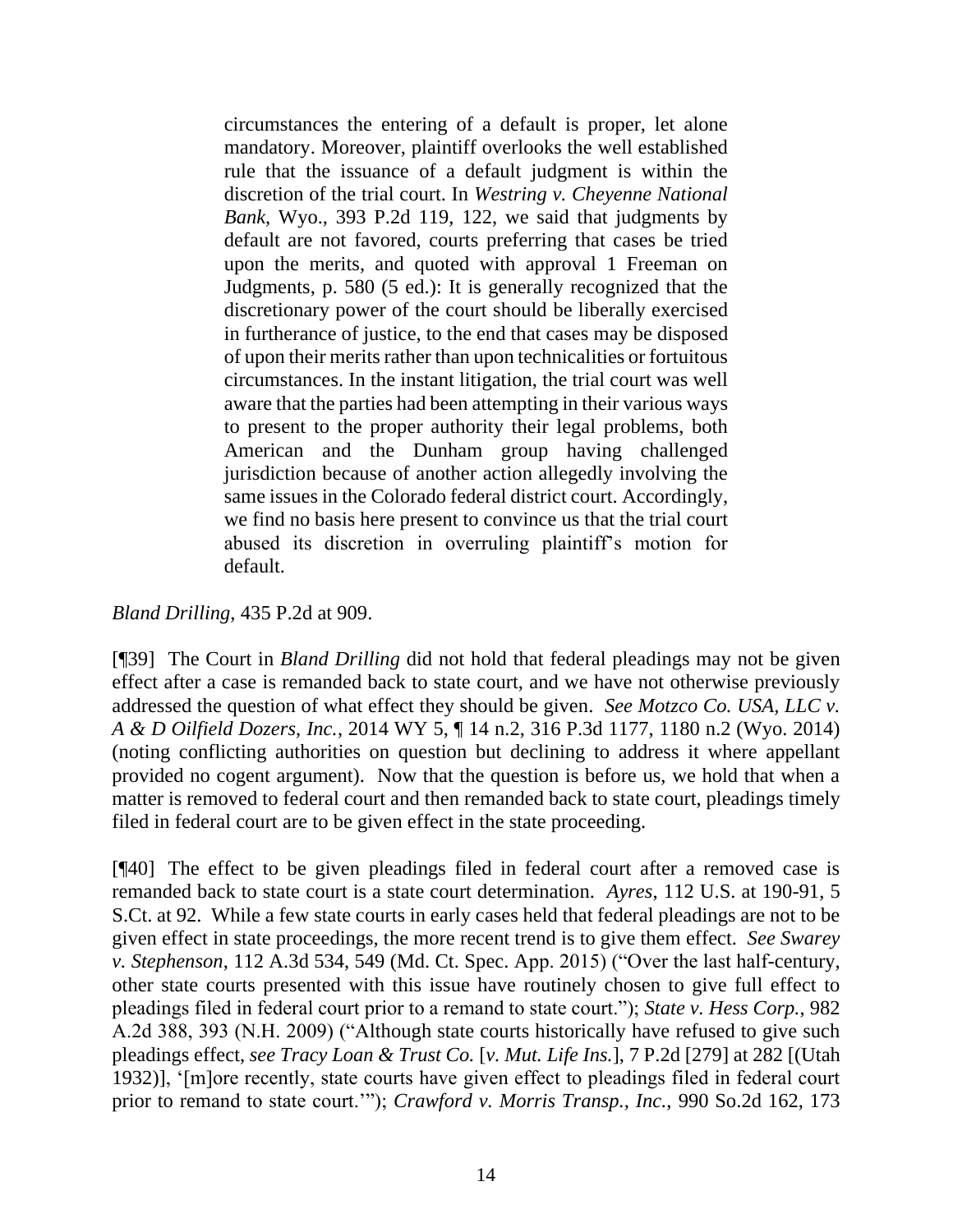n.27 (Miss. 2008) ("The modern trend is to give effect to pleadings filed in federal court upon remand."); *State ex rel. Village of Los Ranchos de Albuquerque v. City of Albuquerque*, 889 P.2d 204, 207 (N.M. Ct. App. 1993) ("It is generally recognized that pleadings filed in federal court, while the federal court has jurisdiction, become part of the state court record on remand.").<sup>7</sup>

[¶41] The courts that have adopted the majority rule cite solid policy considerations for their decision to give effect to federal pleadings on remand. One court summarized them as follows:

> Several policy considerations support giving effect to pleadings filed in federal court before remand to state court. The first is judicial efficiency and economy. *[Laguna Village](http://www.westlaw.com/Link/Document/FullText?findType=Y&serNum=1983156709&pubNum=661&originatingDoc=Ib6b0492c8e3911deb08de1b7506ad85b&refType=RP&fi=co_pp_sp_661_886&originationContext=document&vr=3.0&rs=cblt1.0&transitionType=DocumentItem&contextData=(sc.DocLink)#co_pp_sp_661_886)*, [197 Cal.Rptr. 99, 672 P.2d at 886.](http://www.westlaw.com/Link/Document/FullText?findType=Y&serNum=1983156709&pubNum=661&originatingDoc=Ib6b0492c8e3911deb08de1b7506ad85b&refType=RP&fi=co_pp_sp_661_886&originationContext=document&vr=3.0&rs=cblt1.0&transitionType=DocumentItem&contextData=(sc.DocLink)#co_pp_sp_661_886) A state court's acceptance of federal pleadings in such circumstances "avoid[s] the needless waste of time, effort and expense which would result from requiring counsel to duplicate in [state] court their actions . . . in the federal court." *Hansen*[, 399 A.2d at 323.](http://www.westlaw.com/Link/Document/FullText?findType=Y&serNum=1979100811&pubNum=162&originatingDoc=Ib6b0492c8e3911deb08de1b7506ad85b&refType=RP&fi=co_pp_sp_162_323&originationContext=document&vr=3.0&rs=cblt1.0&transitionType=DocumentItem&contextData=(sc.DocLink)#co_pp_sp_162_323) The second is fairness: giving effect to a federal court pleading is not unfair to an opposing party when that party has been fully apprised of the federal court proceedings and of the remand to state court. *See Laguna Village*[, 197 Cal.Rptr. 99, 672 P.2d at 886.](http://www.westlaw.com/Link/Document/FullText?findType=Y&serNum=1983156709&pubNum=661&originatingDoc=Ib6b0492c8e3911deb08de1b7506ad85b&refType=RP&fi=co_pp_sp_661_886&originationContext=document&vr=3.0&rs=cblt1.0&transitionType=DocumentItem&contextData=(sc.DocLink)#co_pp_sp_661_886) The third is the policy of avoiding forfeiture of claims and resolving

<sup>7</sup> *See also* Ark.R.Civ.P. 55(f) ("No judgment by default shall be entered against a party in an action removed to federal court and subsequently remanded if that party filed an answer or a motion permitted by Rule 12 in the federal court during removal."); Tex.R.Civ.P. 237a ("No default judgment shall be rendered against a party in a removed action remanded from federal court if that party filed an answer in federal court during removal."); *Rivet v. Regions Bank*, 838 So.2d 1290, 1294 (La. 2003) ("An answer timely filed in federal court [during removal] will be given effect in Louisiana courts."); *Banks v. Allstate Indem. Co.*, 757 N.E.2d 776, 777 (Ohio Ct. App. 2001) (answer filed in federal court given effect on remand back to state court); Laguna Village, Inc. v. Laborers' Int'l. Union of N. Am., Local Union No. 652, AFL CIO, 672 P.2d 882, 882 (Cal. 1983) ("[A] motion to dismiss, timely filed in federal court following removal of the case from state court and prior to remand, constitutes a responsive pleading to the state complaint."); *Teamsters Local 515 v. Roadbuilders, Inc.*, 291 S.E.2d 698, 701 (Ga. 1982) (timely answer filed in federal court following removal was sufficient to prevent a default in state court on remand); *Williams v. St. Joe Minerals Corp.*, 639 S.W.2d 192, 194-95 (Mo. Ct. App. 1982) (amended complaint filed in federal court was properly before state court on remand); *Edward Hansen, Inc. v. Kearny P.O. Assoc.*, 399 A.2d 319, 323 (N.J. Super. Ct. Ch. Div. 1979) (adopting the pleadings filed in federal court "as if they had originally been filed in [state] court"); *Citizens Nat'l Bank, Grant Cnty. v. First Nat'l Bank, Marion*, 331 N.E.2d 471, 476-77 (Ind. Ct. App. 1975) (following remand state court properly ruled on motion to dismiss filed in federal court); *Grone v. N. Ins. Co. of New York*, 130 A.2d 452, 453 (Pa. 1957) (answers filed after removal treated as part of record upon remand to state court); *but see Tracy Loan & Trust Co. v. Mutual Life Ins. Co. of New York*, 7 P.2d 279, 281-82 (Utah 1932) (pleadings not recognized by state court after remand for lack of federal jurisdiction); *Citizens' Light, Power & Tel. Co. v. Usnik*, 194 P. 862, 864 (N.M. 1921) (pleadings of no effect on remand to state court where federal court lacked jurisdiction).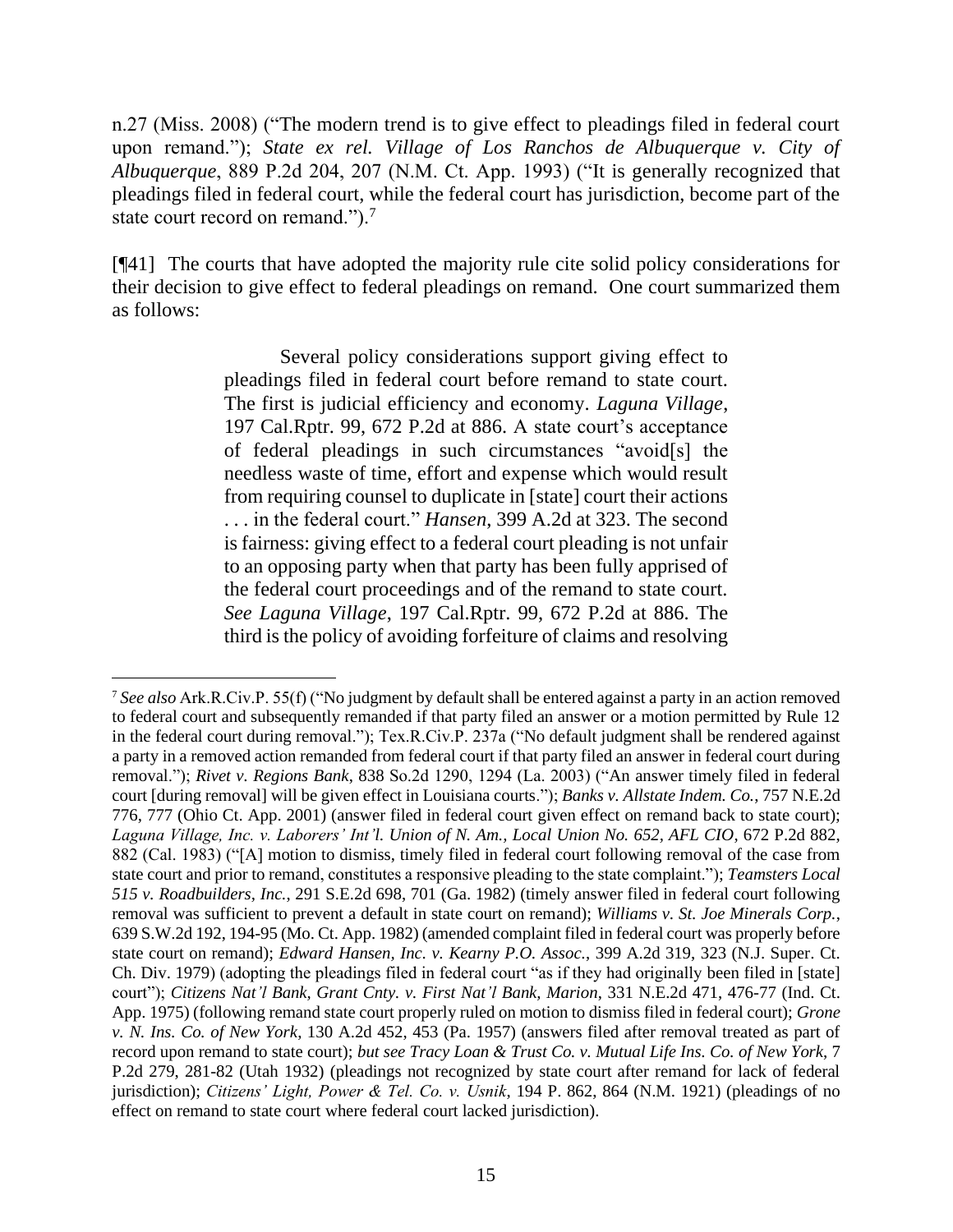them on the merits. *[Id](http://www.westlaw.com/Link/Document/FullText?findType=Y&serNum=1983156709&originatingDoc=Ib6b0492c8e3911deb08de1b7506ad85b&refType=RP&originationContext=document&vr=3.0&rs=cblt1.0&transitionType=DocumentItem&contextData=(sc.DocLink))*.; *see [Lewellyn v. Follansbee](http://www.westlaw.com/Link/Document/FullText?findType=Y&serNum=1946109313&pubNum=0000162&originatingDoc=Ib6b0492c8e3911deb08de1b7506ad85b&refType=RP&originationContext=document&vr=3.0&rs=cblt1.0&transitionType=DocumentItem&contextData=(sc.DocLink))*, 94 N.H. [111, 114, 47 A.2d 572 \(1946\).](http://www.westlaw.com/Link/Document/FullText?findType=Y&serNum=1946109313&pubNum=0000162&originatingDoc=Ib6b0492c8e3911deb08de1b7506ad85b&refType=RP&originationContext=document&vr=3.0&rs=cblt1.0&transitionType=DocumentItem&contextData=(sc.DocLink)) The final policy is comity: "Most essentially, federal and state courts are complementary systems for administering justice in our Nation[;] [c]ooperation and comity, not competition and conflict are essential in the federal design." *Ruhrgas AG v. Marathon Oil Co.*, 526 U.S. 574, 586, 119 S.Ct. 1563, 143 L.Ed.2d 760 (1999).

*Hess*, 982 A.2d at 393; *see also Swarey*, 112 A.3d at 551 ("Requiring re-service upon remand to the state court, in this case, would unnecessarily favor procedural form over substance, where there is no readily discernable prejudice to [the defendant]."); *Teamsters Local 515*, 291 S.E.2d at 700 ("logic, reasoning and comity" favor giving effect to pleadings timely filed in federal court).

[¶42] These policy considerations are in harmony with our own policies that favor resolving claims on their merits and encourage judicial economy. *See Loeffel v. Dash*, 2020 WY 96, ¶ 24, 468 P.3d 676, 682 (Wyo. 2020) ("This court has long recognized that 'default judgments are not favored in the law' and 'it is preferable that cases be tried on their merits.'") (quoting *Rosty v. Skaj*, 2012 WY 28, ¶ 29, 272 P.3d 947, 957 (Wyo. 2012)); *Interest of Bass*, 2020 WY 27, ¶ 5, 458 P.3d 857, 858 (Wyo. 2020) ("[I]t 'has always been the policy of our law to resolve doubts in favor of permitting parties to have their day in court on the merits of a controversy.'") (quoting *[Dollarhide v. Bancroft](http://www.westlaw.com/Link/Document/FullText?findType=Y&serNum=2017155603&pubNum=0004645&originatingDoc=I504ec5c058eb11eaa8888aec622028f5&refType=RP&fi=co_pp_sp_4645_226&originationContext=document&vr=3.0&rs=cblt1.0&transitionType=DocumentItem&contextData=(sc.Keycite)#co_pp_sp_4645_226)*, 2008 WY 113, ¶¶ [10-11, 193 P.3d 223, 226 \(Wyo. 2008\)\)](http://www.westlaw.com/Link/Document/FullText?findType=Y&serNum=2017155603&pubNum=0004645&originatingDoc=I504ec5c058eb11eaa8888aec622028f5&refType=RP&fi=co_pp_sp_4645_226&originationContext=document&vr=3.0&rs=cblt1.0&transitionType=DocumentItem&contextData=(sc.Keycite)#co_pp_sp_4645_226); *Windsor Energy Grp., LLC v. Noble Energy, Inc.*, 2014 WY 96, ¶ 22, 330 P.3d 285, 291 (Wyo. 2014) (rejecting position that "would frustrate our goal of securing the 'just, speedy, and inexpensive determination of every action'") (quoting W.R.C.P. 1). We thus conclude that the better rule is to give effect to timely-filed federal pleadings when a removed matter is remanded back to state court.<sup>8</sup>

<sup>8</sup> Cases adopting the alternative rule of disregarding federal pleadings in remanded cases, and the rationale for it, have largely been discredited. As one court explained:

The older cases were decided when defendants acted at their peril by removing a case to federal court without protecting and preserving their rights under state rules of procedure. *Laguna Village*, 197 Cal.Rptr. 99, 672 P.2d at 885; *see Citizens' Light, Power & Telephone Co. v. Usnik*, 26 N.M. 494, 194 P. 862, 863 (1921); *Tracy Loan & Trust Co.*, 7 P.2d at 282. Since 1948, however, the federal removal statute has expressly prohibited any proceeding in state court after removal and before remand. *Laguna Village*, 197 Cal.Rptr. 99, 672 P.2d at 885. Under modern federal practice, once the removal petition is filed, "the state court loses jurisdiction and all further process must issue from the Federal court." *Allman v. Hanley*, 302 F.2d 559, 562 (5th Cir. 1962); *see Holmes v. AC & S, Inc.*, 388 F.Supp.2d 663, 667 (E.D.Va. 2004); *Laguna Village*, 197 Cal.Rptr. 99, 672 P.2d at 885.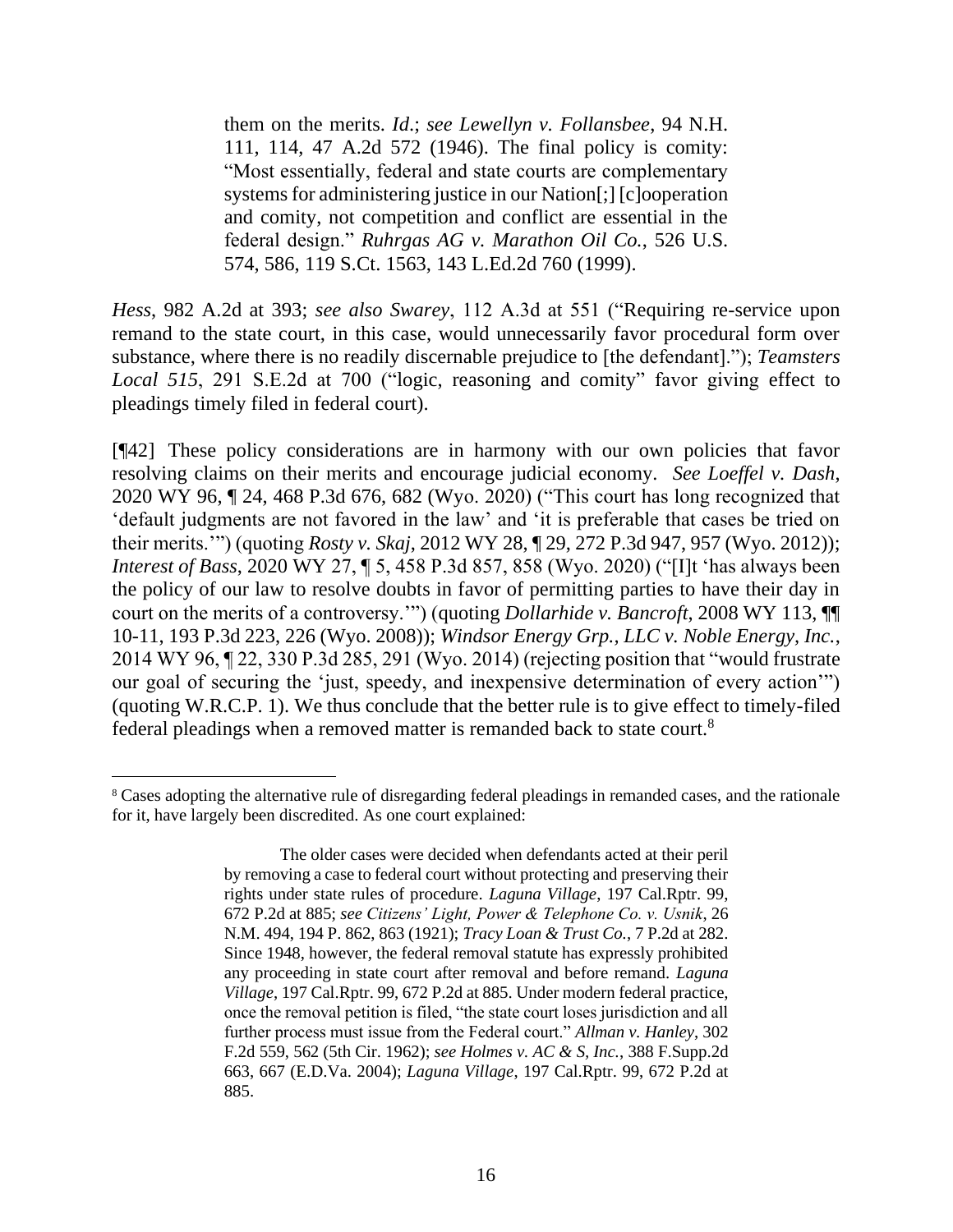[¶43] In this case, the record is clear, and the district court found, that GSTC timely filed its answer and counterclaims in federal court, and it properly served Plaintiffs with them. We therefore conclude that the court erred in failing to give effect to the pleading GSTC filed in federal court and in its dismissal of GSTC's counterclaims as untimely.<sup>9</sup>

## **D. Plaintiffs' Alternative Grounds in Support of Dismissal**

[¶44] Plaintiffs offer alternative grounds in support of the district court's dismissal of GSTC's counterclaims, including: 1) the counterclaims require joinder of parties over whom the court cannot acquire jurisdiction; 2) the counterclaims allege no wrongdoing by Plaintiffs; 3) the counterclaims improperly rely on group pleading; and 4) the counterclaims are barred by the doctrine of collateral estoppel. Plaintiffs did not fully develop these grounds for dismissal in their motion to dismiss GSTC's counterclaims, to the extent they argued them at all, and the record contains no indication that the district court considered them. Because the district court has not had a meaningful opportunity to address these arguments, and particularly in light of GSTC's narrowed counterclaims, we will not address them and will instead leave them for the district court's consideration should Plaintiffs choose to assert them on remand. *See Davis v. State*, 2018 WY 40, ¶ 34, 415 P.3d 666, 678-79 (Wyo. 2018) (declining to address question without development at the district court); *Crofts v. State ex rel. Dep't of Game & Fish*, 2016 WY 4, ¶ 35, 367 P.3d 619, 628 (Wyo. 2016) ("In order to preserve an issue for appeal, it must be called to the attention of the trial court in a 'clear or meaningful manner.'").

[¶45] For the above-stated reasons, we reverse the district court's order dismissing GSTC's counterclaims and remand for further proceedings consistent with this opinion.

*Hess*, 982 A.2d at 393; *see also Banks*, 757 N.E.2d at 778 ("There have been no cases since 1948 in which *Tracy Loan* or *Citizens' Light* have been followed.") (citations omitted). We also note that to the extent there are concerns that the rule we adopt may encourage a party to baselessly remove a matter to federal court for purposes of delay or any other improper purpose, we are satisfied that such concerns may be addressed through either W.R.C.P. 11 or F.R.C.P. 11.

<sup>&</sup>lt;sup>9</sup> When the federal court remanded this case to the district court, it issued a certified copy of the remand order with an attached copy of the docket, which identified the filings in federal court. The district court thus had notice of the federal filings when the case was remanded, but it did not have copies of them. We defer to the district court in such circumstances to determine the extent to which copies of federal filings must be placed in its record and which party should be responsible for ensuring that the copies are so placed. *See* W.R.C.P. 83(b) ("A judge may regulate practice in any manner consistent with state law, rules, and the uniform rules."); *see also Banks*, 757 N.E.2d at 779 (where state trial court has notice of federal filing, "at that point, subject to whatever verification the trial court may deem appropriate, the trial court must give effect to that filing").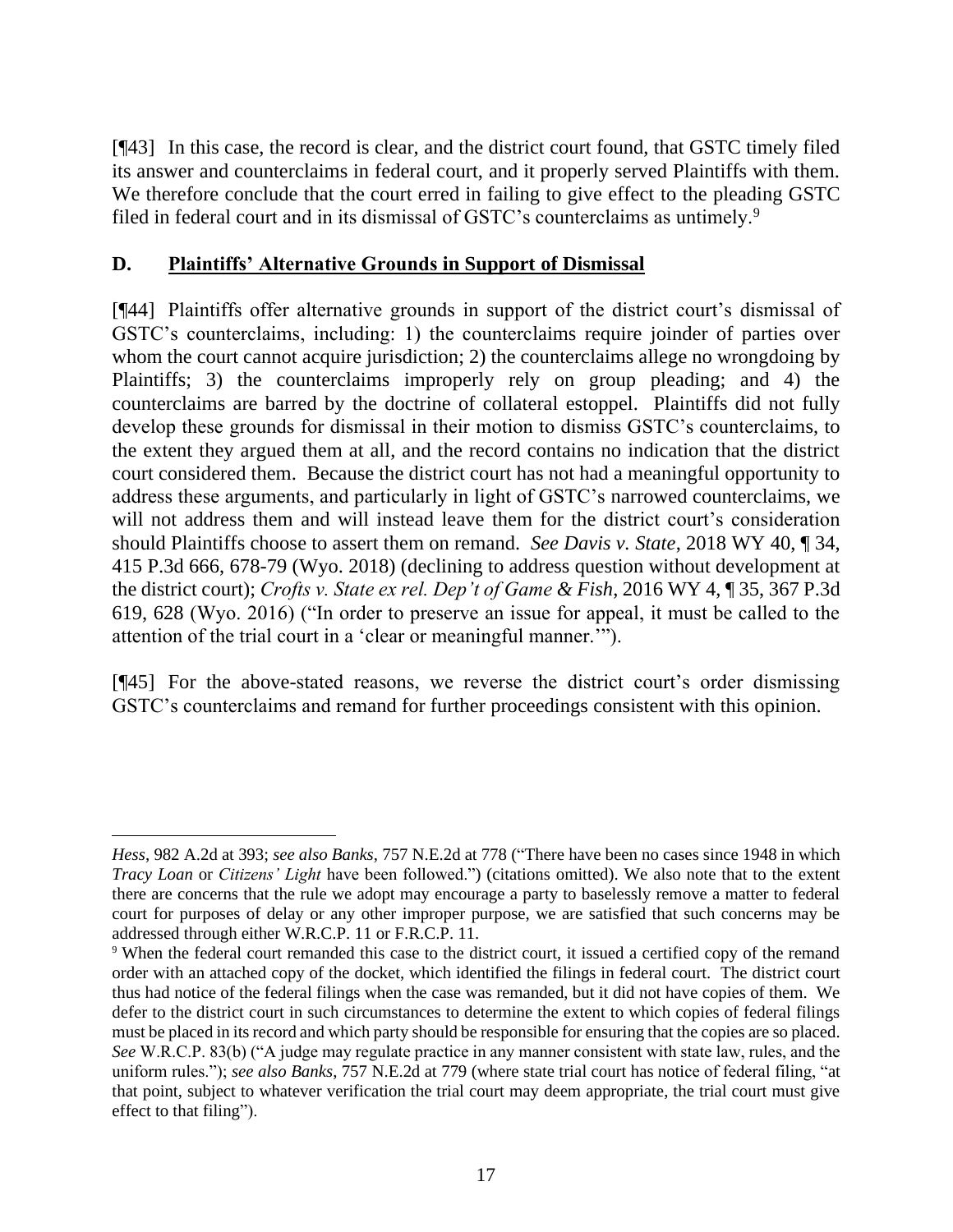## **II. Admission of Graeme Linklater Testimony**

[¶46] Plaintiffs claim that the district court erred in admitting the prior trial testimony of Graeme Linklater. Although we have determined that it is appropriate to reverse and remand, we address this issue to provide the court guidance on remand. *Shull v. State*, 2017 WY 14, ¶ 52, 388 P.3d 763, 775 (Wyo. 2017), *overruled on other grounds by Schmuck v. State,* 2017 WY 140, 406 P.3d 286 (Wyo. 2017), (citing *Phillips v. State*, 597 P.2d 456, 463 (Wyo. 1979)).

## **A. Background**

[¶47] As we noted at the outset, we recently decided *GSTC I*, in which two other creditors alleged that GSTC defaulted on loans they made to it. *GSTC I*, ¶ 1, 471 P.3d at 296. In that case, the creditors were the Linklater Family Trust and the Meldrum Family Trust. *Id*. It went to trial on May 6, 2019, and during the seven-day trial, Graeme Linklater testified at length.

[¶48] On May 17, 2019, GSTC filed a supplement to its pretrial memorandum in this case. The supplement indicated that GSTC planned to obtain a transcript of Mr. Linklater's testimony, and that it planned to use it at the upcoming trial against Plaintiffs, which was scheduled to begin on June 3, 2019. On that same day, GSTC filed a motion to continue the trial "to allow sufficient time to secure the Linklater Civil Action Transcripts, make appropriate motions, and allow the Court to address all issues relating to its rulings entered in this case that may require reconsideration and to allow full discovery."

[¶49] On May 22, 2019, following a supplemental pretrial conference, the district court denied the motion to continue the trial. It also addressed GSTC's motion to admit portions of Mr. Linklater's trial testimony.<sup>10</sup> It ruled:

> 15. Mr. Linklater is a citizen and resident of Australia and, as such, may well be unavailable to testify in this proceeding. Should that be the case, Mr. Linklater's testimony would not be considered hearsay if it falls under one of several hearsay exceptions, including [W.R.E. 804(b)(1) (Former Testimony), W.R.E. 804(b)(3) (Statement Against Interest)].

> 16. Additionally, in some respects, Mr. Linklater may be deemed to have been acting in an agency capacity of one or more of the currently named Plaintiffs. In that respect, ["A

<sup>&</sup>lt;sup>10</sup> The record contains no indication of a written motion to admit Mr. Linklater's testimony, and it likewise does not contain a transcript of the May 21, 2019 supplemental pretrial conference. We assume that the motion was made orally during the pretrial conference.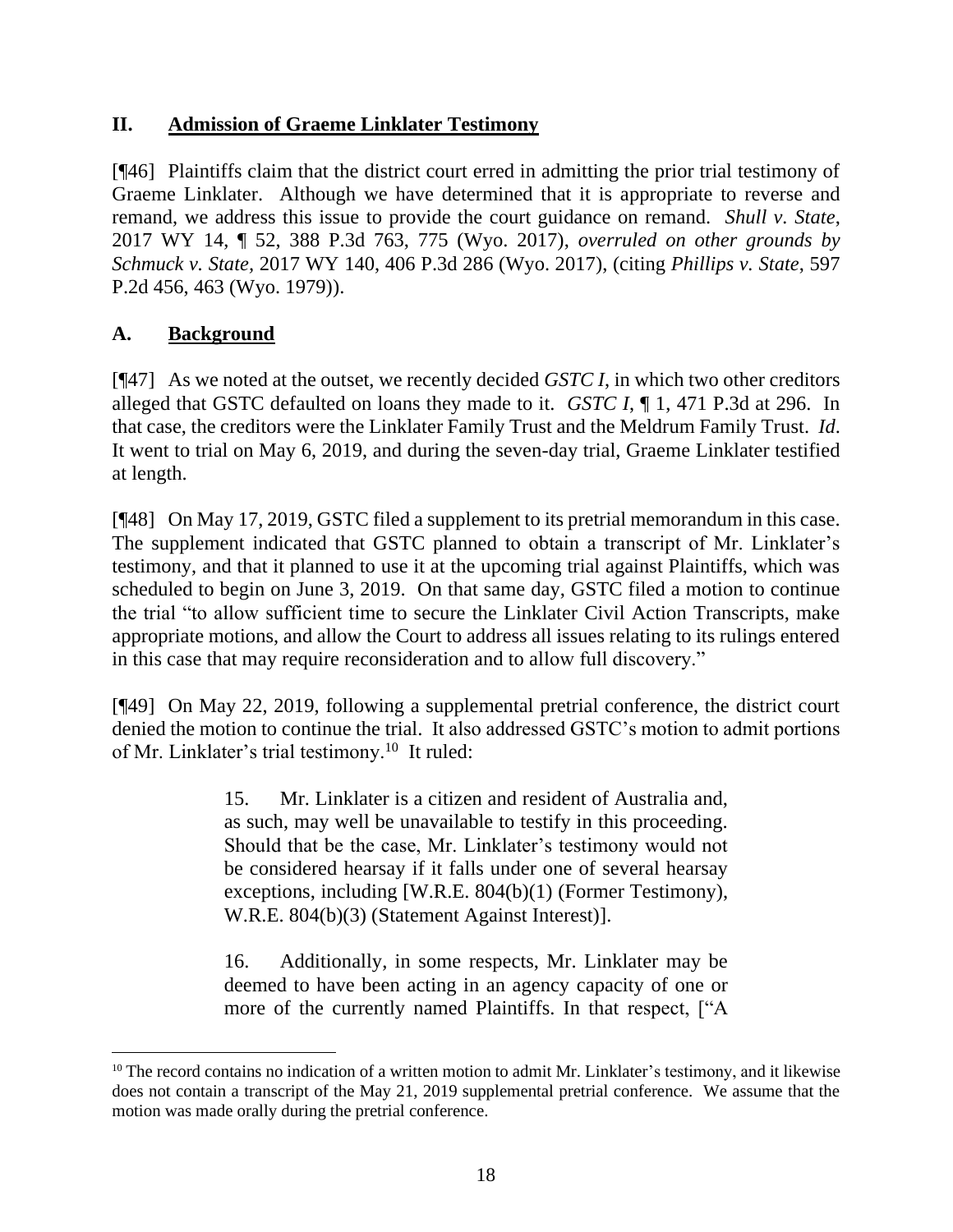statement is not hearsay if . . . offered against a party and is a statement by his agent or servant concerning a matter within the scope of his agency or employment, made during the existence of the relationship." W.R.E.  $801(d)(2)(D)$ ].

17. Currently, this Court is unaware of the exact trial testimony that Defendant may seek to admit. Some may be irrelevant; some may well be relevant to the current proceedings.

18. Accordingly, the Court will **RESERVE** ruling on the admissibility of Mr. Linklater's trial testimony . . . until such time as it can make a determination that the testimony is relevant and falls within an exception to the hearsay rule.

[¶50] The transcript of Mr. Linklater's testimony was completed on May 31, 2019, and on the morning of the first day of trial, June 3, counsel for GSTC reported that they would designate the portions they intended to introduce by that evening. On the afternoon of June 4, the district court held a hearing on the admissibility of the designated portions of the transcript. Counsel for GSTC argued that the designated portions were admissible under W.R.C.P. 32 as the deposition testimony of an unavailable witness, and under W.R.E. 804(b)(1), as the prior trial testimony of an unavailable witness. Concerning Mr. Linklater's availability, counsel argued:

> Mr. Linklater lives in Australia, so he's clearly absent from the state. We issued a trial subpoena to counsel for Mr. Mactaggart because we believe that Mr. Linklater is an agent of Mr. Mactaggart. He works for ABR Process, a company that's run by Mr. Mactaggart. He's a director of the Brisbane Angels with Mr. Mactaggart. We believe he's an agent of Mr. Mactaggart. And if they wanted him here in person, they could have procured his presence here.

[¶51] Plaintiffs objected to admission of the testimony. They argued that W.R.C.P. 32 was not applicable because the transcript was not deposition testimony. They further argued that W.R.E. 804(b)(1) was not applicable because they were not parties to the earlier trial, Plaintiffs' counsel had no opportunity to cross-examine Mr. Linklater in the proceeding, and the parties to that case did not have a similar motive to cross-examine Mr. Linklater. With respect to W.R.E.  $801(d)(2)(D)$  (statement of an agent), which GSTC did not offer as a basis for admissibility, Plaintiffs argued that no evidence existed that Mr. Linklater was Plaintiffs' agent.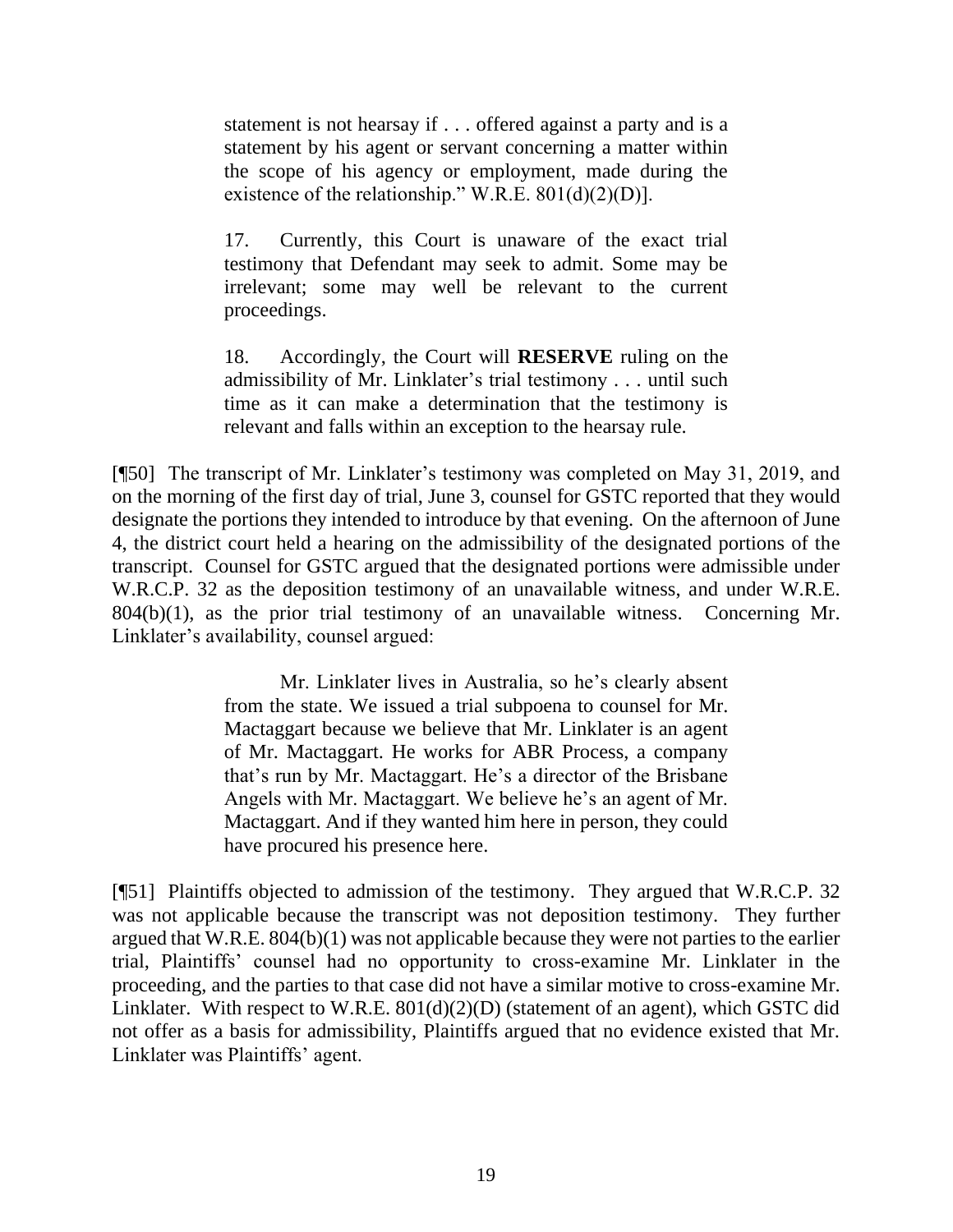[¶52] The district court then addressed the admissibility of Mr. Linklater's prior testimony. It began:

> What I'd like to do now is give kind of the blanket ruling on the admissibility or lack thereof of the trial testimony. And then I understand there will be likely some specific objections to some of what was designated, so then we can turn our gears towards doing that.

[¶53] With respect to admissibility under W.R.C.P. 32, the court found that it applies to depositions only, and the prior trial testimony was therefore not admissible under that rule. With respect to admissibility under Rule  $801(d)(2)(D)$ , which excludes a statement made by a party's agent from the definition of hearsay, the court ruled:

> One of the issues before our jury will be to determine to what extent Mr. Linklater was acting as an agent or representative of Mr. Mactaggart with respect to the complexity of that relationship.

> And so while I won't make a decision at this point in time that there was an agency relationship, I think that it is appropriate for the jury to be presented testimony – and much of what Mr. Linklater says goes to that issue – testimony with respect to that relationship and what role Mr. Linklater was playing with respect to Mr. Mactaggart.

> So I think admission under Rule  $801(d)(2)$  is appropriate.

[ $[$ 54] With respect to admissibility under Rule  $804(b)(1)$ , which provides an exception to the rule against hearsay for the prior trial testimony of an unavailable witness, the court ruled:

> I have to agree with [Plaintiffs' counsel] on this one, that I don't think we fit under former testimony as it was intended. I don't believe that Mr. Mactaggart had an opportunity or – and similar motive to develop the testimony. He was not a party to the previous lawsuit, and the fact that [Plaintiffs' counsel] was present in the courtroom I don't think meets the spirit or intent of that hearsay exception.

[¶55] The court then considered two additional exceptions to the rule against hearsay and found the testimony admissible under both.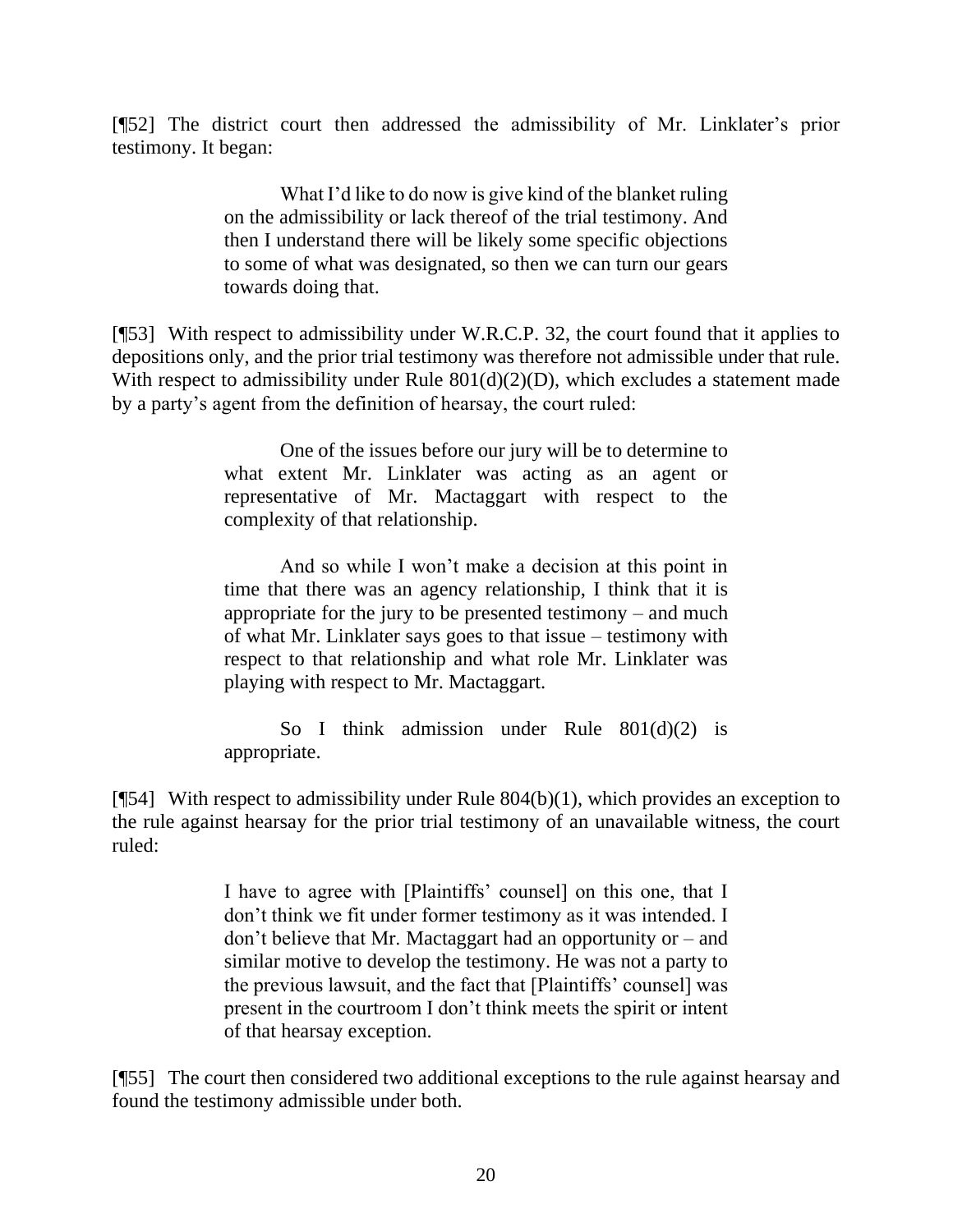. . . [T]he Court also looked at 804(b)(3), which is statement against interests. I think very clearly, much of what Mr. Linklater had to say was contrary to his pecuniary and proprietary interest, and tended to subject him to civil or criminal liability. Certainly, to the extent that a reasonable person in his position would not have made the statement unless he believed it to be true.

So I think that an exception under 804(b)(3) applies as well. And I understand I'm going out on a limb on this one, but I think it solidly applies here.

The catch-all exception under 804(b)(6), the statement is offered as evidence of a material fact, the statement is more probative on the point for which it is offered than any other evidence, which the proponent can procure through reasonable efforts, and the general purposes of these rules and the interests of justice will best be served by the admission of the statement into evidence.

Under all the possibilities, Mr. Linklater is an unavailable witness. He is not somebody that Defendants can get to appear in person in these proceedings. And I solidly believe that his trial testimony meets that exception as well.

So for an overall umbrella, the Court will find that the trial testimony of Mr. Linklater is potentially admissible, but that is most certainly subject to other proper objections, the greatest of which most likely is going to be relevance.

[¶56] The court then went through the designated portions of Mr. Linklater's testimony, section by section, for consideration of objections other than hearsay, for which the court recognized Plaintiffs' continuing objection. The objections that the court then considered and ruled on were generally to relevance.

[¶57] Over the course of the third day of trial and into the fourth, counsel for GSTC read approximately 250 pages of Mr. Linklater's prior testimony into the record. Toward the end of day three, Plaintiffs' counsel argued that no agency had been shown between Mr. Linklater and Plaintiffs, and again objected to the testimony as impermissible hearsay. The court responded that its prior ruling would stand.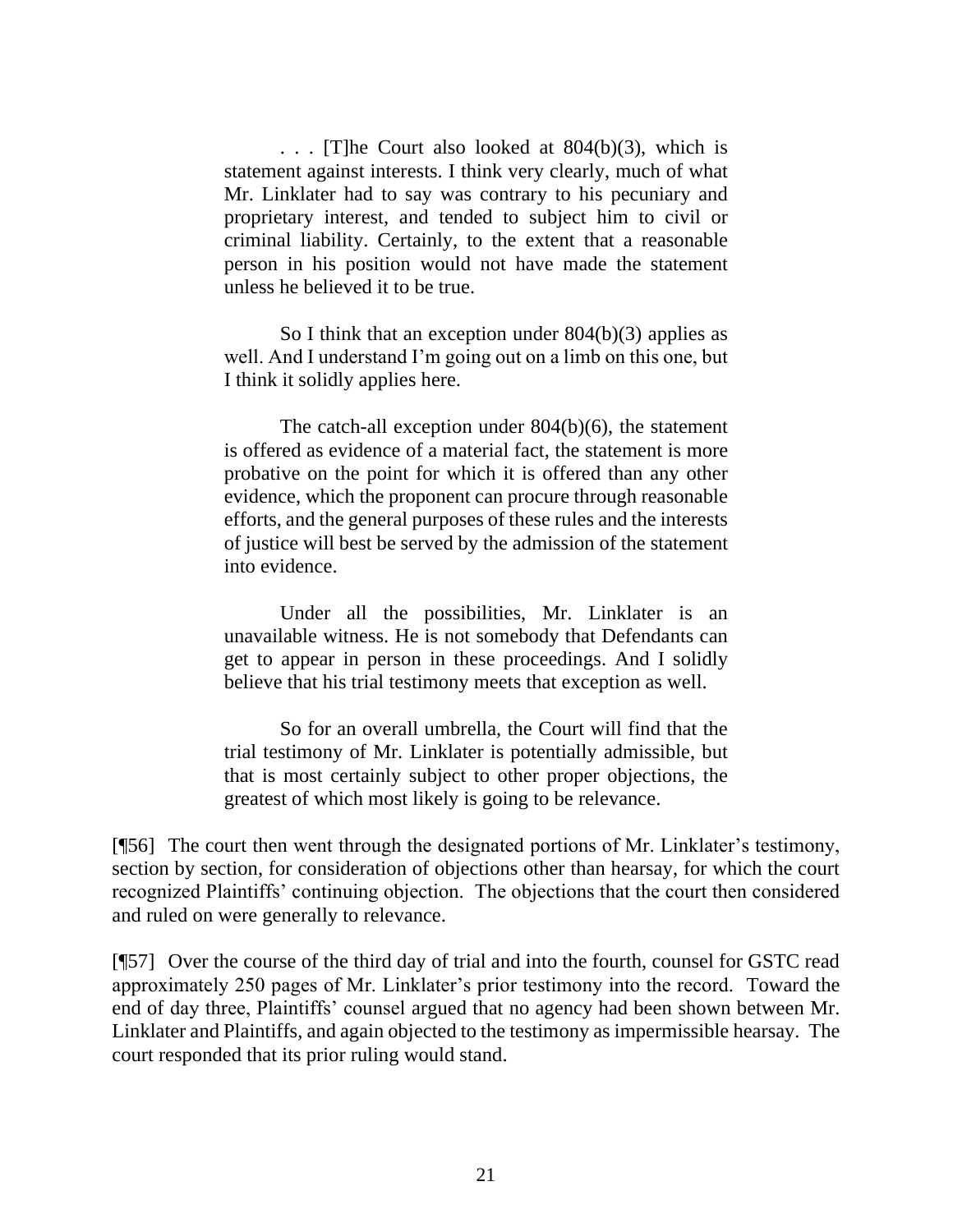#### **B. Admissibility Under Hearsay Rules**

[¶58] Hearsay is "a statement, other than one made by the declarant while testifying at the trial or hearing, offered in evidence to prove the truth of the matter asserted." [W.R.E.](http://www.westlaw.com/Link/Document/FullText?findType=L&pubNum=1008789&cite=WYRREVR801&originatingDoc=I34e45d25d46a11e4b4bafa136b480ad2&refType=LQ&originationContext=document&vr=3.0&rs=cblt1.0&transitionType=DocumentItem&contextData=(sc.Keycite))  [801\(c\).](http://www.westlaw.com/Link/Document/FullText?findType=L&pubNum=1008789&cite=WYRREVR801&originatingDoc=I34e45d25d46a11e4b4bafa136b480ad2&refType=LQ&originationContext=document&vr=3.0&rs=cblt1.0&transitionType=DocumentItem&contextData=(sc.Keycite)) "Hearsay statements are generally inadmissible because they are made outside of court and, therefore, presumed to be unreliable." *Bruce v. State*, 2015 WY 46, ¶ 40, 346 P.3d 909, 923 (Wyo. 2015) (quoting *Moore v. State*, 2013 WY 146, ¶ 11, 313 P.3d 505, 508 (Wyo. 2013)). A hearsay statement is admissible, however, if it fits a recognized exception to the hearsay rule. *Id*. We review a district court's ruling on the admissibility of evidence, including hearsay, for an abuse of discretion.

> We review a district court's ruling on the admissibility of evidence for an abuse of discretion. *Farrow v. State*, 2019 WY 30, ¶ 52, 437 P.3d 809, 823 (Wyo. 2019). "We afford considerable deference to a trial court's rulings on the admissibility of evidence, and we will not disturb the trial court's ruling if there is a legitimate basis for it." *[Id](http://www.westlaw.com/Link/Document/FullText?findType=Y&serNum=2047801951&pubNum=0006431&originatingDoc=I76cd8a2021f411ea9c50eae3965d52d0&refType=RP&originationContext=document&vr=3.0&rs=cblt1.0&transitionType=DocumentItem&contextData=(sc.Search))*. "Determining whether the trial court abused its discretion involves the consideration of whether the court could reasonably conclude as it did, and whether it acted in an arbitrary and capricious manner." *Moser v. State*, 2018 WY 12, ¶ 40, 409 P.3d 1236, 1248 (Wyo. 2018) (quoting *Triplett v. State*, 2017 WY 148, ¶ 23, 406 P.3d 1257, 1262 (Wyo. 2017)).

*Matter of LDB*, 2019 WY 127, ¶ 43, 454 P.3d 908, 921 (Wyo. 2019) (quoting *Sparks v. State*, 2019 WY 50, ¶ 34, 440 P.3d 1095, 1106 (Wyo. 2019)).

[¶59] The district court found Mr. Linklater's testimony to be admissible under two exceptions to the hearsay rule, Rules  $804(b)(3)$  and  $(b)(6)$ , and also under the exclusion from the definition of hearsay found at Rule  $801(d)(2)(D)$ . With respect to the two exceptions under Rule 804, both required a finding that the witness was unavailable to testify in person. Because that finding is a threshold requirement of Rule 804, we will begin our review there. *See Young v. HAC, LLC*, 2001 WY 50, ¶ 9, 24 P.3d 1142, 1145 (Wyo. 2001) ("We will not determine if the substantive requirements of W.R.E. 804(b) were met, unless the threshold eligibility of the unavailability request is demonstrated."). We will then turn to the admissibility of the testimony under the rules on which the court based its determination, and Plaintiffs' claim that the admission of Mr. Linklater's testimony violated their due process rights because they had no opportunity to crossexamine him.<sup>11</sup>

<sup>&</sup>lt;sup>11</sup> On appeal, GSTC argues that Mr. Linklater's testimony was properly admitted under W.R.E.  $801(d)(2)(E)$  as a statement of a co-conspirator. It did not argue this to the district court, and we will not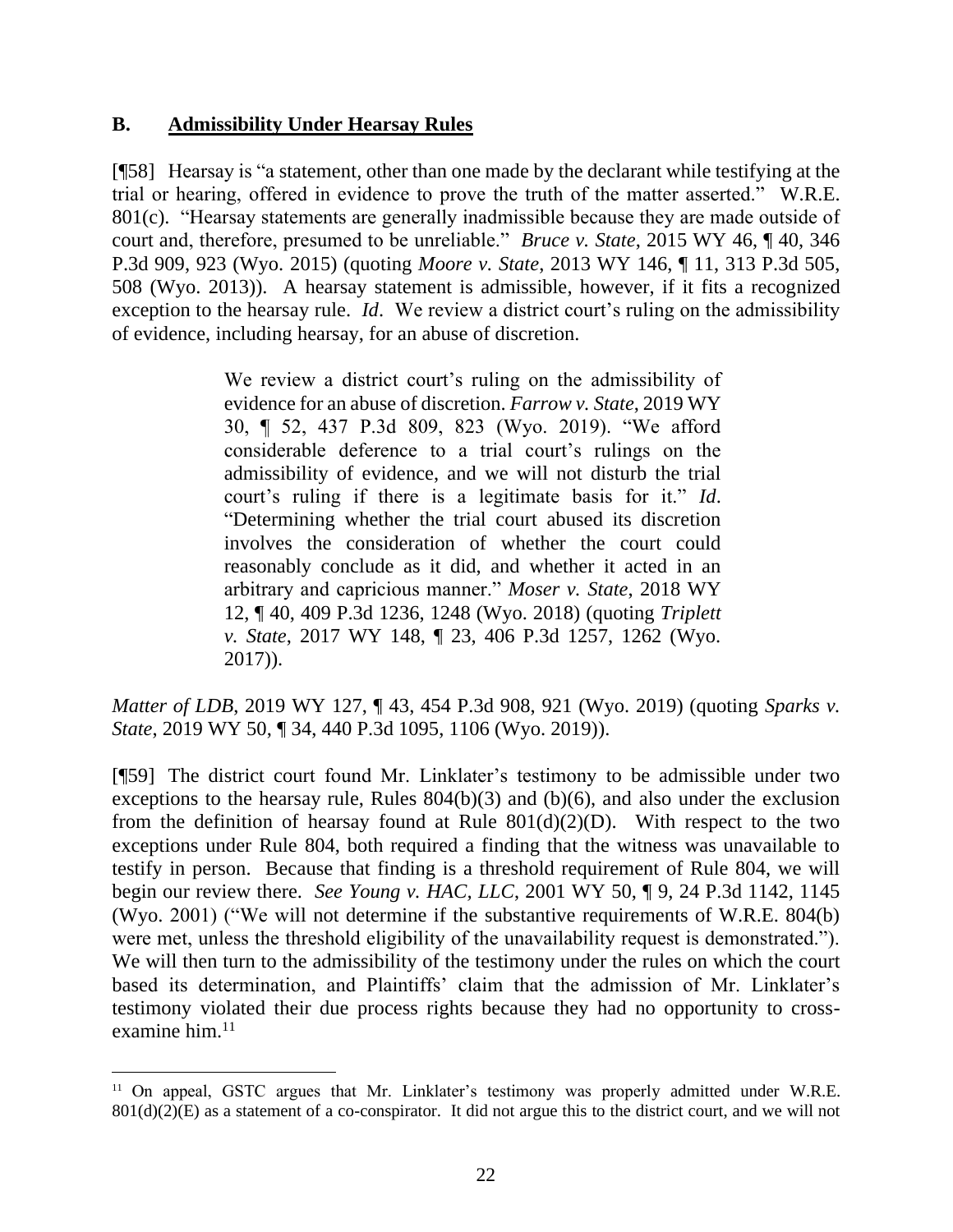## **1. Availability of Mr. Linklater**

[¶60] "The determination of whether a witness is unavailable is vested in the sound discretion of the trial court and we will not overturn its determination absent a showing of an abuse of discretion." *Farmer v. State*, 2005 WY 162, ¶ 14, 124 P.3d 699, 705 (Wyo. 2005). Under the circumstances here, unavailable means that the witness "is absent from the hearing and the proponent of his statement has been unable to procure his attendance by process or other reasonable means." W.R.E. 804(a)(5). We have interpreted this to require as follows:

> ". . . Assuming that the declarant cannot be subpoenaed to testify at trial, he still does not satisfy the unavailability criteria of [Rule 804\(a\)\(5\)](http://www.westlaw.com/Link/Document/FullText?findType=L&pubNum=1006377&cite=WYRREVR804&originatingDoc=I7fb62487f53711d9b386b232635db992&refType=LQ&originationContext=document&vr=3.0&rs=cblt1.0&transitionType=DocumentItem&contextData=(sc.UserEnteredCitation)) if his presence can be obtained by 'other reasonable means.' In civil litigation, it should be necessary for a party invoking one of the exceptions in [Rule 804\(b\)](http://www.westlaw.com/Link/Document/FullText?findType=L&pubNum=1008789&cite=WYRREVR804&originatingDoc=I7fb62487f53711d9b386b232635db992&refType=LQ&originationContext=document&vr=3.0&rs=cblt1.0&transitionType=DocumentItem&contextData=(sc.UserEnteredCitation)) to represent to the court that it communicated with the declarant or tried to do so in an effort to secure his voluntary attendance at trial."

*Williams v. Collins Commc'ns, Inc.*, 720 P.2d 880, 887 (Wyo. 1986) (quoting 4 Louisell and Mueller, *Federal Evidence* § 486, pp. 1055-56 (1980)).

[ $[61]$ ] We have also said, however, that Rule 804(a)(5) "limit[s] the obligation of the proponent to attempt to secure his live testimony where efforts . . . are likely to be unproductive or too costly in the light of circumstances." *Williams*, 720 P.2d at 888. The lengths to which the proponent of the evidence is required to proceed is a question of reasonableness, and the proponent is not required to engage in futile acts to procure a witness. *Farmer*, ¶ 14, 124 P.3d at 705; *see also Williams*, 720 P.2d at 889 ("Futile acts are not required . . . .") (quoting *Grable v. State*, 649 P.2d 663 (Wyo. 1982), *overruled on other grounds by Vlahos v. State*, 2003 WY 103, ¶ 35, 75 P.3d 628, 637 (Wyo. 2003)).

[¶62] The court found that Mr. Linklater was unavailable because "[h]e is not somebody that [GSTC] can get to appear in person in these proceedings." We find nothing unreasonable in this conclusion.

consider it for the first time on appeal. *Barrowes v. State*, 2019 WY 8, ¶ 21, 432 P.3d 1261, 1267 (Wyo. 2019) ("[W]e do not consider new arguments on appeal.") (citing *Davis*[, ¶ 32, 415 P.3d at](http://www.westlaw.com/Link/Document/FullText?findType=Y&serNum=2044321254&pubNum=0004645&originatingDoc=Ib7efd8e01b7a11e9a573b12ad1dad226&refType=RP&fi=co_pp_sp_4645_678&originationContext=document&vr=3.0&rs=cblt1.0&transitionType=DocumentItem&contextData=(sc.Search)#co_pp_sp_4645_678) 678). Additionally, we note that Rule  $801(d)(2)(E)$  requires that the proffered statement be one that was made during the course and in furtherance of the conspiracy. It is difficult to see how Mr. Linklater's trial testimony could be considered such a statement. *See* 2 *McCormick on Evidence* § 259 (8th ed. Jan. 2020 update) ("The requirement that the statement be made 'during . . . the conspiracy' calls for exclusion of admissions and confessions made after the termination of the conspiracy, which generally is held to occur with the achievement or failure of its primary objectives.").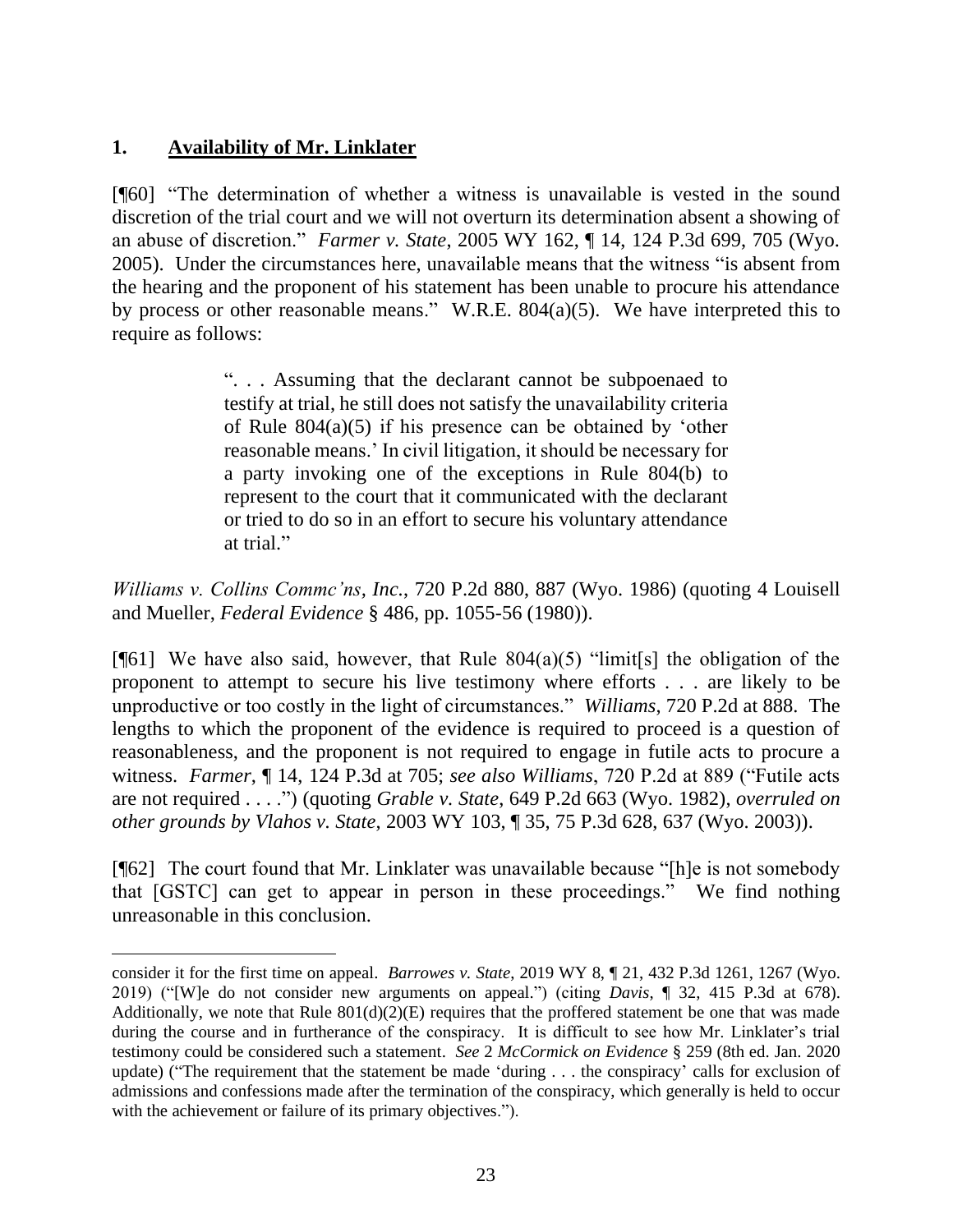[¶63] First, as a citizen and resident of Australia, Mr. Linklater was beyond reach of the court's subpoena power. *See* W.R.C.P. 45(b)(1) ("A subpoena may be served . . . at any place within the State of Wyoming."); 2 *McCormick on Evidence* § 253 (8th ed. Jan. 2020 update) ("[I]n state courts process in civil cases will usually not be effective beyond state boundaries . . . ."); *Richardson v. Newman*, 439 S.W.3d 538, 546 (Tex. Ct. App. 2014) (compulsory process unavailable for witnesses living in other countries); *Commonwealth v. Hunt*, 647 N.E.2d 433, 436 (Mass. Ct. App. 1995) ("[A] State of the United States has no authority to compel a resident of a foreign country to attend a trial here.") (citing *Mancusi v. Stubbs*, 408 U.S. 204, 212, 92 S.Ct. 2308, 2313, 33 L.Ed.2d 293 (1972)); *Cordovi v. State*, 492 A.2d 1328, 1332 (Md. Ct. App. 1985) (witness in foreign nation beyond reach of state process). Second, while GSTC made no showing that it attempted to secure Mr. Linklater's voluntary presence, we believe it is fair and reasonable to assume that such an attempt would have been futile. Mr. Linklater's family trust was one of the adverse parties in *GSTC I*, and it is difficult to imagine that upon request, he would have voluntarily agreed to testify in separate litigation. We therefore find no abuse of discretion in the district court's conclusion that Mr. Linklater was unavailable.

#### **2. Rule 804(b)(3): Statement Against Interest**

[ $[64]$ ] Rule 804(b)(3) allows for the admission of hearsay if the declarant is unavailable and the statement made was against the declarant's interest. It provides:

> A statement which was at the time of its making so far contrary to the declarant's pecuniary or proprietary interest, or so far tended to subject him to civil or criminal liability, or to render invalid a claim by him against another, that a reasonable man in his position would not have made the statement unless he believed it to be true. A statement tending to expose the declarant to criminal liability and offered to exculpate the accused is not admissible unless corroborating circumstances clearly indicate the trustworthiness of the statement.

W.R.E. 804(b)(3).

[¶65] [Rule 804\(b\)\(3\)](http://www.westlaw.com/Link/Document/FullText?findType=L&pubNum=1006377&cite=WYRREVR804&originatingDoc=Ibbddb6c4f58711d9bf60c1d57ebc853e&refType=LQ&originationContext=document&vr=3.0&rs=cblt1.0&transitionType=DocumentItem&contextData=(sc.Search)) "does not allow admission of non-self-inculpatory statements, even if they are made within a broader narrative that is generally self-inculpatory." *Johnson v. State*, 930 P.2d 358, 362 (Wyo. 1996) (quoting *[Williamson v. United States](http://www.westlaw.com/Link/Document/FullText?findType=Y&serNum=1994136436&pubNum=708&originatingDoc=Ibbddb6c4f58711d9bf60c1d57ebc853e&refType=RP&fi=co_pp_sp_708_2435&originationContext=document&vr=3.0&rs=cblt1.0&transitionType=DocumentItem&contextData=(sc.Search)#co_pp_sp_708_2435)*, 512 U.S. 594, [600-01, 114 S.Ct. 2431, 2435, 129 L.Ed.2d 476 \(1994\)\)](http://www.westlaw.com/Link/Document/FullText?findType=Y&serNum=1994136436&pubNum=708&originatingDoc=Ibbddb6c4f58711d9bf60c1d57ebc853e&refType=RP&fi=co_pp_sp_708_2435&originationContext=document&vr=3.0&rs=cblt1.0&transitionType=DocumentItem&contextData=(sc.Search)#co_pp_sp_708_2435); *see also Young*, ¶ 12, 24 P.3d at 1146 ("Our review indicates that the record supports the trial court's view that nearly all of the sworn statement, which is well over twenty-five pages, primarily consists of statements that are not statements against interest, but are inadmissible narrative."). We have thus held that in determining the admissibility of evidence under Rule 804(b)(3), a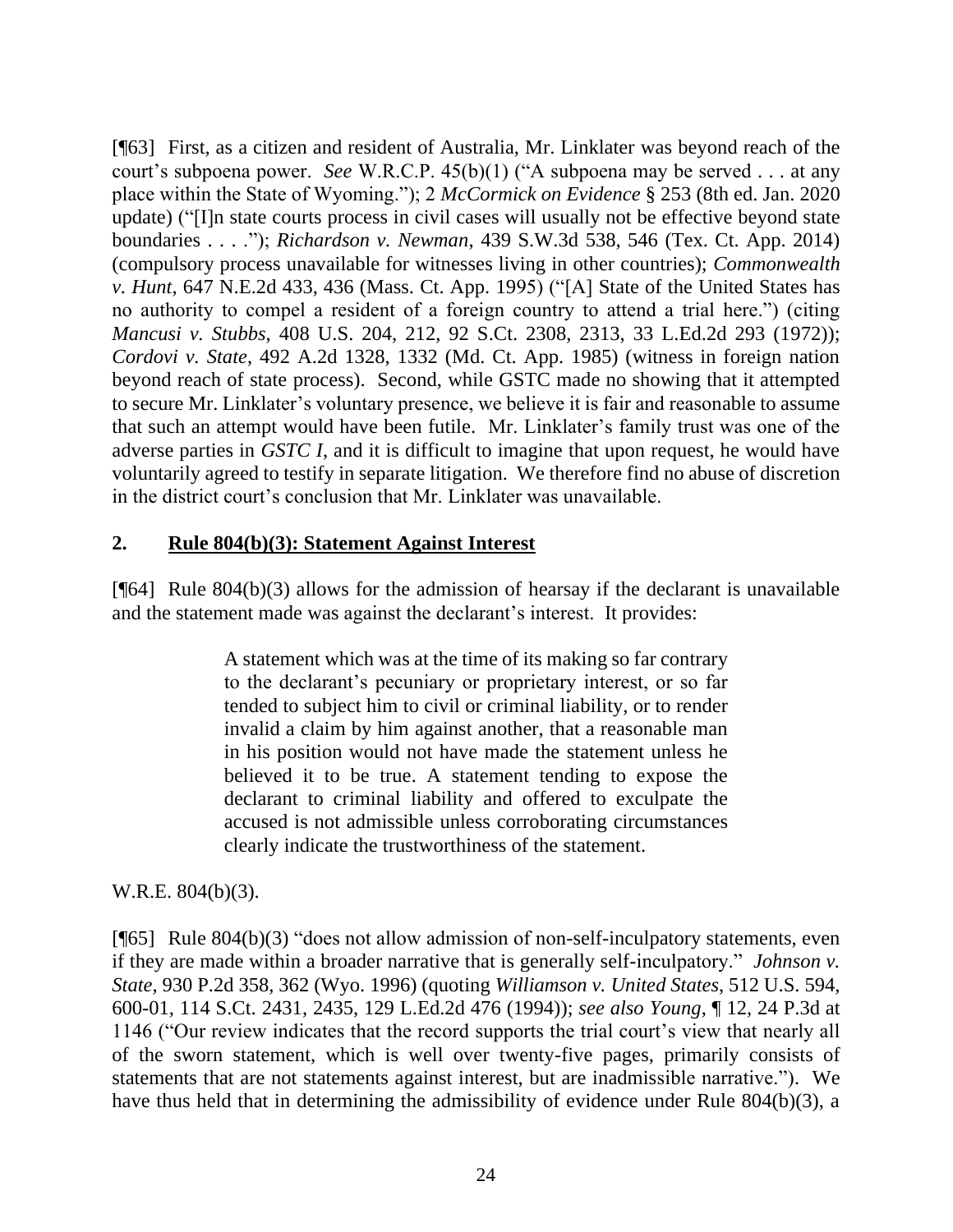court must consider each statement individually to ascertain whether it is a statement against the declarant's interest. *Young*, ¶ 13, 24 P.3d at 1146; *Johnson*, 930 P.2d at 363. "[T]his can be a fact-intensive inquiry, which would require careful examination of all the circumstances surrounding the . . . activity involved." *Johnson*, 930 P.2d at 363 (quoting *Williamson*[, 512 U.S. at 604, 114 S.Ct. at 2437\)](http://www.westlaw.com/Link/Document/FullText?findType=Y&serNum=1994136436&pubNum=708&originatingDoc=Ibbddb6c4f58711d9bf60c1d57ebc853e&refType=RP&fi=co_pp_sp_708_2437&originationContext=document&vr=3.0&rs=cblt1.0&transitionType=DocumentItem&contextData=(sc.Search)#co_pp_sp_708_2437).

[¶66] In this case, the district court did not evaluate Mr. Linklater's testimony in this fashion. It instead made a broad ruling that "much of what Mr. Linklater had to say was contrary to his pecuniary and proprietary interest, and tended to subject him to civil or criminal liability." Although the court then went through the testimony section by section to consider non-hearsay objections, it offered no clarification of its hearsay ruling, even when Plaintiffs' counsel asked which exception the court was applying.

> [PLAINTIFFS' COUNSEL]: I recognize that this is coming in under the catch-all exceptions.

> THE COURT: Recognizing it's coming in under the Court's prior rulings and that you have maintained an ongoing objection thereto.

[¶67] The only hearsay objections the district court considered in its closer review were Plaintiffs' hearsay-within-hearsay objections. For example, Plaintiffs asserted a hearsay objection to any reference in Mr. Linklater's testimony to emails written by third parties. The court overruled the objection because it concluded that the emails in question were not offered for the truth of the matter asserted, but it did not otherwise expand on its basis for admitting the testimony.<sup>12</sup>

- A. I'm unsure.
- Q. Did he learn it from you?
- A.  $I'm I don't know.$

<sup>&</sup>lt;sup>12</sup> Because Plaintiffs' generally claim on appeal that Mr. Linklater's testimony contained hearsay within hearsay, and to provide guidance on remand, we address as an example the testimony that drew the objection from Plaintiffs' counsel in this particular instance. The testimony referenced an email from Campbell Smith to Mr. Linklater:

Q. And then over on the next following page, it goes on to say, and this is from Cam Smith to you, "Graeme, I think you need to tell John that he needs to resolve the loan note problem by reaching an agreement in the Deed of Variation, and cite the legal advice that he has received in Australia." So how did Cam Smith learn about advice that Mr. Pope was getting in Australia?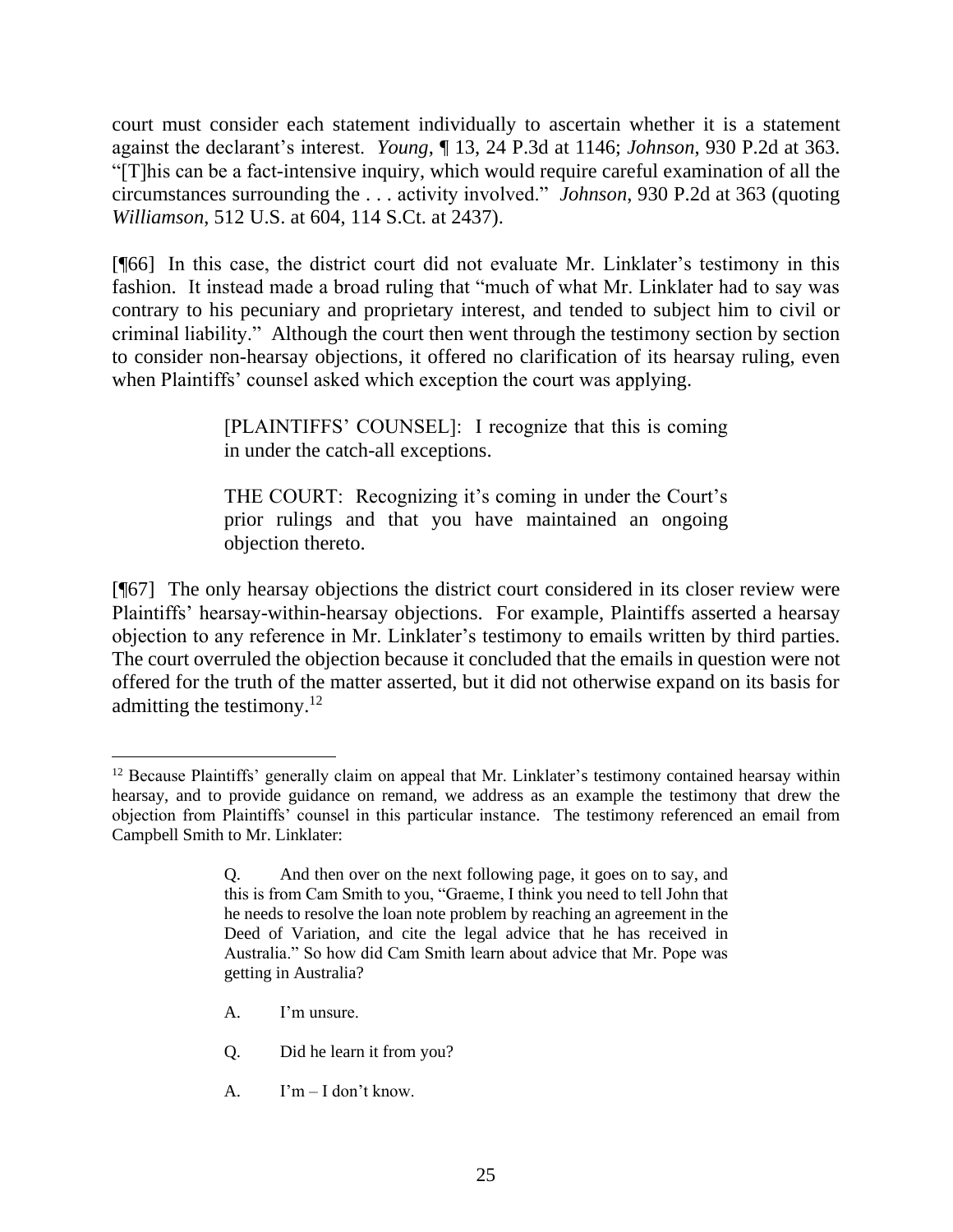[¶68] The district court's blanket ruling on the admissibility of Mr. Linklater's testimony under Rule 804(b)(3) was contrary to our precedent requiring that each statement be evaluated for admissibility. If GSTC again offers Mr. Linklater's testimony on remand, the court must make specific findings regarding which portions it finds admissible as statements against interest.

- A. Correct.
- Q. And you complied with his instruction?
- A. Correct.

We agree with the district court that the referenced email, if otherwise admissible, is not hearsay. The court ruled that the email was "plainly not used for the truth of the matter asserted. It's used to explain Mr. Linklater's actions and his course of conduct in response thereto." This is consistent with what we have previously said concerning these types of statements.

As one authority explains:

A statement that D made a statement to X is not subject to attack as hearsay when its purpose is to establish the state of mind thereby induced in X, such as receiving notice or having knowledge or motive, or to show the information which X had as bearing on the reasonableness, good faith, or voluntariness of subsequent conduct, or on the anxiety produced.

2 *[McCormick on Evidence](http://www.westlaw.com/Link/Document/FullText?findType=Y&serNum=0280312649&pubNum=0134642&originatingDoc=Idcbdbaf08a1811e881e3e57c1f40e5c7&refType=TS&originationContext=document&vr=3.0&rs=cblt1.0&transitionType=DocumentItem&contextData=(sc.Keycite))* § 249 (7th ed.) (June 2016 update) (footnotes omitted); *see also Paden v. Paden*[, 2017 WY 118, ¶ 25, 403 P.3d 135, 143](http://www.westlaw.com/Link/Document/FullText?findType=Y&serNum=2042798045&pubNum=0004645&originatingDoc=Idcbdbaf08a1811e881e3e57c1f40e5c7&refType=RP&fi=co_pp_sp_4645_143&originationContext=document&vr=3.0&rs=cblt1.0&transitionType=DocumentItem&contextData=(sc.Keycite)#co_pp_sp_4645_143)  [\(Wyo. 2017\)](http://www.westlaw.com/Link/Document/FullText?findType=Y&serNum=2042798045&pubNum=0004645&originatingDoc=Idcbdbaf08a1811e881e3e57c1f40e5c7&refType=RP&fi=co_pp_sp_4645_143&originationContext=document&vr=3.0&rs=cblt1.0&transitionType=DocumentItem&contextData=(sc.Keycite)#co_pp_sp_4645_143) (quoting 4 Christopher B. Mueller & Laird C. Kirkpatrick, *Federal Evidence* § 8:18 (4th ed. June 2017 update)) (upholding admissibility of letters that were not admitted to prove the truth of what was said, but rather as "'verbal acts' in the sense that they have legal significance independent of their assertive quality . . . ."); *King v. Cowboy Dodge, Inc.*, 2015 WY 129, ¶ 11 n.6, 357 P.3d 755, 758 n.6 (Wyo. 2015) (quoting 4 Mueller & Kirkpatrick, *Federal Evidence* § 8:18) (finding statement employee attributed to his physician to be a "verbal act" rather than hearsay because it was offered not for the truth of the matter asserted but as "words of independent legal significance").

*Pioneer Homestead Apartments III v. Sargent Eng'rs, Inc.*, 2018 WY 80, ¶ 27 n.5, 421 P.3d 1074, 1081 n.5 (Wyo. 2018).

Q. And then he further says, "I would not want you to launch your demerger solution until after he has signed the variance, so that we can apply pressure for him to accept your solution." That's what he wrote to you, right?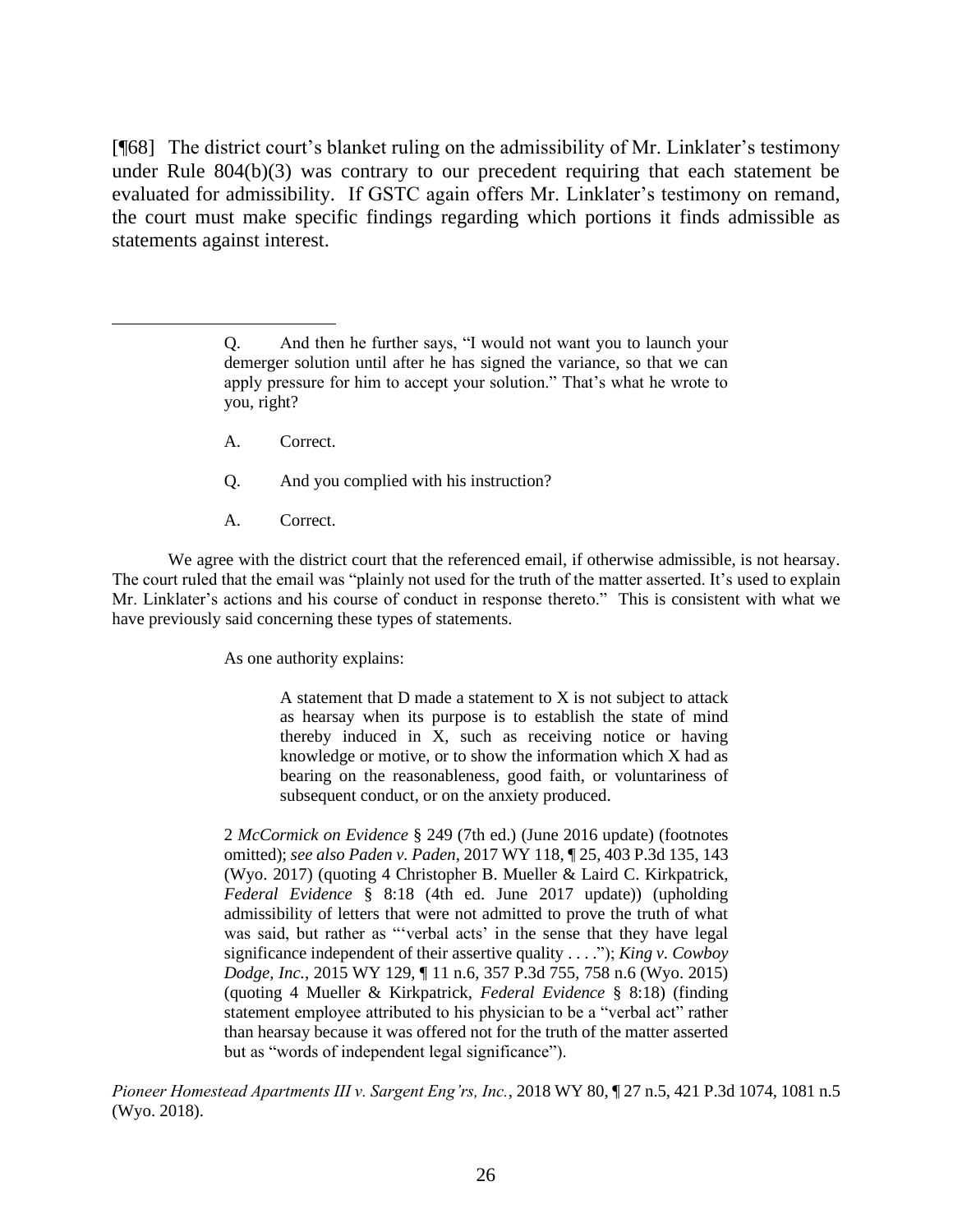#### **3. Rule 804(b)(6): Catch-All Exception**

 $[$ **[**[69] Rule 804(b)(6) is one of the catch-all exceptions to hearsay and allows for its admission if the declarant is unavailable, and if certain findings are made. It provides as follows:

> A statement not specifically covered by any of the foregoing exceptions but having equivalent circumstantial guarantees of trustworthiness, if the court determines that (A) the statement is offered as evidence of a material fact; (B) the statement is more probative on the point for which it is offered than any other evidence which the proponent can procure through reasonable efforts; and (C) the general purposes of these rules and the interests of justice will best be served by admission of the statement into evidence. However, a statement may not be admitted under this exception unless the proponent of it makes known to the adverse party sufficiently in advance of the trial or hearing to provide the adverse party with a fair opportunity to prepare to meet it, his intention to offer the statement and the particulars of it, including the name and address of the declarant.

W.R.E. 804(b)(6).

[¶70] Rule 804(b)(6) must be used cautiously and only in exceptional cases. *Bruce*, ¶ 44, 346 P.3d at 923 (citing *Williams*, 720 P.2d at 888). It requires circumstantial guarantees of trustworthiness that may be established "either through other corroborating evidence or by considering the motivation and/or behavior pattern of the declarant." *Young*, ¶ 15, 24 P.3d at 1146-47 (quoting *Johnson*, 930 P.2d at 366). We have also said:

> If the trial court chooses to rely on this exception to allow the admission of hearsay evidence at trial, it must make a record by appropriate statements of rationale, or findings of fact and conclusions of law to support its discretionary decision.

*English v. State*, 982 P.2d 139, 144 (Wyo. 1999) (quoting *Betzle v. State*, 847 P.2d 1010, 1021 (Wyo. 1993)).

[¶71] Here again, the district court made no findings of fact to support its determination that Mr. Linklater's testimony was admissible under the Rule 804(b)(6) catch-all exception. It instead made only conclusory findings that the rule's requirements were met. If GSTC offers Mr. Linklater's testimony on remand, the court must make specific findings of fact to support any determination that the testimony is admissible under Rule 804(b)(6). *See*,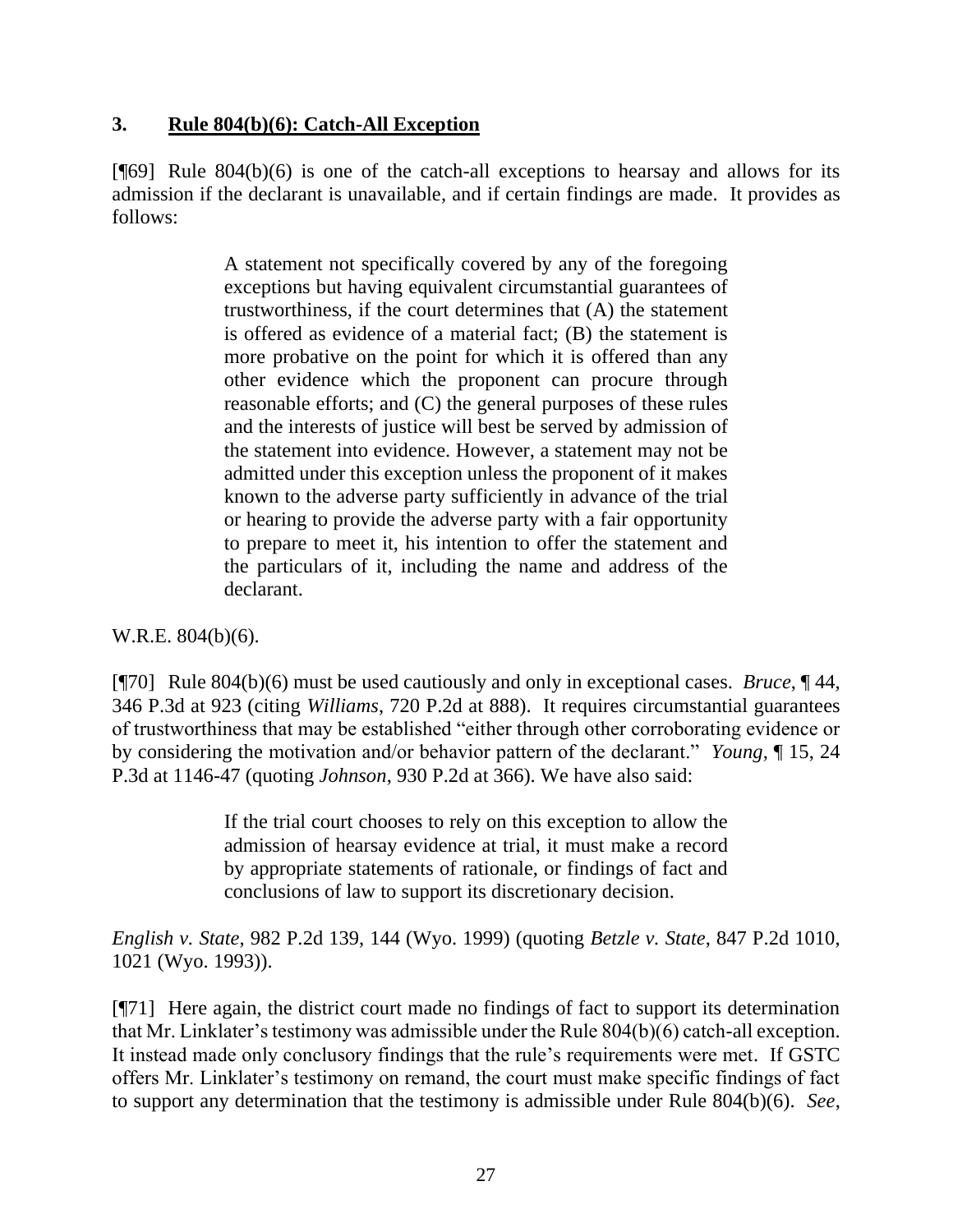*e.g.*, *Johnson*, 930 P.2d at 366-68 (citing factors to consider in evaluating admissibility under Rule 804(b)(6) and upholding trial court's ruling based on specific findings).

## **4. Rule 801(d)(2)(D): Non-Hearsay Statement of Agent**

[ $[$ ][72] Rule 801(d)(2)(D) excludes a statement that "is offered against a party and is . . . a statement by his agent . . . concerning a matter within the scope of his agency . . . , made during the existence of the relationship" from the definition of hearsay W.R.E.  $801(d)(2)(D)$ . The determination of whether a declarant is a party's agent is governed by the substantive rules of agency. *See Boren v. Sable*, 887 F.2d 1032, 1038 (10th Cir. 1989) (applying common law definition of agency to determine admissibility under F.R.E. 801(d)(2)(D)); 4 Mueller & Kirkpatrick, *Federal Evidence* § 8:54 (4th ed. May 2020 update) ("[P]robably the framers of the exception meant to exclude statements by persons who are not agents as a matter of substantive  $law[.]$ ") (footnote omitted).<sup>13</sup>

[ $[973]$ ] The manner in which evidence is admitted under Rule  $801(d)(2)(D)$  has been described as follows:

> The party offering evidence of the alleged agent's admission must first prove that the declarant is an agent of the adverse party and the scope of that agency. This may be done directly by the testimony of the asserted agent, by anyone who knows, or by circumstantial evidence. Traditionally, courts held that evidence of the purported agent's past declarations asserting the agency could not be considered in deciding whether an agency relationship existed. By contrast, the Federal Rule permits such statements to be used by the trial judge in deciding the agency issue but states explicitly that standing alone they are insufficient to establish it. If the preliminary fact of the declarant's agency is disputed, the question is one to be decided by the court under [Rule 104\(a\).](http://www.westlaw.com/Link/Document/FullText?findType=L&pubNum=1000607&cite=USFRER104&originatingDoc=Ib918a922376411db9fd99a1105e1c76e&refType=LQ&originationContext=document&vr=3.0&rs=cblt1.0&transitionType=DocumentItem&contextData=(sc.Category))

2 *McCormick on Evidence* § 259 (footnotes omitted).

[¶74] In keeping with the traditional view noted above, two Wyoming cases have held that a purported agent's past declarations may not be considered in determining whether the required agency relationship exists to support admissibility. *See Hatch Bros. Co. v. Black*, 25 Wyo. 109, 165 P. 518, 520 (1917) ("Before statements or declarations of an alleged agent are competent and admissible in evidence against a principal, the agency

<sup>&</sup>lt;sup>13</sup> "In Wyoming, 'a relationship of agency is established when two parties agree that one, the agent, shall act on behalf of and subject to the control of the other, the principal.'" *Redco Constr. v. Profile Prop., LLC*, 2012 WY 24, ¶ 38, 271 P.3d 408, 418 (Wyo. 2012) (quoting *[Maverick Motorsports Group, LLC v. Wyo.](http://www.westlaw.com/Link/Document/FullText?findType=Y&serNum=2025214652&pubNum=0004645&originatingDoc=I78eb5c2c5e5f11e1b71fa7764cbfcb47&refType=RP&fi=co_pp_sp_4645_133&originationContext=document&vr=3.0&rs=cblt1.0&transitionType=DocumentItem&contextData=(sc.Search)#co_pp_sp_4645_133)  Dep't of Revenue*[, 2011 WY 76, ¶ 28, 253 P.3d 125, 133 \(Wyo. 2011\)\)](http://www.westlaw.com/Link/Document/FullText?findType=Y&serNum=2025214652&pubNum=0004645&originatingDoc=I78eb5c2c5e5f11e1b71fa7764cbfcb47&refType=RP&fi=co_pp_sp_4645_133&originationContext=document&vr=3.0&rs=cblt1.0&transitionType=DocumentItem&contextData=(sc.Search)#co_pp_sp_4645_133).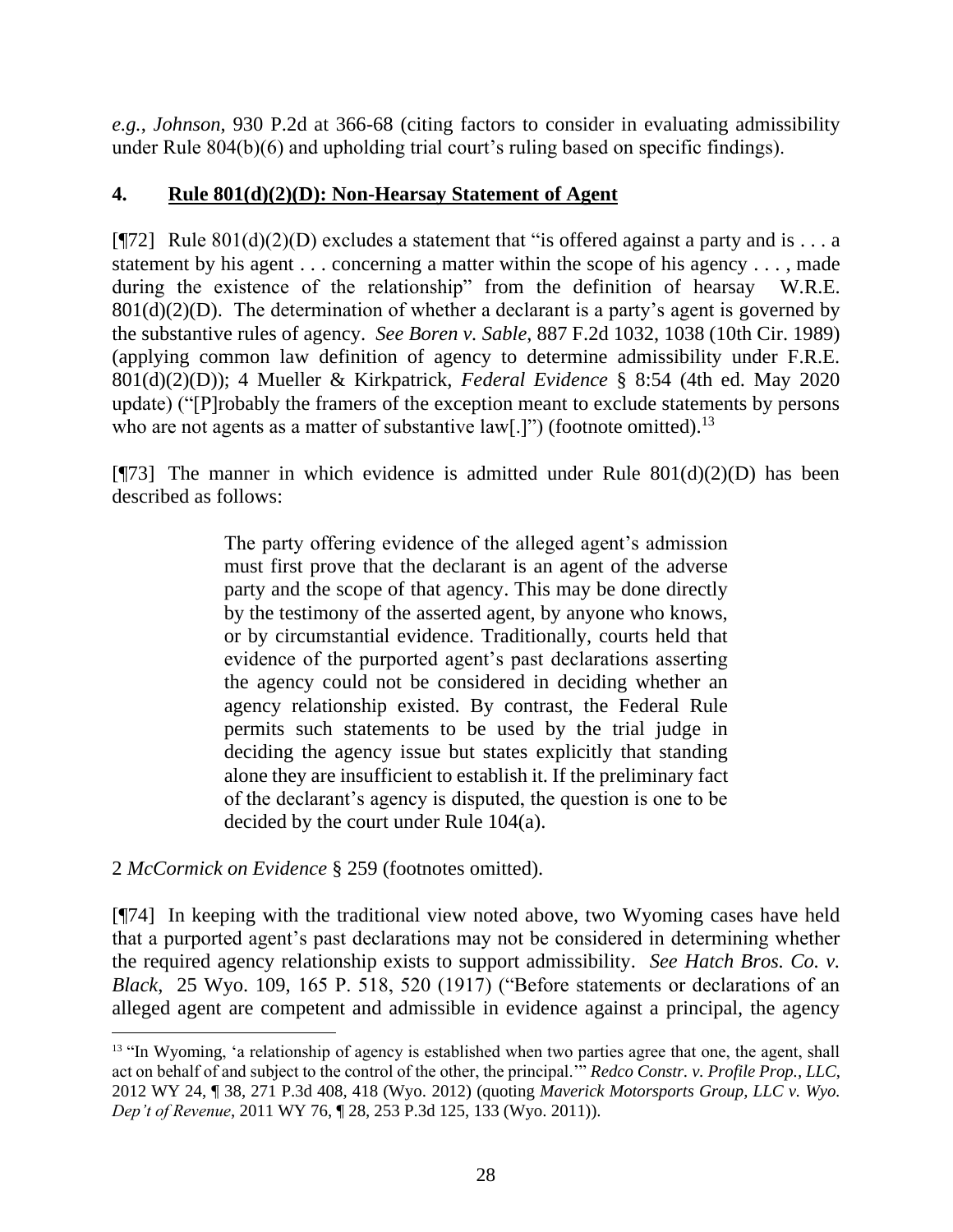must be established; and it is a familiar rule of evidence that agency cannot be established by the declarations of the alleged agent."); *Henderson v. Coleman*, 19 Wyo. 183, 115 P. 439, 445 (1911) (same). Plaintiffs contend that Mr. Linklater's testimony is the only evidence of an agency relationship between them, and that his testimony is therefore inadmissible under the rule announced in *Hatch Bros.* Because it predated our adoption of W.R.E.104(a), we find Plaintiffs' reliance on *Hatch Bros.* misplaced.<sup>14</sup>

[¶75] The rule relied upon in *Henderson* and *Hatch* is essentially a restriction on bootstrapping, and we have applied a similar rule in determining the admissibility of evidence under Rule 801(d)(2)(E). *See Jandro v. State*, 781 P.2d 512, 522 (Wyo. 1989) (holding that statements of co-conspirators cannot be considered in determining their admissibility because that would be bootstrapping). In *Bourjaily v. United States*, the United States Supreme Court revisited this restriction in light of F.R.E. 104(a), which, like W.R.E. 104(a), provides that in deciding preliminary questions of admissibility, a court is not bound by rules of evidence, except those on privilege. 483 U.S. 171, 177-78, 107 S.Ct. 2775, 2780, 97 L.Ed.2d 144 (1987). The Court concluded that the bootstrapping restriction did not survive adoption of federal rules of evidence.

> [The cases restricting bootstrapping], however, were decided before Congress enacted the Federal Rules of Evidence in 1975. These Rules now govern the treatment of evidentiary questions in federal courts. [Rule 104\(a\)](http://www.westlaw.com/Link/Document/FullText?findType=L&pubNum=1000607&cite=USFRER104&originatingDoc=Id4c2c8619c1d11d991d0cc6b54f12d4d&refType=RB&originationContext=document&vr=3.0&rs=cblt1.0&transitionType=DocumentItem&contextData=(sc.DocLink)#co_pp_8b3b0000958a4) provides: "Preliminary questions concerning ... the admissibility of evidence shall be determined by the court.... In making its determination it is not bound by the rules of evidence except those with respect to privileges." Similarly, Rule 1101(d)(1) states that the Rules of Evidence (other than with respect to privileges) shall not apply to "[t]he determination of questions of fact preliminary to admissibility of evidence when the issue is to be determined by the court under [rule 104.](http://www.westlaw.com/Link/Document/FullText?findType=L&pubNum=1000607&cite=USFRER104&originatingDoc=Id4c2c8619c1d11d991d0cc6b54f12d4d&refType=LQ&originationContext=document&vr=3.0&rs=cblt1.0&transitionType=DocumentItem&contextData=(sc.DocLink))" The question thus presented is whether any aspect of [the] bootstrapping rule remains viable after the enactment of the Federal Rules of Evidence.

> Petitioner concedes that [Rule 104,](http://www.westlaw.com/Link/Document/FullText?findType=L&pubNum=1000607&cite=USFRER104&originatingDoc=Id4c2c8619c1d11d991d0cc6b54f12d4d&refType=LQ&originationContext=document&vr=3.0&rs=cblt1.0&transitionType=DocumentItem&contextData=(sc.DocLink)) on its face, appears to allow the court to make the preliminary factual determinations relevant to Rule  $801(d)(2)(E)$  by considering any evidence it wishes, unhindered by considerations of admissibility. . . . That would seem to many to be the end of

<sup>&</sup>lt;sup>14</sup> Rule 104(a) provides, "Preliminary questions concerning the qualification of a person to be a witness, the existence of a privilege, or the admissibility of evidence shall be determined by the court, subject to the provisions of subdivision (b). *In making its determination it is not bound by the rules of evidence except those with respect to privileges*." W.R.E. 104(a) (emphasis added).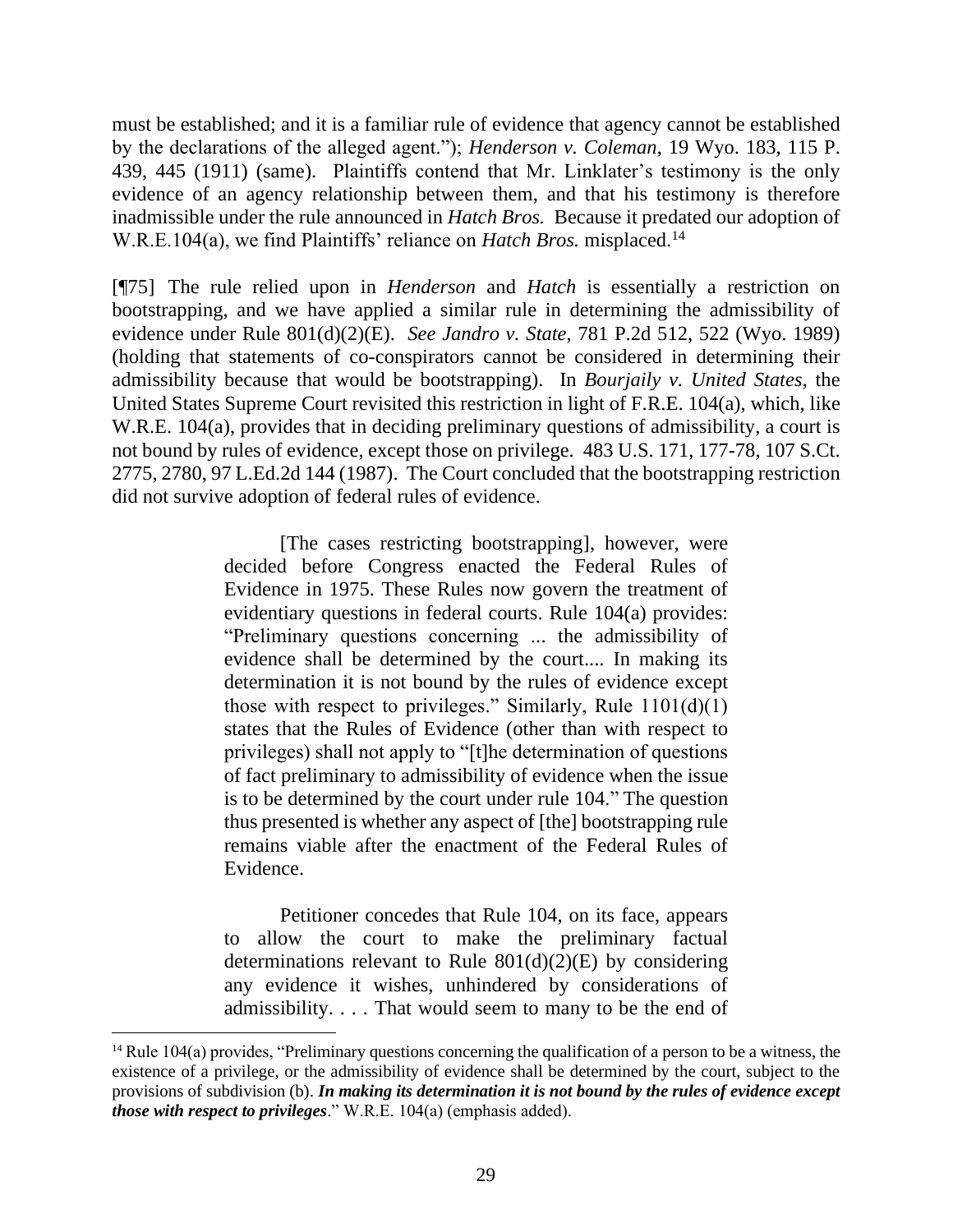the matter. Congress has decided that courts may consider hearsay in making these factual determinations. Out-of-court statements made by anyone, including putative coconspirators, are often hearsay. Even if they are, they may be considered, . . . the bootstrapping rule notwithstanding.

*Bourjaily*, 483 U.S. at 177-78, 107 S.Ct. at 2780.

[¶76] The Court thus concluded that "in making a preliminary factual determination under [Rule 801\(d\)\(2\)\(E\),](http://www.westlaw.com/Link/Document/FullText?findType=L&pubNum=1000607&cite=USFRER801&originatingDoc=Id4c2c8619c1d11d991d0cc6b54f12d4d&refType=RB&originationContext=document&vr=3.0&rs=cblt1.0&transitionType=DocumentItem&contextData=(sc.DocLink)#co_pp_48810000b0914) [a court] may examine the hearsay statements sought to be admitted." *Bourjaily*, 483 U.S. at 181, 107 S.Ct. at 2781. Given the similarity of W.R.E. 104(a) and its federal counterpart, we find the Court's reasoning persuasive and equally applicable under our rules. *See Mgmt. Nominees, Inc. v. Skowronska*, 2019 WY 105, ¶ 31 n.10, 450 P.3d 672, 682 n.10 (Wyo. 2019) ("Where our rules are sufficiently similar to federal rules, we consider federal decisions interpreting them persuasive.") (quoting *Baker v. Speaks*, 2013 WY 24, ¶ 33, 295 P.3d 847, 855 (Wyo. 2013)).

[¶77] Additionally, it has been recognized that the same reasoning and holding extends to the preliminary factual determinations required for admitting the statements of an agent. *See DCS Sanitation Mgmt, Inc. v. Occupational Safety and Health Review Comm'n*, 82 F.3d 812, 815 (8th Cir. 1996) (*Bourjaily* holding applies to preliminary findings for admissibility under F.R.E. 801(d)(2)(D)) (citing *[In re Coordinated Pretrial Proceedings in](http://www.westlaw.com/Link/Document/FullText?findType=Y&serNum=1990096641&pubNum=0000350&originatingDoc=I72af10da92b211d9a707f4371c9c34f0&refType=RP&fi=co_pp_sp_350_458&originationContext=document&vr=3.0&rs=cblt1.0&transitionType=DocumentItem&contextData=(sc.Search)#co_pp_sp_350_458)  Petroleum Prods. Antitrust Litig.*[, 906 F.2d 432, 458 \(9th Cir. 1990\)\)](http://www.westlaw.com/Link/Document/FullText?findType=Y&serNum=1990096641&pubNum=0000350&originatingDoc=I72af10da92b211d9a707f4371c9c34f0&refType=RP&fi=co_pp_sp_350_458&originationContext=document&vr=3.0&rs=cblt1.0&transitionType=DocumentItem&contextData=(sc.Search)#co_pp_sp_350_458); *see also* F.R.E. 801(d) (Advisory Comm. Note 1997) (citing *Bourjaily* and finding "it appropriate to treat analogously preliminary questions relating to the declarant's authority under subdivision (C), and the agency or employment relationship and scope thereof under subdivision (D)"). We therefore conclude that when determining the admissibility of a hearsay statement under Rule  $801(d)(2)(D)$ , a court may consider the offered hearsay statement itself in deciding the preliminary questions of whether an agency relationship exists and the scope of that relationship.

[¶78] In *Bourjaily*, the Court did not need to, and so did not, address the question of whether a preliminary determination of admissibility could be based solely on the hearsay statement, or whether it required independent corroboration. 483 U.S. at 181, 107 S.Ct. at 2781. In 1997, however, F.R.E. 801(d)(2) was amended to add that "[t]he statement must be considered but does not by itself establish the declarant's authority under (C); the existence or scope of the relationship under (D); or the existence of the conspiracy or participation in it under (E)." The rules advisory committee explained the amendment as follows:

> [T]he amendment resolves an issue on which the Court had reserved decision. It provides that the contents of the declarant's statement do not alone suffice to establish a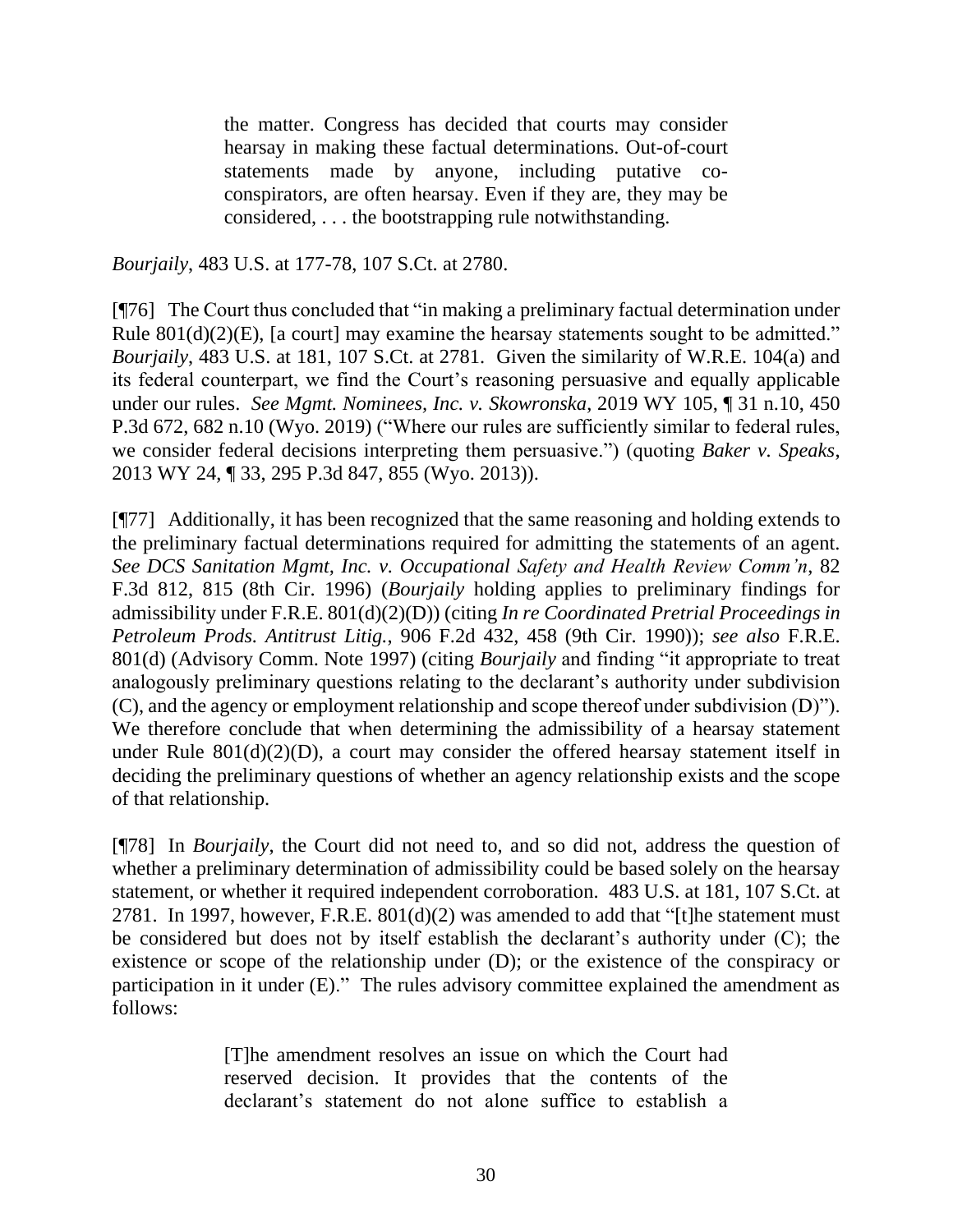conspiracy in which the declarant and the defendant participated. The court must consider in addition the circumstances surrounding the statement, such as the identity of the speaker, the context in which the statement was made, or evidence corroborating the contents of the statement in making its determination as to each preliminary question. *This amendment is in accordance with existing practice. Every court of appeals that has resolved this issue requires some evidence in addition to the contents of the statement. See*, *e.g.*, *United States v. Beckham*, 968 F.2d 47, 51 (D.C.Cir. 1992); *United States v. Sepulveda*[, 15 F.3d 1161, 1181-82 \(1st Cir.](http://www.westlaw.com/Link/Document/FullText?findType=Y&serNum=1993235373&pubNum=0000506&originatingDoc=N22507930B96E11D8983DF34406B5929B&refType=RP&fi=co_pp_sp_506_1181&originationContext=document&vr=3.0&rs=cblt1.0&transitionType=DocumentItem&contextData=(sc.DocLink)#co_pp_sp_506_1181) [1993\),](http://www.westlaw.com/Link/Document/FullText?findType=Y&serNum=1993235373&pubNum=0000506&originatingDoc=N22507930B96E11D8983DF34406B5929B&refType=RP&fi=co_pp_sp_506_1181&originationContext=document&vr=3.0&rs=cblt1.0&transitionType=DocumentItem&contextData=(sc.DocLink)#co_pp_sp_506_1181) *cert. denied*, [114 S.Ct. 2714 \(1994\);](http://www.westlaw.com/Link/Document/FullText?findType=Y&serNum=1994082860&pubNum=0000708&originatingDoc=N22507930B96E11D8983DF34406B5929B&refType=RP&originationContext=document&vr=3.0&rs=cblt1.0&transitionType=DocumentItem&contextData=(sc.DocLink)) *[United States v.](http://www.westlaw.com/Link/Document/FullText?findType=Y&serNum=1988042639&pubNum=0000350&originatingDoc=N22507930B96E11D8983DF34406B5929B&refType=RP&fi=co_pp_sp_350_1386&originationContext=document&vr=3.0&rs=cblt1.0&transitionType=DocumentItem&contextData=(sc.DocLink)#co_pp_sp_350_1386)  Daly*[, 842 F.2d 1380, 1386 \(2d Cir.\),](http://www.westlaw.com/Link/Document/FullText?findType=Y&serNum=1988042639&pubNum=0000350&originatingDoc=N22507930B96E11D8983DF34406B5929B&refType=RP&fi=co_pp_sp_350_1386&originationContext=document&vr=3.0&rs=cblt1.0&transitionType=DocumentItem&contextData=(sc.DocLink)#co_pp_sp_350_1386) *cert. denied*[, 488 U.S. 821](http://www.westlaw.com/Link/Document/FullText?findType=Y&serNum=1988128718&pubNum=0000780&originatingDoc=N22507930B96E11D8983DF34406B5929B&refType=RP&originationContext=document&vr=3.0&rs=cblt1.0&transitionType=DocumentItem&contextData=(sc.DocLink))  [\(1988\);](http://www.westlaw.com/Link/Document/FullText?findType=Y&serNum=1988128718&pubNum=0000780&originatingDoc=N22507930B96E11D8983DF34406B5929B&refType=RP&originationContext=document&vr=3.0&rs=cblt1.0&transitionType=DocumentItem&contextData=(sc.DocLink)) *United States v. Clark*, 18 F.3d 1337, 1341-42 (6th Cir.), *cert. denied*, [115 S.Ct. 152 \(1994\);](http://www.westlaw.com/Link/Document/FullText?findType=Y&serNum=1994134001&pubNum=0000708&originatingDoc=N22507930B96E11D8983DF34406B5929B&refType=RP&originationContext=document&vr=3.0&rs=cblt1.0&transitionType=DocumentItem&contextData=(sc.DocLink)) *United States v. Zambrana*, 841 F.2d 1320, 1344-45 (7th Cir. 1988); *United States v. Silverman*, 861 F.2d 571, 577 (9th Cir. 1988); *United States v. Gordon*, 844 F.2d 1397, 1402 (9th Cir. 1988); *United States v. Hernandez*, 829 F.2d 988, 993 (10th Cir. 1987), *cert. denied*, 485 U.S. 1013 (1988); *United States v. Byrom*, 910 F.2d 725, 736 (11th Cir. 1990).

F.R.E. 801(d) (Advisory Comm. Note 1997) (emphasis added).

 $[\mathcal{T}79]$  Although W.R.E. 801(d)(2) has not been similarly amended, it is apparent from the advisory committee comment that the federal amendment merely codified the thenprevailing practice, which was to permit consideration of the out-of-court statement in determining its admissibility, but also to require at least some independent corroboration of the preliminary facts. *See also DCS Sanitation Mgmt.*, 82 F.3d at 815 (fact of agency found in proffered statements along with logical inferences drawn from independent evidence); *United States v. Harris*, 914 F.2d 927, 932 (7th Cir. 1990) (acknowledging that preliminary finding of agency relationship may not be based entirely on out-of-court statement and looking to independent evidence to corroborate).

[ $[$ [80] W.R.E. 801(d)(2)(D) is similar to the federal rule, and we therefore adopt the same approach and hold that a court may consider the proffered statement in making its preliminary determination of admissibility, but that its determination must also be corroborated with evidence independent of the statement. *See Mgmt. Nominees*, ¶ 31 n.10, 450 P.3d at 682 n.10 ("Where our rules are sufficiently similar to federal rules, we consider federal decisions interpreting them persuasive.").

[¶81] In the interest of providing further guidance on remand, we also address the quantum of proof required in making a preliminary finding of admissibility under Rule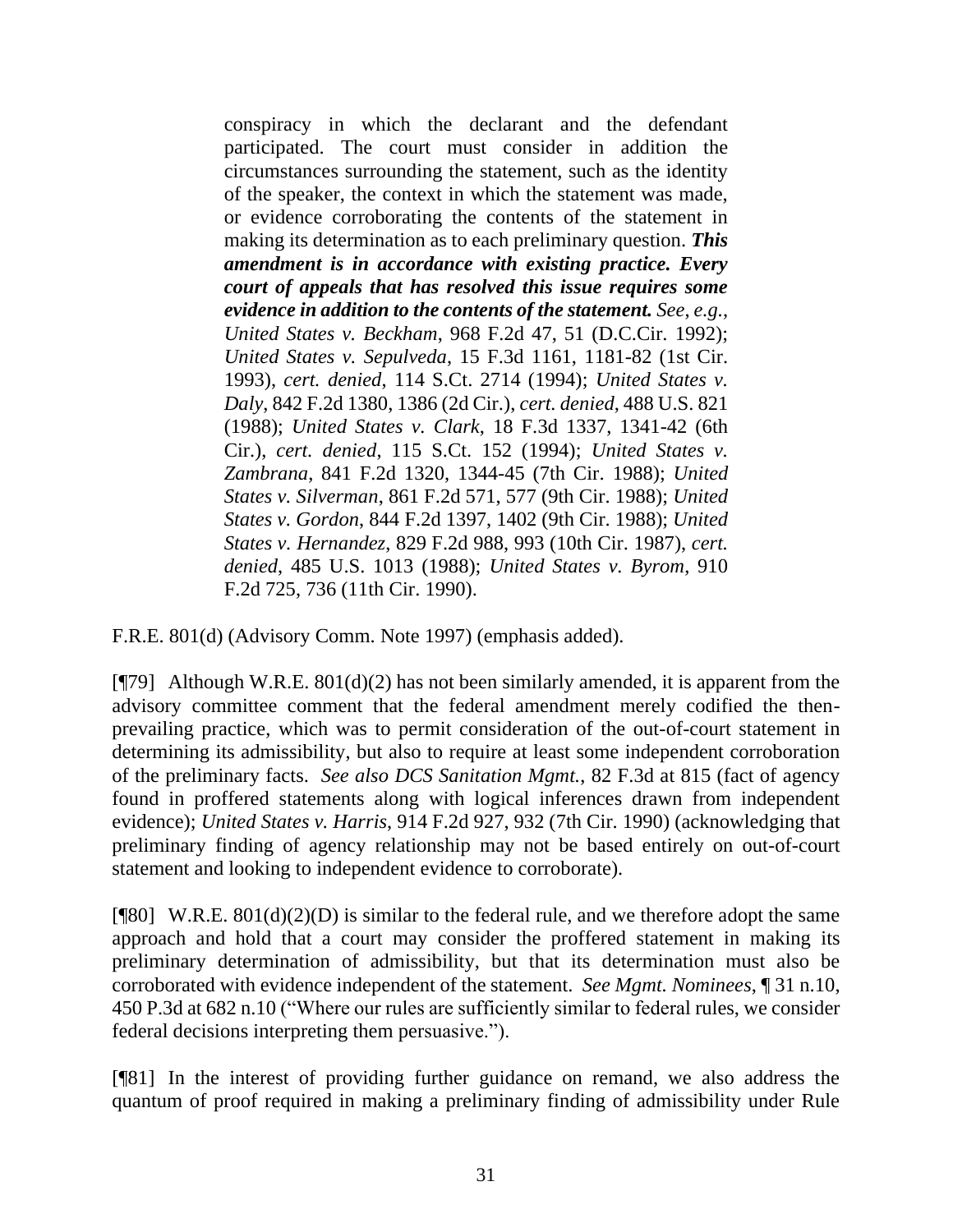104(a). In *Bourjaily*, the Supreme Court held that the offering party must prove the preliminary facts by a preponderance of the evidence. 483 U.S. at 176, 107 S.Ct. at 2779. We have rejected that standard, however, and instead require that the preliminary facts be demonstrated by prima facie evidence. *Callen v. State*, 2008 WY 107, ¶ 7, 192 P.3d 137, 142 (Wyo. 2008) (quoting *Gilliam v. State*[, 890 P.2d 1104, 1107 \(Wyo.1995\)\)](http://www.westlaw.com/Link/Document/FullText?findType=Y&serNum=1995054950&pubNum=0000661&originatingDoc=Icfc6831380cc11ddbc7bf97f340af743&refType=RP&fi=co_pp_sp_661_1107&originationContext=document&vr=3.0&rs=cblt1.0&transitionType=DocumentItem&contextData=(sc.Keycite)#co_pp_sp_661_1107). Prima facie evidence is evidence that is sufficient "to permit the trial court to reasonably infer [the existence of an agency relationship and its scope]." *Burke v. State*, 746 P.2d 852, 855 (Wyo. 1987) (quoting *Dorador v. State*, 711 P.2d 417, 418-19 (Wyo. 1985)). As to the corroborating evidence, we agree with the following:

> "Some" independent evidence is not merely a scintilla, but rather enough to rebut the presumed unreliability of hearsay. Admissibility of the hearsay, therefore, hinges on whether some sufficiently corroborating evidence exists which overcomes the suspected unreliability of out-of-court statements. *United States v. Silverman*, 861 F.2d 571, 579 (9th Cir. 1988).

*United States v. Clark*, 18 F.3d 1337, 1342 (6th Cir. 1994).

[¶82] On remand, if GSTC again seeks to admit Mr. Linklater's testimony under Rule  $801(d)(2)(D)$ , the district court must determine whether GSTC has presented prima facie evidence that the asserted agency relationship exists and the scope of that relationship, based on evidence consistent with our holding herein. That will be a finding the court must make under W.R.E. 104(a), not a finding for the jury to make. The court must make the required finding before admitting the testimony under Rule 801(d)(2)(D). *See Bourjaily*, 483 U.S. at 175, 107 S.Ct. at 2778 ("Before admitting a co-conspirator's statement over an objection that it does not qualify under Rule  $801(d)(2)(E)$ , a court must be satisfied that the statement actually falls within the definition of the Rule."); *but see Jandro*, 781 P.2d at 522 (noting that preferred approach is to establish admissibility before evidence is admitted but holding it is not reversible error to do otherwise if record contains evidence supporting admissibility).

#### **C. Plaintiffs' Due Process Claim**

[¶83] Plaintiffs contend that they had a due process right to cross-examine witnesses in this proceeding, and that the admission of the Linklater testimony violated that right. Plaintiffs are correct that a party to a civil proceeding generally has a due process right to cross-examine witnesses. *Walker v. Karpan*, 726 P.2d 82, 86 (Wyo. 1986). That right, however, is not necessarily violated by the admission of an out-of-court statement. As one court explained: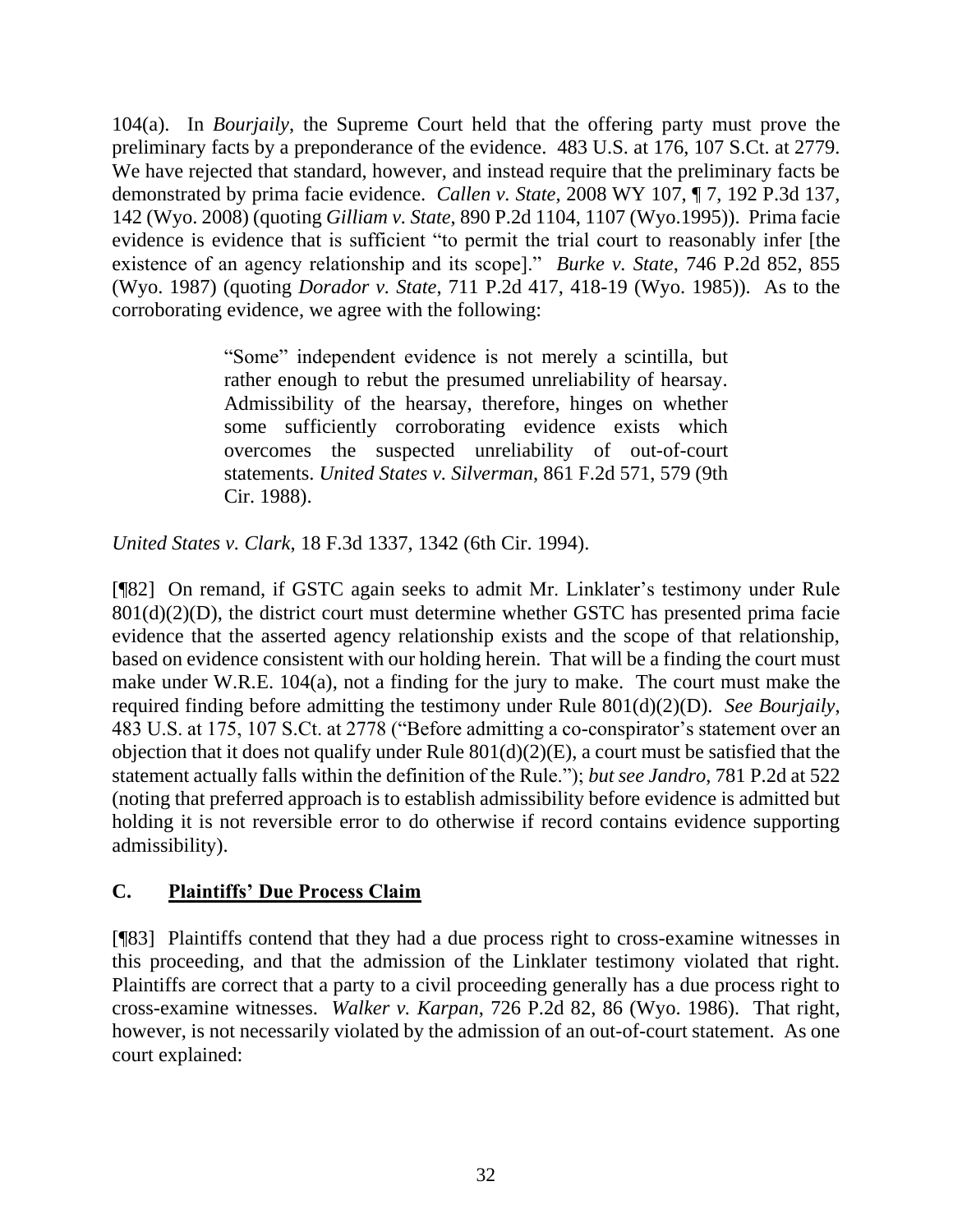"A civil litigant's right to due process of law includes the right to cross-examine witnesses and to have an opportunity for rebuttal." *Aspen Props. Co. v. Preble*, 780 P.2d 57, 58 (Colo. App. 1989). Hearsay is an out of court statement offered into evidence for the truth of the matter asserted. [CRE 801.](http://www.westlaw.com/Link/Document/FullText?findType=L&pubNum=1005389&cite=COSTREVR801&originatingDoc=Ifdb99f429fe311e381b8b0e9e015e69e&refType=LQ&originationContext=document&vr=3.0&rs=cblt1.0&transitionType=DocumentItem&contextData=(sc.Search)) It is inadmissible unless an exception applies. [CRE 802.](http://www.westlaw.com/Link/Document/FullText?findType=L&pubNum=1005389&cite=COSTREVR802&originatingDoc=Ifdb99f429fe311e381b8b0e9e015e69e&refType=LQ&originationContext=document&vr=3.0&rs=cblt1.0&transitionType=DocumentItem&contextData=(sc.Search)) But where an exception applies, in civil proceedings "[d]ue process requires only that the evidence be reliable, and reliability can be inferred without more in a case where evidence falls within a firmly rooted exception to the hearsay rule." *[Cabinet for Health & Family Servs. v. A.G.G.](http://www.westlaw.com/Link/Document/FullText?findType=Y&serNum=2008999205&pubNum=0004644&originatingDoc=Ifdb99f429fe311e381b8b0e9e015e69e&refType=RP&fi=co_pp_sp_4644_346&originationContext=document&vr=3.0&rs=cblt1.0&transitionType=DocumentItem&contextData=(sc.Search)#co_pp_sp_4644_346)*, [190 S.W.3d 338, 346 \(Ky.](http://www.westlaw.com/Link/Document/FullText?findType=Y&serNum=2008999205&pubNum=0004644&originatingDoc=Ifdb99f429fe311e381b8b0e9e015e69e&refType=RP&fi=co_pp_sp_4644_346&originationContext=document&vr=3.0&rs=cblt1.0&transitionType=DocumentItem&contextData=(sc.Search)#co_pp_sp_4644_346) 2006) (internal quotation marks omitted).

*People v. Shifrin*, 342 P.3d 506, 517 (Colo. Ct. App. 2014).

[¶84] At this point, we cannot know if Mr. Linklater's testimony will be admitted on remand and if it is, under which rule it will be admitted. It would therefore be premature for us to rule on this claim.<sup>15</sup>

#### **III. Plaintiffs' Claims of Error in Jury Instructions**

[¶85] Plaintiffs contend that the district court improperly instructed the jury to determine whether GSTC's defaults were material and whether Plaintiffs had waived those defaults. It also argues that the court improperly instructed the jury on the law of agency. Plaintiffs' concerns with these instructions may or may not arise again if there is another trial, and if they do, they will likely appear in a different context or form. Since any discussion of them would therefore be advisory, we will not address these issues at this time.

#### **IV. Plaintiffs' Sufficiency of the Evidence Claim**

[¶86] Plaintiffs contend that when they called defaults on their notes with GSTC, they were exercising their rights under the notes. They further contend that such an exercise of their rights may not form the basis for a finding that they violated the implied covenant of good faith and fair dealing and that the jury's finding otherwise was thus unsupported by the evidence. We conclude that the district court's errors in dismissing GSTC's counterclaims and in ruling on the admissibility of the Linklater testimony make it impossible for us to evaluate the evidence in support of GSTC's assertion of a breach of

<sup>15</sup> Should the Linklater testimony, or any part of it, be offered and admitted again on remand, we expect that Plaintiffs will make offers of proof concerning their need for cross-examination and their objections to the same. *See Van Fleet v. Guyette*, 2020 WY 78, ¶ 28, 466 P.3d 812, 821 (Wyo. 2020) (Court has no realistic means of evaluating prejudice without an offer of proof) (quoting *Matter of LDB*[, ¶ 48, 454 P.3d](http://www.westlaw.com/Link/Document/FullText?findType=Y&serNum=2049870763&pubNum=0004645&originatingDoc=I17ec26f0b27d11eabb6d82c9ad959d07&refType=RP&fi=co_pp_sp_4645_922&originationContext=document&vr=3.0&rs=cblt1.0&transitionType=DocumentItem&contextData=(sc.Search)#co_pp_sp_4645_922) at [922\)](http://www.westlaw.com/Link/Document/FullText?findType=Y&serNum=2049870763&pubNum=0004645&originatingDoc=I17ec26f0b27d11eabb6d82c9ad959d07&refType=RP&fi=co_pp_sp_4645_922&originationContext=document&vr=3.0&rs=cblt1.0&transitionType=DocumentItem&contextData=(sc.Search)#co_pp_sp_4645_922).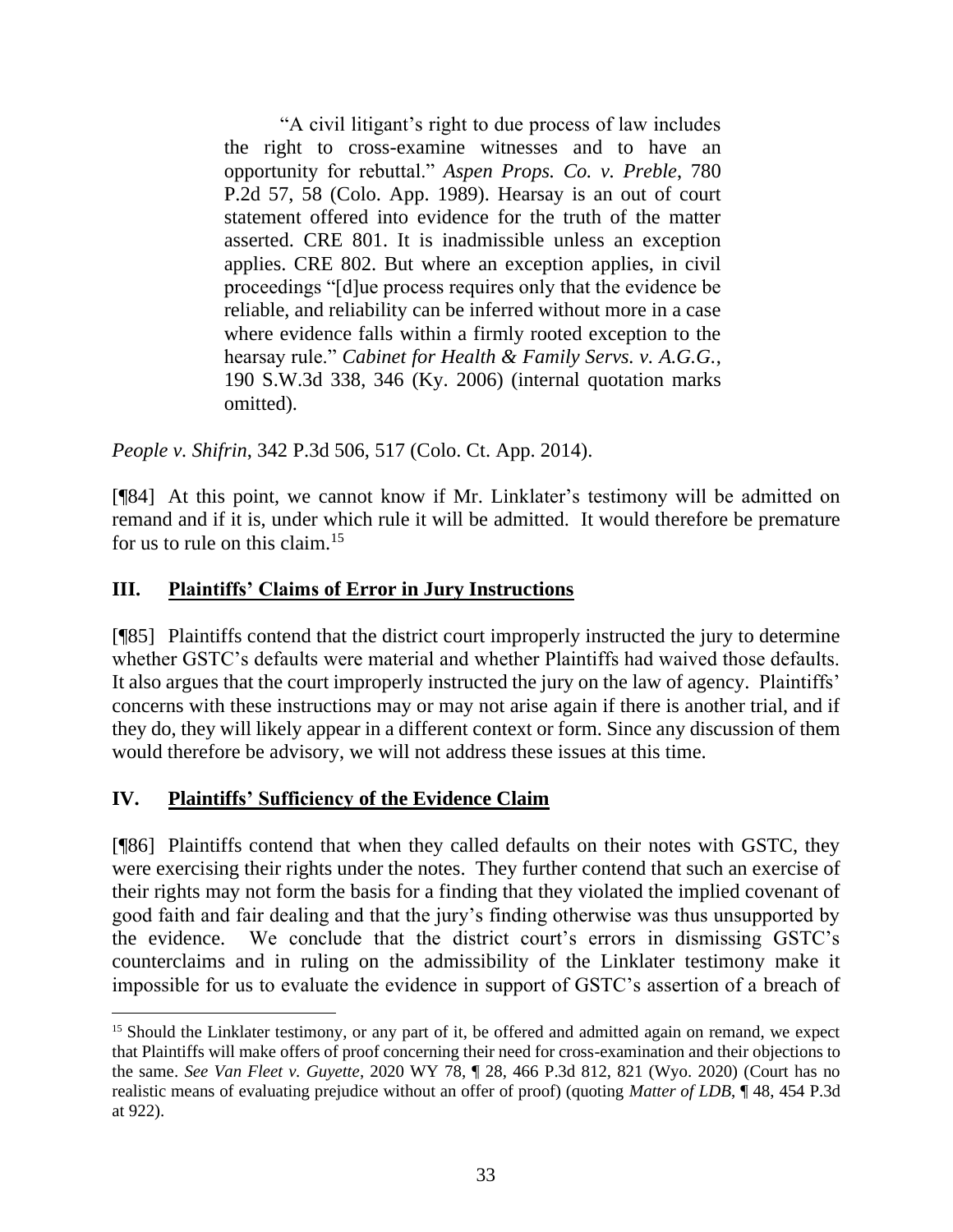the implied covenant, and any ruling from this Court at this point would therefore be premature.

[¶87] The implied covenant of good faith requires that neither party commit an act that would injure or impair the rights of the other party to receive the benefit of their agreement. *Grommet v. Newman*, 2009 WY 150, ¶ 25, 220 P.3d 795, 804 (Wyo. 2009) (citing *Scherer Constr., LLC v. Hedquist Constr., Inc.*, 2001 WY 23, ¶ 19, 18 P.3d 645, 653-54 (Wyo. 2001)). "[C]ompliance requires that a party's actions be consistent with the agreed common purpose and justified expectations of the other party." *Id.* While Plaintiffs are correct that exercising a contractual right is not in itself a basis for a claim under the covenant, that rule is qualified. We have said that "[i]n the absence [of evidence] of self dealing, breach of 'community standards of decency, fairness, and reasonableness,' the exercise of contract rights alone will not be considered a breach of the covenant." *Id*. We have also said that "[t]he purpose, intentions, and expectations of the parties should be determined by considering the contract language *and* the course of dealings between and conduct of the parties." *Id*. (emphasis in original).

[¶88] Where the evidence is disputed as to whether a party's conduct went beyond the exercise of contract rights and amounted to self-dealing or a violation of community standards of decency, fairness or reasonableness, the issue is one for determination by the fact finder. *City of Gillette v. Hladky*, 2008 WY 134, ¶ 32, 196 P.3d 184, 197 (Wyo. 2008) (citing *Scherer Constr.*, ¶ 19, 18 P.3d at 654). At this point, two factors complicate any effort to determine whether the evidence can support a finding that Plaintiffs' conduct went beyond the exercise of its contract rights. First, we do not yet know what, if any, of the Linklater testimony is admissible. Second, GSTC was foreclosed from presenting evidence on its counterclaims, which evidence may also have been relevant to its affirmative defense. In cases in which a party has been foreclosed from presenting evidence central to its theory of the case, we have said:

> [A] litigant is usually entitled to a remand and a new trial if he was unfairly restricted in developing and presenting his theory of the case. *Capshaw v. WERCS*[, 2001 WY 68, ¶ 10, 28 P.3d](http://www.westlaw.com/Link/Document/FullText?findType=Y&serNum=2001681040&pubNum=0004645&originatingDoc=I220b2926dad911e08b448cf533780ea2&refType=RP&fi=co_pp_sp_4645_858&originationContext=document&vr=3.0&rs=cblt1.0&transitionType=DocumentItem&contextData=(sc.Keycite)#co_pp_sp_4645_858)  [855, 858 \(Wyo.2001\);](http://www.westlaw.com/Link/Document/FullText?findType=Y&serNum=2001681040&pubNum=0004645&originatingDoc=I220b2926dad911e08b448cf533780ea2&refType=RP&fi=co_pp_sp_4645_858&originationContext=document&vr=3.0&rs=cblt1.0&transitionType=DocumentItem&contextData=(sc.Keycite)#co_pp_sp_4645_858) *[Stauffer Chem. Co. v. Curry](http://www.westlaw.com/Link/Document/FullText?findType=Y&serNum=1989113344&pubNum=0000661&originatingDoc=I220b2926dad911e08b448cf533780ea2&refType=RP&fi=co_pp_sp_661_1100&originationContext=document&vr=3.0&rs=cblt1.0&transitionType=DocumentItem&contextData=(sc.Keycite)#co_pp_sp_661_1100)*, 778 P.2d [1083, 1100 \(Wyo.1989\).](http://www.westlaw.com/Link/Document/FullText?findType=Y&serNum=1989113344&pubNum=0000661&originatingDoc=I220b2926dad911e08b448cf533780ea2&refType=RP&fi=co_pp_sp_661_1100&originationContext=document&vr=3.0&rs=cblt1.0&transitionType=DocumentItem&contextData=(sc.Keycite)#co_pp_sp_661_1100) When the issue is the exclusion of evidence, we generally prefer to allow a party his "day in court" to resolve a controversy on its merits. *[Winterholler](http://www.westlaw.com/Link/Document/FullText?findType=Y&serNum=1999248361&pubNum=661&originatingDoc=I220b2926dad911e08b448cf533780ea2&refType=RP&fi=co_pp_sp_661_628&originationContext=document&vr=3.0&rs=cblt1.0&transitionType=DocumentItem&contextData=(sc.Keycite)#co_pp_sp_661_628)* [*v. Zolessi*[\], 989 P.2d \[621,\] 628 \[\(Wyo.1999\)\].](http://www.westlaw.com/Link/Document/FullText?findType=Y&serNum=1999248361&pubNum=661&originatingDoc=I220b2926dad911e08b448cf533780ea2&refType=RP&fi=co_pp_sp_661_628&originationContext=document&vr=3.0&rs=cblt1.0&transitionType=DocumentItem&contextData=(sc.Keycite)#co_pp_sp_661_628)

*Glenn v. Union Pacific R.R. Co.*, 2011 WY 126, ¶ 26, 262 P.3d 177, 190 (Wyo. 2011) (quoting *Schmid v. Schmid*[, 2007 WY 148, ¶ 21, 166 P.3d 1285, 1291 \(Wyo. 2007\)\)](http://www.westlaw.com/Link/Document/FullText?findType=Y&serNum=2013196077&pubNum=0004645&originatingDoc=I220b2926dad911e08b448cf533780ea2&refType=RP&fi=co_pp_sp_4645_1288&originationContext=document&vr=3.0&rs=cblt1.0&transitionType=DocumentItem&contextData=(sc.Keycite)#co_pp_sp_4645_1288).

[¶89] For these reasons, it is premature for us to rule on Plaintiffs' sufficiency of the evidence claim, and we decline to do so.